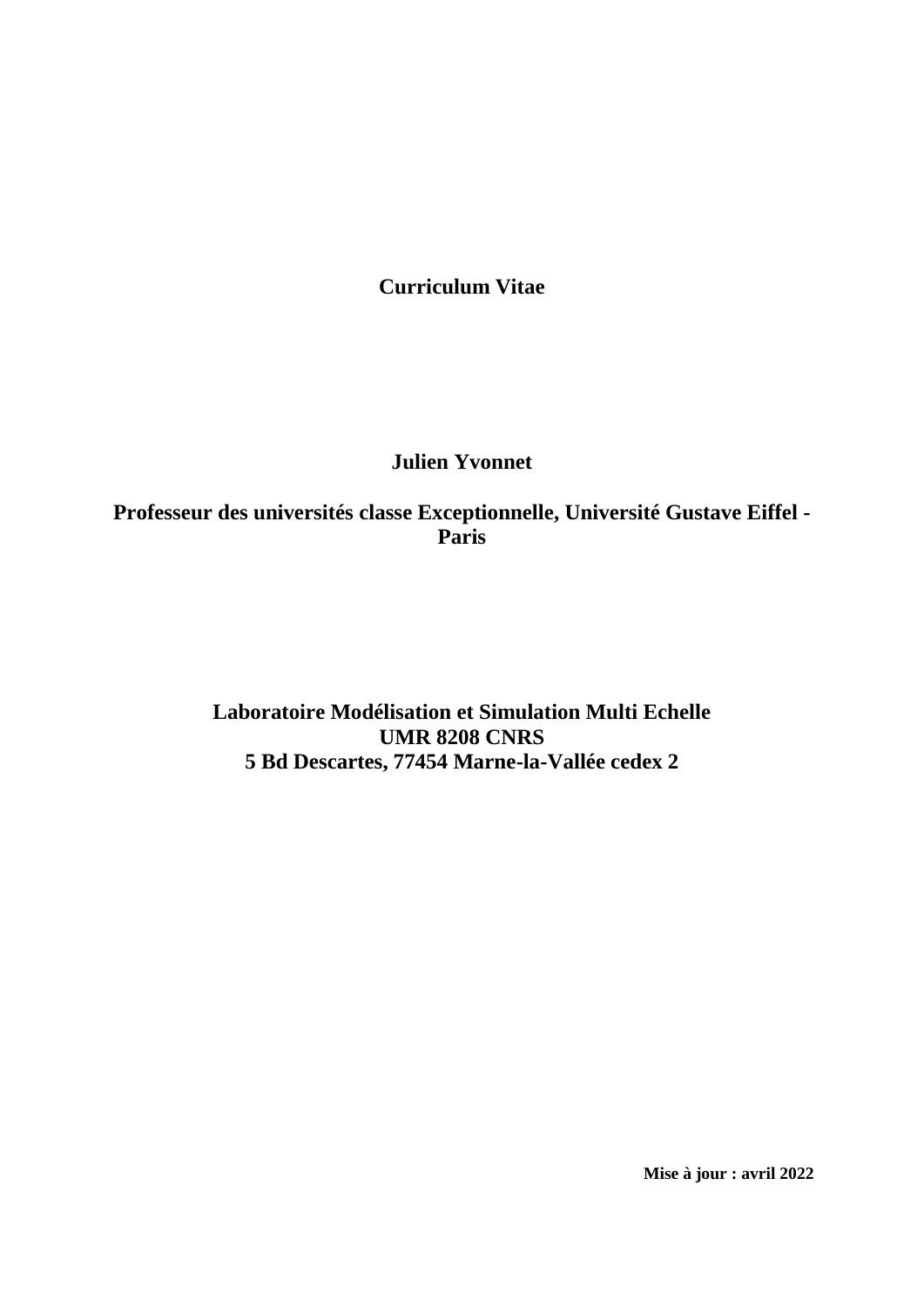## **1. Etat civil**

## Nom : **YVONNET**

Prénom : **Julien** Nationalité : Française Situation familiale : marié, 3 enfants Date de naissance : 18 juillet 1978 Adresse professionnelle : Laboratoire Modélisation et Simulation Multi Echelle, 5 Bd Descartes, 77454 Marne-la-Vallée cedex 2

Tel : 01 60 95 77 95 Fax : 01 60 95 77 99

Email [: julien.yvonnet@univ-eiffel.fr](mailto:julien.yvonnet@univ-eiffel.fr) Page personnelle :<https://pagespro.univ-gustave-eiffel.fr/julien-yvonnet>

#### **2. Cursus**

| 2009          | Habilitation à Diriger des Recherches (Université Paris-Est Marne-la-               |
|---------------|-------------------------------------------------------------------------------------|
|               | Vallée). Titre : Méthodes multi échelle pour le calcul des matériaux et des         |
|               | structures non linéaires et avec énergie d'interface (14 octobre 2009)              |
| $2002 - 2004$ | <b>Doctorat</b> (ENSAM Paris) Spécialité : Mécanique. Titre de la thèse : Nouvelles |
|               | approches sans maillage basées sur la méthode des éléments naturels pour la         |
|               | simulation des procédés de mise en forme (Directeur de thèse : F. Chinesta) (14     |
|               | décembre 2004)                                                                      |
| $2001 - 2002$ | DEA – Procédés de fabrication – ENSAM Paris (1er, mention T.B.)                     |
| $2000 - 2001$ | Agrégation de génie mécanique – ENS Cachan                                          |
| $1998 - 2000$ | Licence-Maîtrise – Technologie Mécanique – ENS Cachan/ Paris VI                     |

#### **Situation actuelle**

| Depuis 2010 | Professeur des Universités à l'Université Gustave Eiffel |
|-------------|----------------------------------------------------------|
|             | (PRCE depuis septembre 2021)                             |

#### **Expériences professionnelles antérieures**

| Fév. 2011-sept 2011  | Accueil en délégation CNRS (Laboratoire MSME UMR 8208)         |
|----------------------|----------------------------------------------------------------|
| sept. 2009-sept 2010 | Accueil en délégation CNRS (Laboratoire MSME UMR 8208)         |
| $2005 - 2010$        | Maître de conférences à l'Université Paris-Est Marne-la-Vallée |
| $2003 - 2005$        | Professeur contractuel – ENSAM Paris                           |
| $2002 - 2003$        | Enseignant vacataire – ENSAM Paris                             |
|                      | Enseignant vacataire – Université Marne-la-Vallée              |
| <b>2000</b>          | IBM (La Défense)                                               |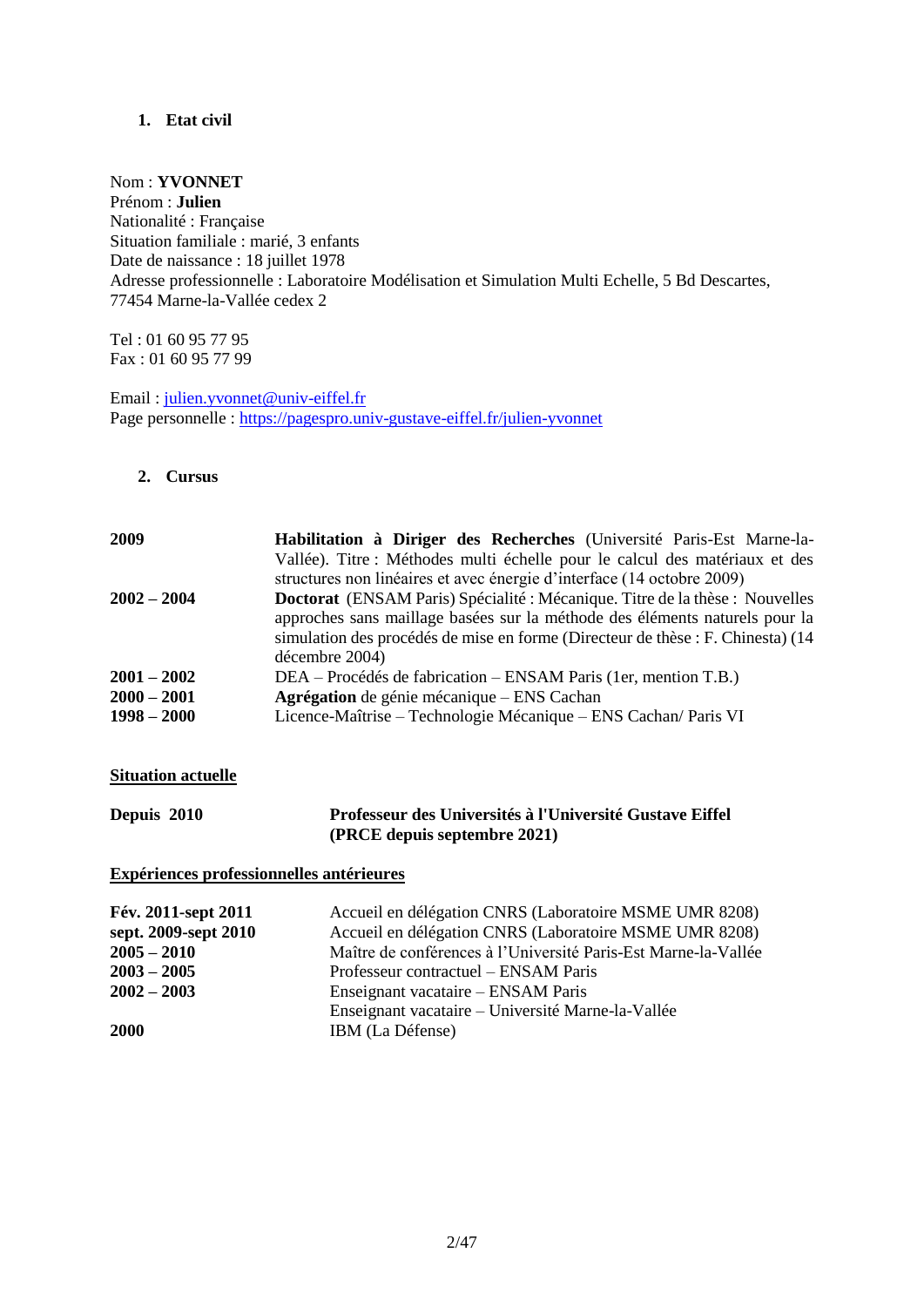#### **3. Prix et distinctions**

- [3] 2018 IACM John Argyris Award for young scientists (prix remis lors de la conference World Congress on Computational Mechanics, New York, 22-27 Juillet, 2018).
- [2] 2014 ECCOMAS O. C. Zienkiewicz Award for Young Scientists in Computational Engineering Sciences (prix remis lors de la conference World Congress on Computational Mechanics, Barcelona, 21-25 Juillet, 2014)
- [1] Nomination à l'Institut Universitaire de France, membre Junior, promotion 2013

#### **4. Prix obtenus par les doctorants et étudiants**

- [3] D. Da, Melosh Competition finalist for best PhD award, 2019
- [2] T.T. Nguyen, Prix de thèse CSMA 2015
- [1] S. Nezamabadi, Prix de thèse CSMA 2009

#### **5. Bilan synthétique des activités scientifiques**

**99** articles dans des revues à comité de lecture, incluant : Computer Methods in Applied Mechanics, International Journal for Numerical Methods in Engineering, Journal of the Mechanics and Physics of Solids, Journal of Applied Physics, Nanotechnology, Composite Science and Technology, Journal of Computational Physics, International Journal of Solids and Structures, Mechanics of Materials, MRS Bulletin, Journal of Applied Mechanics, etc. (voir liste complète des publications).

Citations (January 2022) Isi Web of Science:  $2556$ , h-index  $= 30$ Google Citations:  $4175$ , h-index =  $37$ 

**1** Ouvrage **9** chapitres d'ouvrages

**147** communications dans des conférences nationales et internationales

**1** conférence plénière dans une conférence internationale

**1** conférence semi-plénière dans une conférence internationale

**29** présentations invitées et keynotes dans des conférences internationales

**49** présentations invitées à des séminaires de laboratoires dans des universités étrangères ou nationales, et dans des journées thématiques nationales

Participation à l'organisation de **30** conférences internationales, mini symposia et journées scientifiques thématiques

Membre du bureau de revues internationales à comité de lecture : **8**

Animateur scientifique d'un GDR (2012-2016)

**14** séjours dans des laboratoires étrangers de recherche (Chine, Singapour, USA, Espagne, Grèce)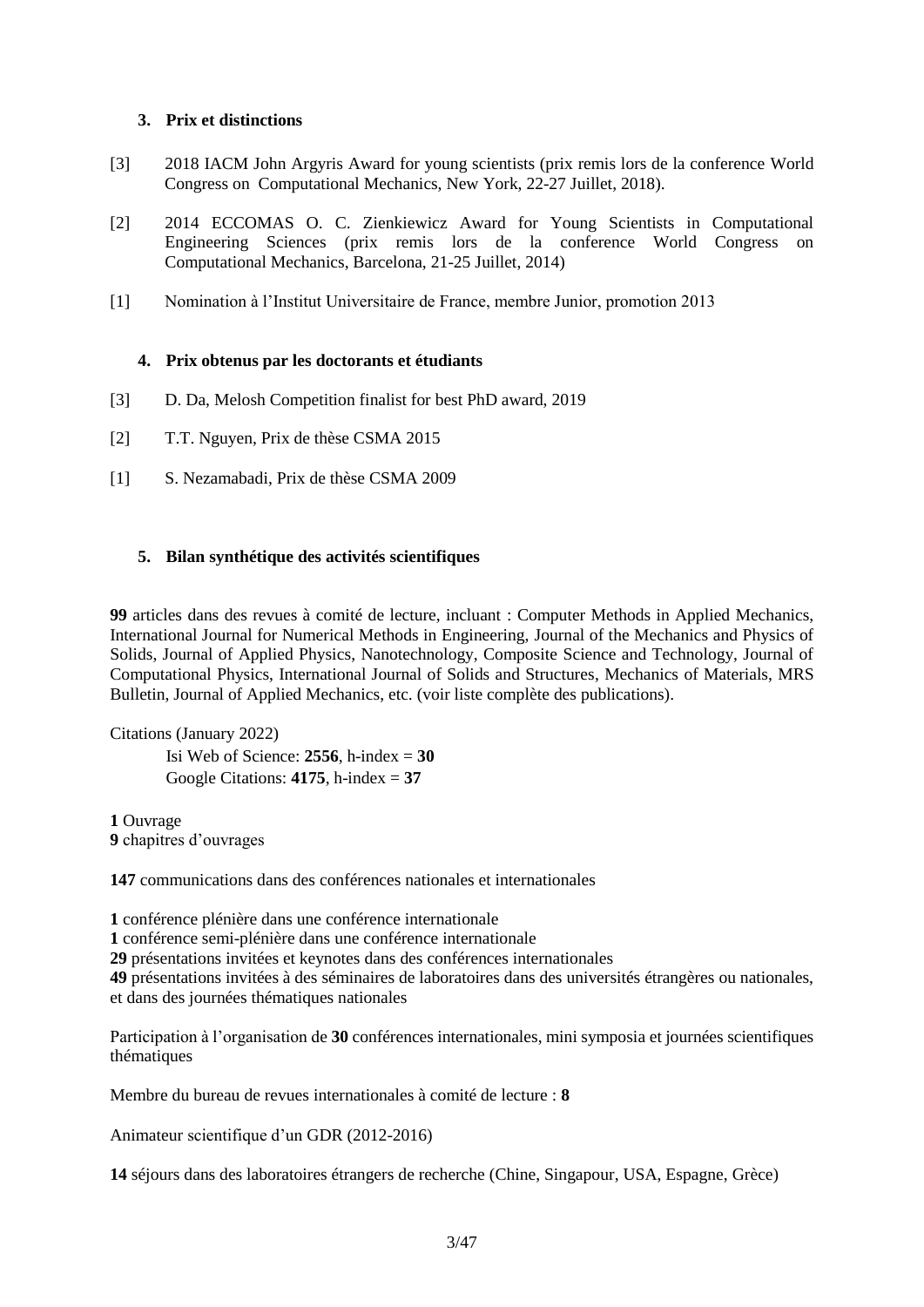**9** expertises de projets pour des organismes de recherche nationaux ou internationaux

**17** contrats et projets nationaux financés en tant que porteur ou co-responsable

**24** thèses co-encadrées dont **18** soutenues

Encadrement de **8** post-docs, **18** stagiaires de M2 recherche, de **3** stagiaires de M1

#### **6. Liste complète des publications**

#### **Ouvrage**

[O1] J. Yvonnet, Computational Homogenization of Heterogeneous Materials with Finite Elements, Springer, 2019 ISBN: 978-3-030-18382-0.

#### **Articles soumis**

[S1]

#### **A: Articles acceptés dans des revues internationales ou nationales (\*) avec comité de lecture**

#### **2022**

[99] Y. Wu, J. Yvonnet, P. Li, Topology optimization for enhanced dynamic fracture resistance of Structures, **Computer Methods in Applied Mechanics and Engineering**, 394:114846, 2022.

[98] J. Yvonnet, Q.-C. He, P. Li, A data-driven harmonic approach to constructing anisotropic damage models with a minimum number of internal variables, **Journal of the Mechanics and Physics of Solids**, 162:104828, 2022.

[97] P. Li, J. Yvonnet, Y. Wu, Improved fracture resistance of 3D-printed elastoplastic structures with respect to their topology and orientation of deposited layers, **International Journal of Mechanical Sciences**, 220: 107147, 2022.

[96] M.A. Benaimeche, J. Yvonnet, B. Bary, Q.-C. He, A k-means clustering machine learning-based nonlinear multiscale method for anelastic heterogeneous structures with internal variables, **International Journal for Numerical Methods in Engineering**, accepted, 2022.

#### **2021**

[95] D.-A. Hun, J. Yvonnet, J. Guilleminot, A. Dadda, A.-M. Tang, M. Bornert, Desiccation cracking of heterogeneous clayey soil: experiments, modelling and simulations, **Engineering Fracture mechanics**, 258:108065, 2021.

[94] P. Li, J. Yvonnet, C. Combescure, H. Makich, M. Nouari, Anisotropic elastoplastic phase field fracture modeling of 3D printed materials, **Computer Methods in Applied Mechanics and Engineering**, 386:114086, 2021.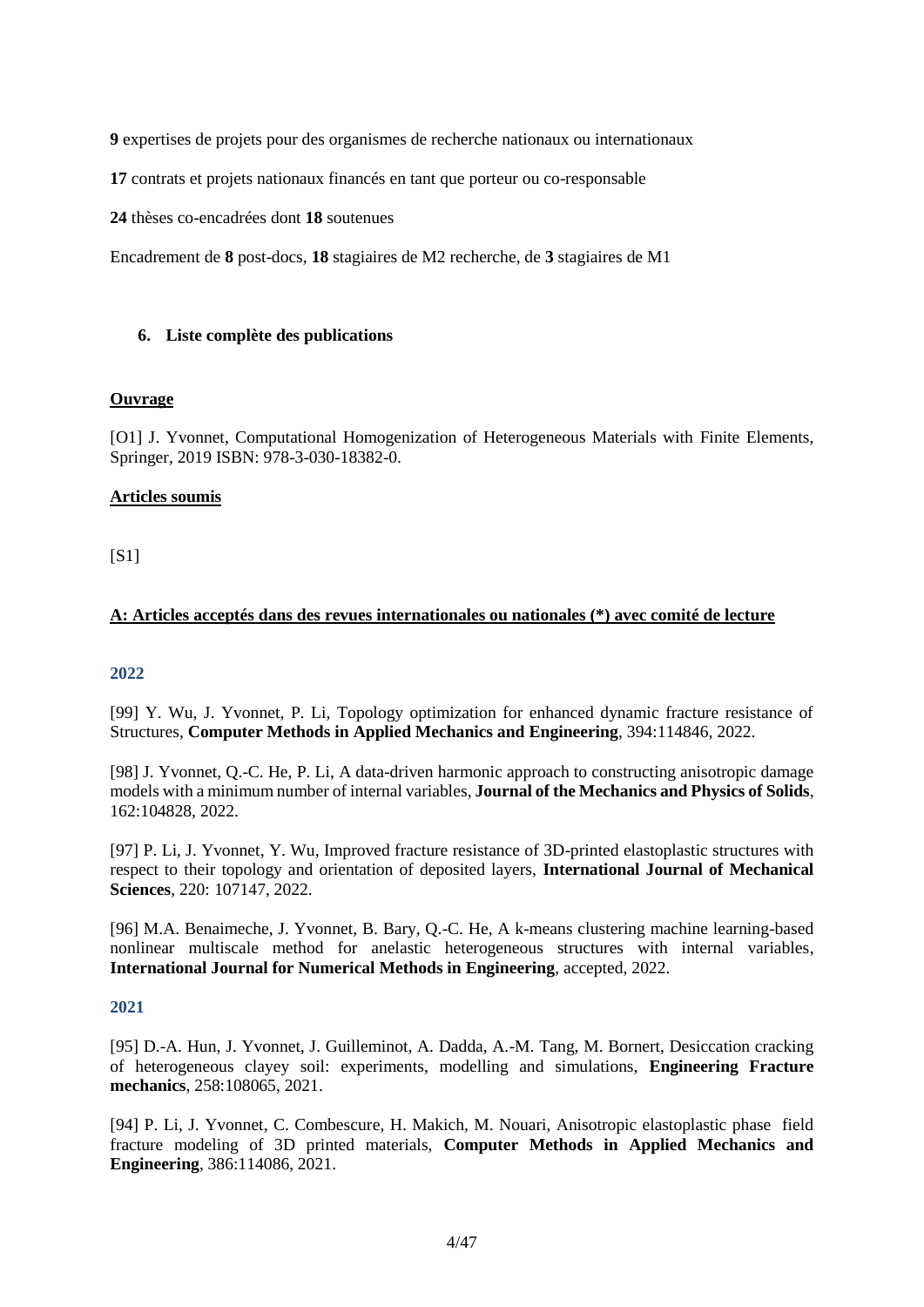[93] X. Lu, F. Detrez, J. Yvonnet, J. Bai, Identification of elastic properties of interphase and interface in graphene-polymer nanocomposites by atomistic simulations, **Composites Science and Technology**, 213(8):108943, 2021.

[A92] X. Chen, J. Yvonnet, S. Yao, H.S. Park, Enhanced converse flexoelectricity in piezoelectric composites by coupling topology optimization with homogenization, **Journal of Applied Physics,**  129:245104, 2021.

[A91] X. Lu, J. Yvonnet, L. Papadopoulos, I. Kalogeris, V. Papadopoulos, A stochastic FE2 data-driven method for nonlinear multiscale modeling, **Materials**, 14(11): 2875, 2021.

[A90] J.-L. Adia, J. Yvonnet, Q.-C. He, N.C. Tran, J. Sanahuja, A combined Lattice-Boltzmann-Finite Element approach to modeling unsaturated poroelastic behavior of heterogeneous media, **Journal of Computational Physics**, 437,110334, 2021.

[A89] X. Chen, J. Yvonnet, S. Yao, H.S. Park, Topology optimization of flexoelectric composites using homogenization, **Computer Methods in Applied Mechanics and Engineering**, 381:113819, 2021.

[A88] P. Li, Y. Wu, J. Yvonnet, A SIMP-Phase field topology optimization framework to maximize quasi-brittle fracture resistance of 2D and 3D composites, **Theoretical and Applied Fracture Mechanics**, 114,102919, 2021.

#### **2020**

[A87] R. Hatano, S. Matsubara, S. Moroguchi, K. Terada, J. Yvonnet, FEr method with surrogate localization model for hyperelastic composite materials, **Advanced Modeling and Simulation in Engineering Sciences,** 7(1), 1-28, 2020.

[A86] J. Yvonnet, X. Chen, P. Sharma, Apparent Flexoelectricity due to Heterogeneous Piezoelectricity, **Journal of Applied Mechanics**, 87(11): 111003, 2020.

[A85] D. Da, J. Yvonnet, Topology Optimization for Maximizing the Fracture Resistance of Periodic Quasi-brittle Composites Structures, **Materials**, 13:3279, 2020.

[A84] T.T. Nguyen, J. Yvonnet, D. Waldmann, Q.-C. He, Implementation of a new strain split to model unilateral contact within the phase field method, **International Journal for Numerical Methods in Engineering**, 121(21):4717-4733, 2020.

[A83] M.-V. Le, J. Yvonnet, F. Detrez, N. Feld, Full-field elastic simulations for image-based heterogeneous structures with a Coarse Mesh Condensation Multiscale Method, **International Journal for Multiscale Computational Engineering**, 18(3):305-327, 2020.

[A82] P. Li, J. Yvonnet, C. Combescure, An extension of the phase field method to model interactions between interfacial damage and brittle fracture in elastoplastic composites, **International Journal of Mechanical Sciences**, 179:105633, 2020.

[A81] M.-V. Le, J. Yvonnet, N. Feld, F. Detrez , The Coarse Mesh Condensation Multiscale Method for parallel computation of heterogeneous linear structures without scale separation, **Computer Methods in Applied Mechanics and Engineering**, 363: 112877, 2020.

[A80] J. Yvonnet, N. Auffray, V. Monchiet, Computational second-order homogenization of materials with effective anisotropic strain-gradient behavior, **International Journal of Solids and Structures**, 191-192:434-448, 2020.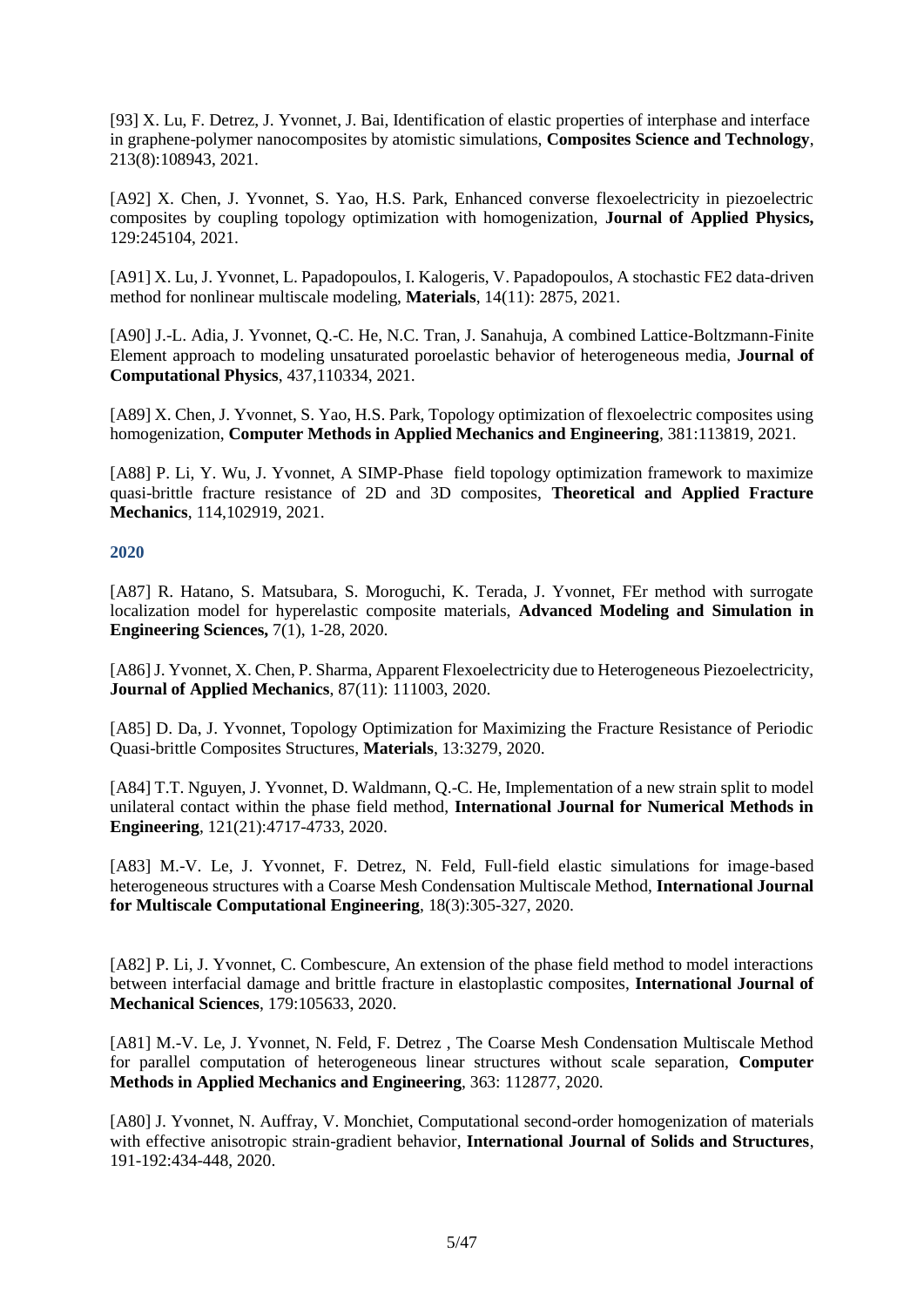[A79] V. Monchiet, N. Auffray, J. Yvonnet, Strain-gradient homogenization: a bridge between the asymptotic expansion and quadratic boundary condition methods, **Mechanics of Materials**, 143:103309, 2020.

#### **2019**

[A78] T.T. Nguyen, J. Yvonnet, D. Waldmann, Q.-C. He, Phase field modeling of interfacial damage in heterogeneous media with stiff and soft interphases, **Engineering Fracture Mechanics**, 218:106574, 2019.

[A77] D.A. Hun, J. Guilleminot, J. Yvonnet, M. Bornert, Stochastic Multi-Scale Modeling of Crack Propagation in Random Heterogeneous Media, **International Journal for Numerical Methods in Engineering**, 2019:1325-1344, 2019.

[A76] X. Lu, D. Giovanis, J. Yvonnet, V. Papadopoulos, F. Detrez, J. Bai, A data-driven computational homogenization method based on neural networks for the nonlinear anisotropic electrical response of graphene/polymer nanocomposites, **Computational Mechanics**, 64(2):307-321, 2019.

[A75] X. Lu, F. Detrez, J. Yvonnet, J. Bai, Multiscale study of influence of interfacial decohesion on piezoresistivity of graphene/polymer nanocomposites, **Modelling and Simulation in Materials Science and Engineering**, 27:035001, 2019.

[A74] N. Nguyen, J. Yvonnet, J. Rethoré, A.B. Tran, Identification of fracture models based on phase field for crack propagation in heterogeneous lattices in a non-separated multiscale context, **Computational Mechanics**, 63(5):1047-1068, 2019.

[A73] K-M Kodjo, J. Yvonnet, M. Karkri, K. Sab, Multiscale modeling of the thermomechanical behavior in heterogeneous media embedding Phase Change Materials particles, **Journal of Computational Physics**, 378(1): 303-323, 2019.

#### **2018**

[A72] D. Da, J. Yvonnet, L. Xia, M.-V. Le, G. Li, Topology optimization of periodic lattice structures taking into account strain gradient, **Computers and Structures**, 210:28-40, 2018.

[A71] D. Da, J. Yvonnet, L. Xia, G. Li, Topology optimization of particle-matrix composites for optimal, fracture resistance taking into account interfacial damage, **International Journal for Numerical Methods in Engineering**, 115(5):604-626, 2018.

[A70] C. Chateau, T.T. Nguyen, M.Bornert, J.Yvonnet, DVC-based image subtraction to detect cracking in lightweight concrete, **Strain**, 54:e12276, 2019

[A69] X. Lu, J. Yvonnet, F. Detrez, J. Bai, Low electrical percolation thresholds and nonlinear effects in graphene-reinforced nanocomposites: a numerical analysis, **Journal of Composite Materials**, 52(20):2767–2775, 2018.

[A68] L. Xia, D. Da, J. Yvonnet, Topology optimization for maximizing the fracture resistance of quasi-brittle composites, **Computer Methods in Applied Mechanics and Engineering,** 332:234- 254,2018.

#### **2017**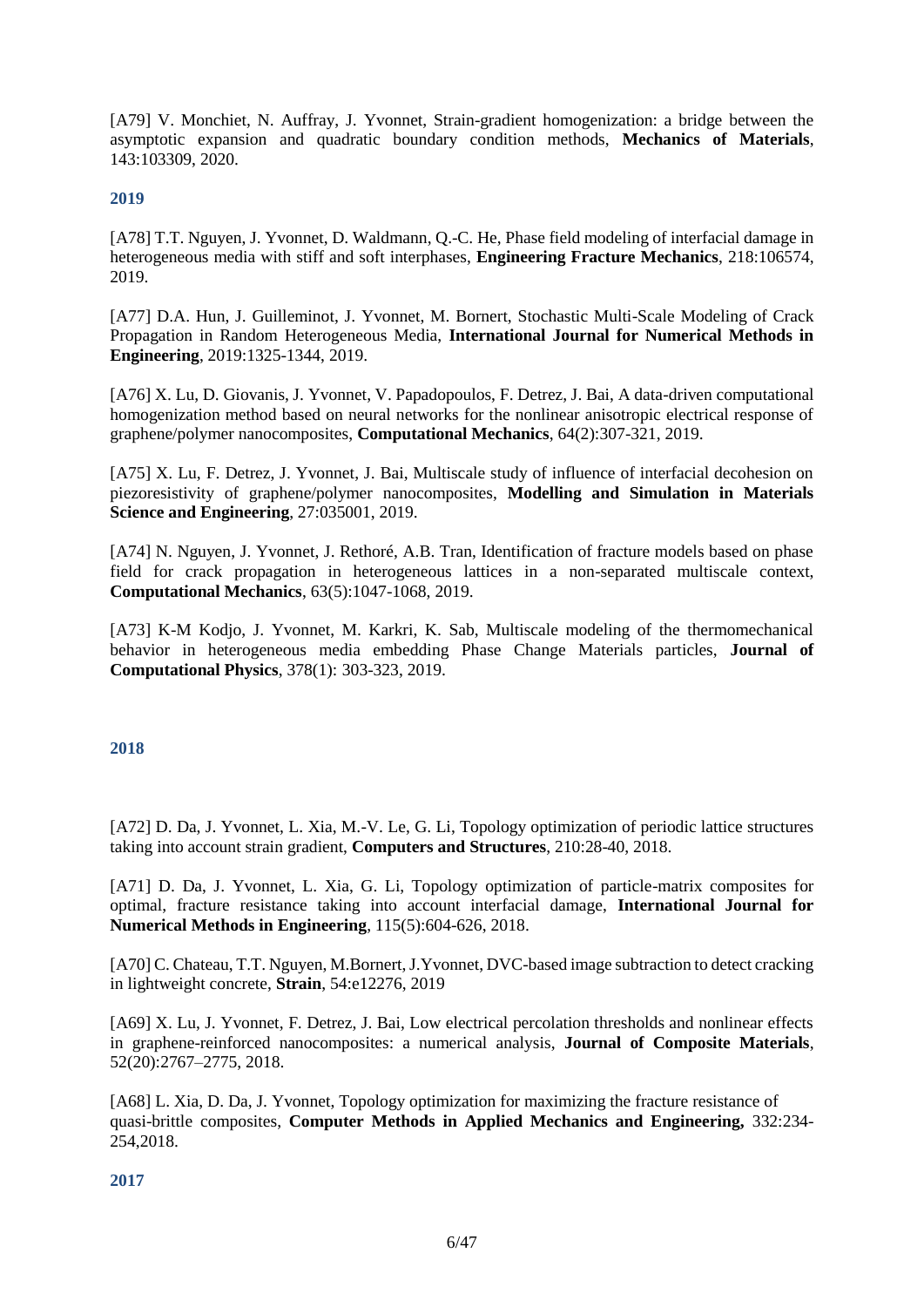[A67] L. Xia, J. Yvonnet, S. Ghabezloo, Phase field modeling of hydraulic fracturing with interfacial damage in highly heterogeneous fluid-saturated porous media, **Engineering Fracture Mechanics**, 186:158-180, 2017.

[A66] T.T. Nguyen, J. Yvonnet, M. Bornert, C. Chateau, F. Bilteryst, E. Steib, Large-scale simulations of quasi-brittle microcracking in realistic highly heterogeneous microstructures obtained from micro CT imaging, **Extreme Mechanics Letters**, 17:50-55, 2017.

[A65] T.T. Nguyen, J. Rethoré, J. Yvonnet, M.C. Baietto, Multi-phase-field modeling of anisotropic crack propagation for polycrystalline materials, **Computational Mechanics**, 60(2):289-314, 2017.

[A64] X. Lu, J. Yvonnet, F. Detrez, J. Bai, Multiscale modeling of nonlinear electric conductivity in graphene-reinforced nanocomposites taking into account tunnelling effect, **Journal of Computational Physics**, 337:116-131, 2017.

[A63] J. Yvonnet, L.P. Liu, A numerical framework for modeling flexoelectricity and Maxwell stress in soft dielectrics at finite strains, **Computer Methods in Applied Mechanics and Engineering,**  313:450-482, 2017.

#### **2016**

[A62] M.G.D. Geers, J. Yvonnet, Multiscale Modeling of Microstructure-Property Relations, **MRS Bulletin**, 41(08):610-616, 2016.

[A61] T.T. Nguyen, J. Yvonnet, Q.-Z. Zhu, M. Bornert, C. Chateau, Initiation and propagation of complex 3D networks of cracks in heterogeneous quasi-brittle materials: direct comparison between in situ testing- microCT experiments and phase field simulations, **Journal of the Mechanics and Physics of Solids**, 95:320-350, 2016.

[A60] C. Pan, J. Hu, M.T., E. Grustan-Gutierrez, M.T. Hoang, H.L. Duan, J. Yvonnet, A. Mitrushchenkov, G. Chambaud, M. Lanza, Suppression of nanowire clustering in hybrid energy harvesters, **Journal of Materials Chemistry C**, 4(16):3646-3653, 2016.

[A59] T.T. Nguyen, J. Yvonnet, M. Bornert, C. Chateau, K. Sab, R. Romani, R. Le Roy, On the choice of numerical parameters in the phase field method for simulating crack initiation with experimental validation, **International Journal of Fracture**, 197(2), 213-226, 2016.

[A58] A. Tognevi, M. Guerich, J. Yvonnet, A multi-scale modeling method for heterogeneous structures without scale separation using a filter-based homogenization scheme, **International Journal for Numerical Methods in Engineering**, 108(1-5):3-25, 2016.

[A57] T.H. Hoang, M. Guerich, J. Yvonnet, Determining the size of RVE for nonlinear random composites in an incremental computational homogenization framework, **Journal of Engineering Mechanics**, 142(5): 04016018, 2016.

[A56] T.T. Nguyen, J. Yvonnet, Q.-Z. Zhu, M. Bornert, C. Chateau, A phase-field method for computational modeling of interfacial damage interacting with crack propagation in realistic microstructures obtained by microtomography, **Computer Methods in Applied Mechanics and Engineering**, 312:567-595, 2016.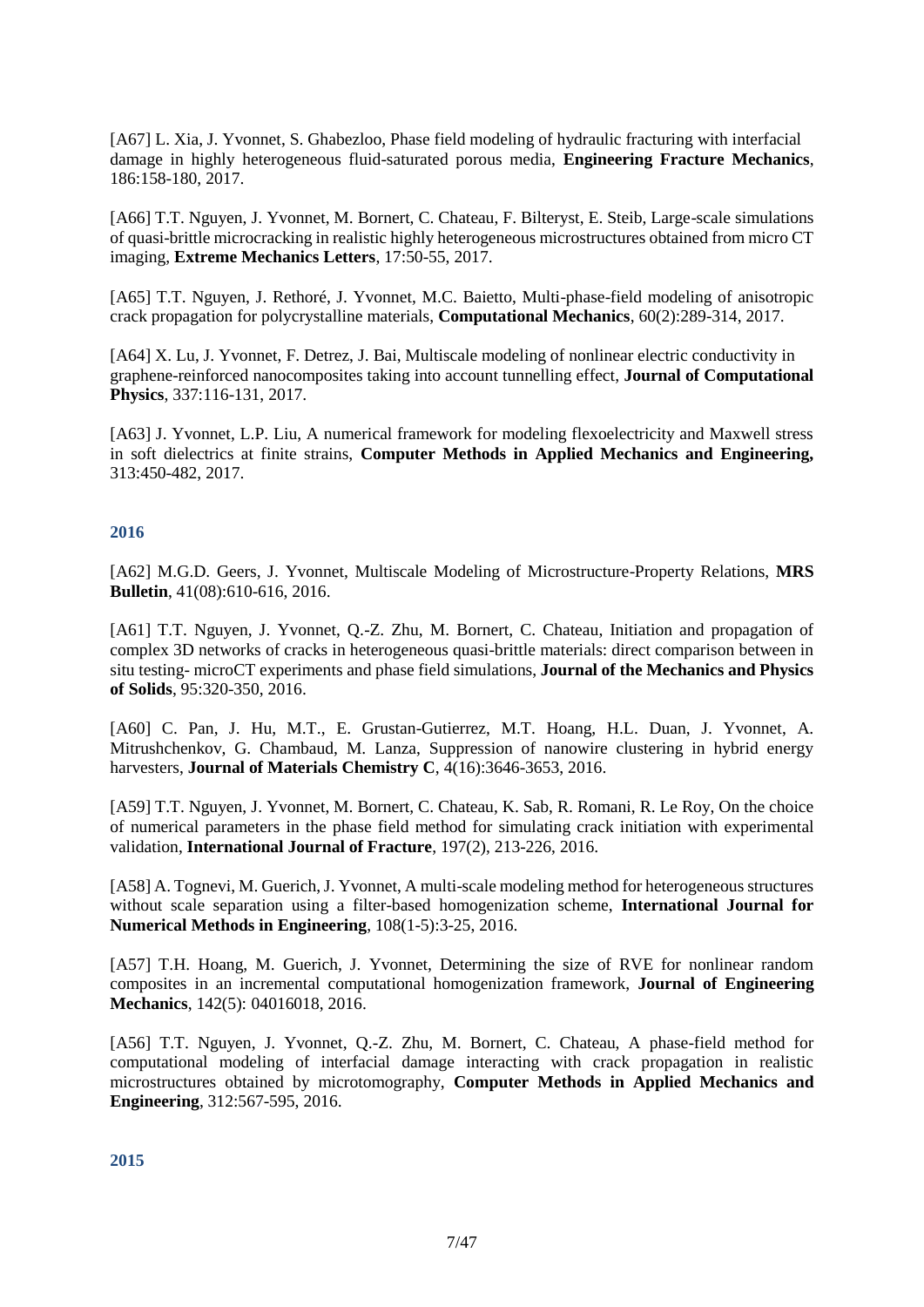[A55] B.A. Le, J. Yvonnet, Q.-C. He, Computational homogenization of nonlinear elastic media using Neural Networks, **International Journal for Numerical Methods in Engineering**, 104(12):1061- 1084, 2015.

[A54] T.T. Nguyen, J. Yvonnet, Q.-Z. Zhu, M. Bornert, C. Chateau, A phase field method to simulate crack nucleation and propagation in strongly heterogeneous materials from direct imaging of their microstructure, **Engineering Fracture Mechanics**, 139:18-39, 2015.

[A53] Y. Cong, S. Nezamabadi, H. Zahrouni, J. Yvonnet, Multiscale computational homogenization of heterogeneous shells at small strains with extensions to finite displacements and buckling, **International Journal for Numerical Methods in Engineering**, 104(4):235-259, 2015.

[A52] S. Nezamabadi, M. Potier-Ferry, H. Zahrouni, J. Yvonnet, Compressive failure of composites: a computational homogenization approach, **Composite Structure**, 127:60-68, 2015.

[A51] M.T. Hoang, J. Yvonnet, A. Mitrushchenkov, G. Chambaud, H.L. Duan, Size-dependent mechanical properties of axial and radial mixed AlN/GaN nanostructures, **Nanotechnology**, 26:115703, 2015.

[A50] Q.-Z. Zhu, J. Yvonnet, An incremental-iterative method for modeling damage in voxel-based microstructure models, **Computational Mechanics**, 55(2):371-382, 2015.

#### **2014**

[A49] J. Yvonnet, G. Bonnet, Nonlocal/coarse graining homogenization of linear elastic media with non-separated scales using least-square polynomial filters, **International Journal for Multiscale Computational Engineering**, 12(5):375-395, 2014.

[A48] J. Yvonnet, G. Bonnet, A consistent nonlocal scheme based on filters for the homogenization of heterogeneous linear materials with non-separated scales, **International Journal of Solids and Structures**, 51:196-209, 2014.

[A47] Y. Cong, J. Yvonnet, H. Zahrouni, Simulation of instabilities in thin nanostructures by a perturbation approach, **Computational Mechanics**, 53(4):739-750, 2014.

#### **2013**

[A46] A.B. Tran, J. Yvonnet, Q.-C. He, C. Toulemonde, J. Sanahuja, A four-scale homogenization analysis of creep of a nuclear containment structure, **Nuclear Engineering and Design**, 265:712-726, 2013.

[A45] J. Yvonnet, E. Monteiro, Q.-C. He, Computational homogenization method and reduced database model for hyperelastic heterogeneous structures, **International Journal for Multiscale Computational Engineering**, 11(3):201-225, 2013.

[A44] M.T. Hoang, J. Yvonnet, A. Mitrushchenkov, G. Chambaud, First-principles based multiscale model of piezoelectric nanowires with surface effects, **Journal of Applied Physics**, 113(1): 014309, 2013.

[A43] A. Clément, C. Soize, J. Yvonnet, Uncertainty quantification in computational stochastic multiscale analysis of nonlinear elastic materials, **Computer Methods in applied Mechanics and Engineering**, 254:61-82, 2013.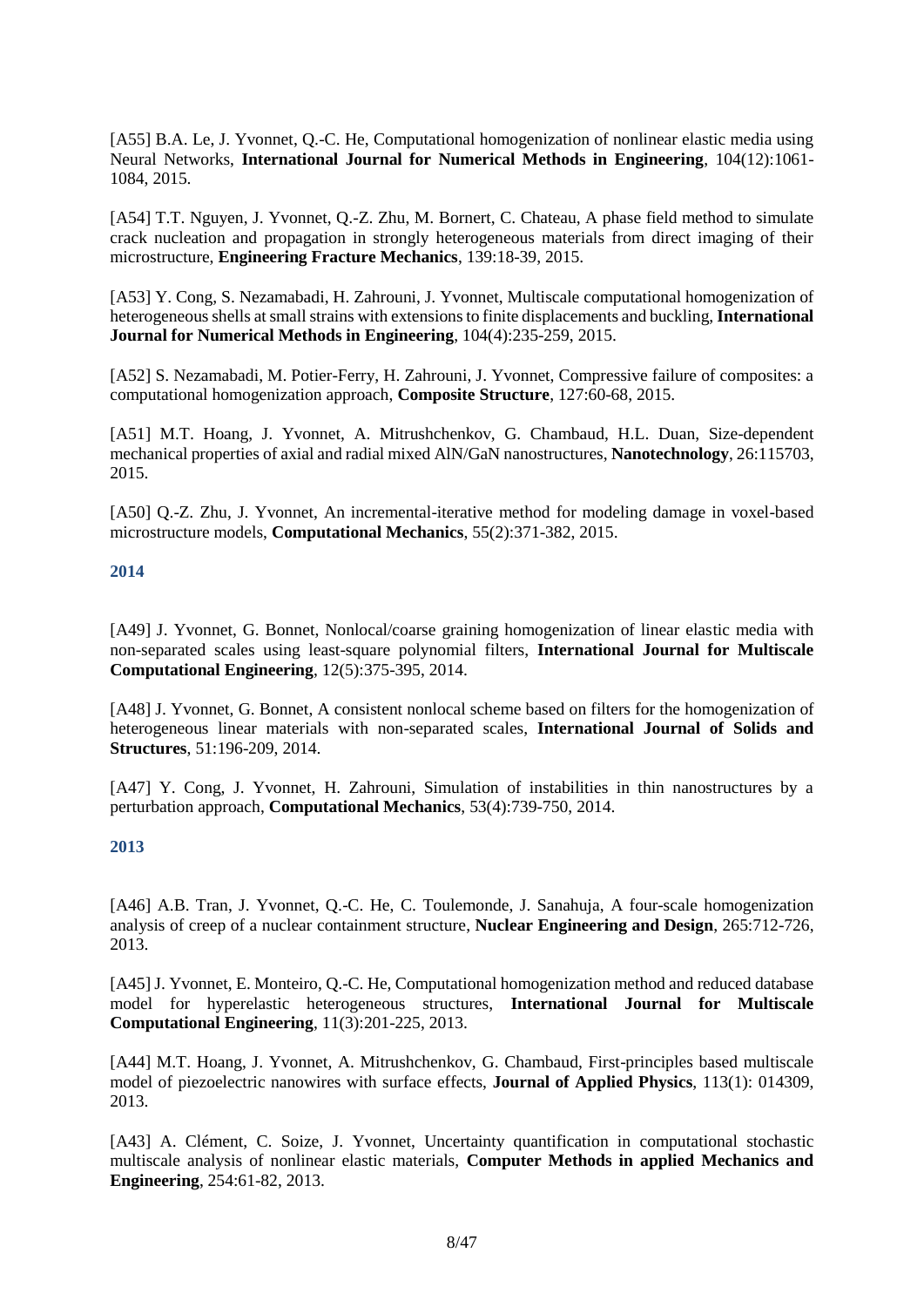[A42] C. Dunand, B. Barry, S. Brisard, A. Gioria, C. Péniguel, J. Sanahuja, C. Toulemonde, A.B. Tran, F. Willot, J. Yvonnet, A critical comparison of several numerical methods for computing effective properties of highly heterogeneous materials, **Advances in engineering Software**, 58:1-12 (2013).

## **2012**

[A41] S. Nezamabadi, H. Zahrouni, J. Yvonnet, M. Potier-Ferry, Multiscale analysis of instabilities in heterogeneous materials using ANM and multilevel FEM, **European Journal of Computational Mechanics**, 22(3-6):280-289, 2012.

[A40] J. Yvonnet, A. Mitrushchenkov, G. Chambaud, Q.-C. He, S.-T. Gu, Characterization of surface and nonlinear elasticity in wurtzite ZnO nanowires, **Journal of Applied Physics**, 111:124305, 2012.

[A39] J. Yvonnet, A fast method for solving microstructural problems defined by digital images: a space Lippmann-Schwinger scheme, **International Journal for Numerical Methods in Engineering**, 92(2):178-205 (2012)

[A38] A. Clément, C. Soize, J. Yvonnet, Computational nonlinear stochastic homogenization using a non-concurrent multiscale approach for hyperelastic heterogenous microstructures analysis, **International Journal for Numerical Methods in Engineering**, 91 (8), 799- 824 (2012)

[A37] A. Khajeansari, G.H. Baradan, J. Yvonnet, An explicit solution for static bending of nanowires lying on Winkler-Pasternak elastic type substrate medium based on the Euler-Bernoulli beam theory, **International Journal of Engineering Science**, 52:115-128 (2012)

#### **2011**

[A36] Tran A.B., Yvonnet J., He Q.-C., Toulemonde C., Sanahuja J., A simple computational homogenization method for structures made of heterogeneous linear viscoelastic materials, **Computer Methods in Applied Mechanics and Engineering**, 200(45-46):2956-2970 (2011)

[A35] Monteiro E., He Q.-C., Yvonnet J., Hyperelastic large deformations of two-phases composites with membrane-type interface, **International Journal of Engineering Sciences**, 49(9):985-1000 (2011)

[A34] Zhu Q.-Z. Gu S.-T. Yvonnet J. Shao J.-F. He Q.-C., Three-dimensional numerical modelling by XFEM of spring layer imperfect curved interfaces with applications to composite materials, **International Journal for Numerical Methods in Engineering**, 88(4):307-328 (2011)

[A33] Yvonnet J., Mitrushchenkov A., Chambaud G., He Q.-C., Finite element model of ionic nanowires with size-dependent mechanical properties determined by ab initio calculations, **Computer Methods in applied Mechanics and Engineering**, 200:614-625 (2011)

[A32] Monteiro E., Yvonnet J., He Q.-C., Cardoso O., Asnacios A., Analyzing the interplay between single cell rheology and force generation through large deformation finite element models, **Biomechanics and Modeling in Mechanobiology**, *10(6):813-830 (2011)*

[A31] Nezamabadi S., Zahrouni H., Yvonnet J., Solving hyperelastic material problems by asymptotic numerical method, **Computational Mechanics**, 47(1):77-92 (2011)

[A30] Tran A.B., Yvonnet J., He Q.-C., Toulemonde C., Sanahuja J., A multiple level-set approach to prevent numerical artefacts in complex microstructures within XFEM, **International Journal for Numerical Methods in Engineeering**, 85(11):1436-1459 (2011)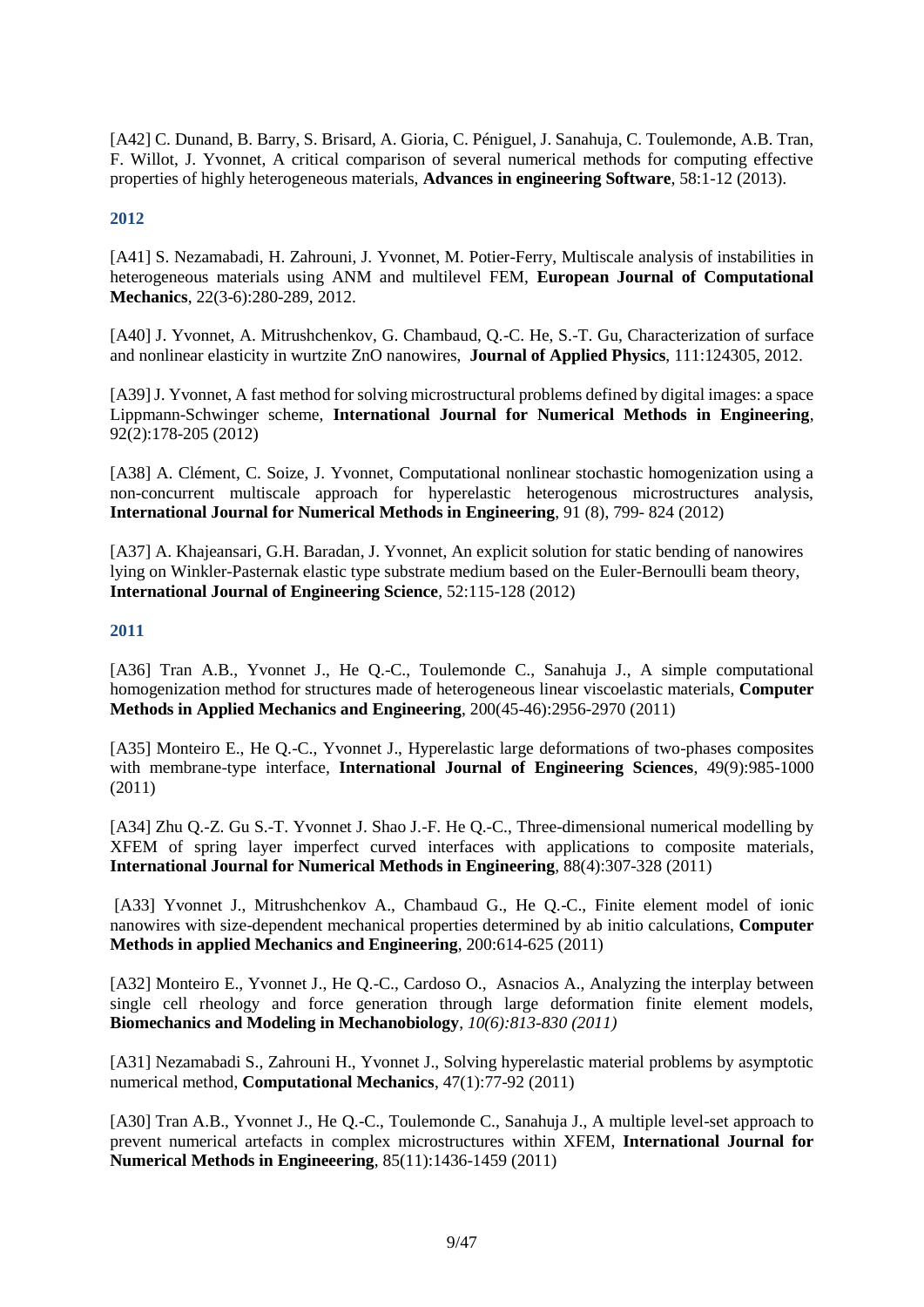[A29] Yvonnet J., He Q.-C., Q. Zhu, J.-F. Shao, A general and efficient computational procedure for modelling the Kapitza thermal resistance based on XFEM, **Computational Materials Science**, 50:1220-1224 (2011)

#### **2010**

[A28] Mitrushchenkov A., Chambaud G., Yvonnet J., He, Q.-C., Towards an elastic model of wurtzite AlN model, **Nanotechnology**, 21(25):255702 (2010).

[A27] Yvonnet J., He Q.-C, A non-concurrent multiscale method for computing the response of nonlinear heterogeneous structures, **European Journal of Computational Mechanics**, 19:105-116 (2010)

[A26] Nezamabadi S., Zahrouni H., Yvonnet J., Potier-Ferry M., A multiscale finite element approach for buckling analysis of elastoplastic long fibre composites, **International Journal for Multiscale Computational Engineering**, 8(3):287-301 (2010)

#### **2009**

[A25] Cosson B., Chevalier L., Yvonnet J., Optimisation of the Thickness of PET Bottle during Stretch-Blow Moulding by using a Mesh-Free (Numerical) Method, **International Polymer Processing**, 24(3): 223-233 (2009)

[A24] Yvonnet J., Gonzalez D., He Q.-C., Numerically explicit potentials for the homogenization of nonlinear elastic heterogeneous materials, **Computer Methods in Applied Mechanics and Engineering**, 198:2723-2737 (2009).

[A23] Nezamabadi S., Yvonnet J., Zahrouni H., Potier-Ferry M., A multilevel computational strategy for handling microscopic and macroscopic instabilities, **Computer Methods in Applied Mechanics and Engineering**, 198:2099-2110 (2009).

#### **2008**

[A22] Yvonnet J., He Q.-C., Toulemonde C., Numerical modelling of the effective conductivities of composites with arbitrarily shaped inclusions and highly conducting interface, **Composites Science and Technology**, 68:2828-2825 (2008)

[A21] Yvonnet J., Le Quang H., He Q.-C., An XFEM/level set approach to modelling surface/interface effects and to computing the size-dependent effective properties of nanocomposites, **Computational Mechanics**, 42, 704-712 (2008).

[A20] Monteiro E., Yvonnet J., He Q.-C., Computational homogenization for nonlinear conduction in heterogeneous materials using model reduction, **Computational Materials Science**, 42, 704-712 (2008)

[A19] To Q.D., He Q.-C., Cossavella M., Morcant K., Panait A., Yvonnet J., Glass tempering and failure analysis of tempered glass structures with pin-loaded joints, **Materials and Design**, 29(5), 943-951 (2008)

[A18] Cosson B., Chevalier L., Yvonnet J., Simulation du procédé de soufflage par la méthode des éléments naturels contraints (C-NEM): application à l'optimisation du procédé, **Matériaux et Techniques**, 96, 243-251 (2008)

#### **2007**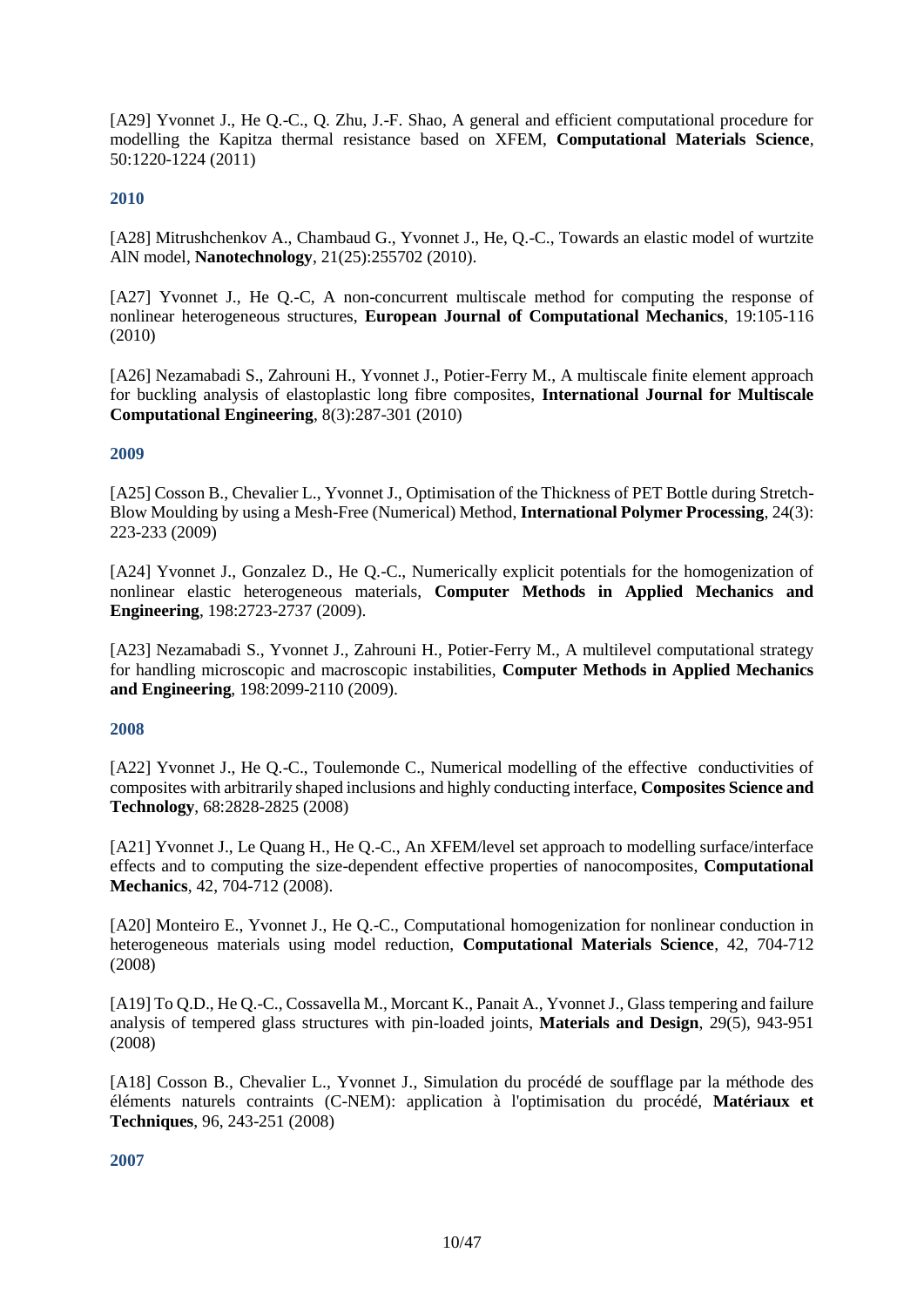[A17] Yvonnet J., Zahrouni H., Potier-Ferry M., A model reduction method for the post-buckling analysis of cellular microstructures, **Computer Methods in Applied Mechanics and Engineering**, 197, 265-280 (2007).

[A16] Alfaro I., Yvonnet J., Chinesta F., Cueto E., A study on the performances of natural-neighbourbased Galerkin methods, **International Journal for Numerical Methods in Engineering**, 71(12), 1436-1465 (2007).

[A15] To Q.D., He Q.-C., Cossavella M., Morcant K., Panait A., Yvonnet J., Failure analysis of a pinloaded joint in tempered glass structures, **Engineering Failure Analysis**, 14, 841-850 (2007).

[A14] Yvonnet J., He Q.-C., The Reduced Model Multiscale Method (R3M) for the nonlinear homogenization of hyperelastic media at finite strains, **Journal of Computational Physics**, 223, 341- 368 (2007).

#### **2006**

[A13] Alfaro I., Yvonnet J., Cueto E., Chinesta F., Doblaré M., Meshless methods with application to metal forming, **Computer Methods in Applied Mechanics and Engineering**, 195(48-49), 6661-6675 (2006).

[A12] Yvonnet J., Coffignal G., Ryckelynck D., Lorong Ph., Chinesta F., A simple error indicator for meshfree methods based on natural neighbors, **Computers and Structures**, 84 (21) 1301-1312, (2006).

[A11] Illoul L.A., Yvonnet J., Chinesta F., Clenet S., Application of the natural element method to model moving electromagnetic devices, **IEEE Transactions on Magnetics**, 42(4) 727-730 (2006).

[A10] Yvonnet J., Villon P., Chinesta F., Natural Element approximations involving bubbles for treating incompressible media, **International Journal for Numerical Methods in Engineering**, 66(7), 1125— 1152 (2006)

[A9] Yvonnet J., Umbrello D., Chinesta F., Micari F., A simple inverse procedure to determine heat flux on the tool in orthogonal cutting, **International Journal of Machining tools and manufacturing**, 46(7-8):820-827 (2006)

[A8] Lorong Ph., Yvonnet J., Coffignal G., Assouline S., Contribution of structural analysis in numerical simulation of machining and blanking : state-of-the-art, **Archives of Computational Methods in Engineering**, 13(1), 45—90. (2006)

#### **2005**

[A7] Alfaro I., Yvonnet J., Cueto E., Chinesta F., Villon P., Doblaré M., Nouvelles avancées dans les méthodes sans maillage de type éléments naturels pour la simulation des procédés de mise en forme. **Revue Européenne de Mécanique Numérique** (anciennement Revue Européenne des Eléments Finis)  $(2005)$ ; 15(1-2-3): 29-45.

[A6] Yvonnet J., Ryckelynck D., Lorong P., Chinesta F., Simulating thermo-elasto-plasticity in large transformations with adaptive refinement in the natural element method: application to shear banding, **International Journal of Forming Processes**, 8, 347-363 (2005).

[A5] Yvonnet J., Chinesta F., Ryckelynck D., Lorong Ph., The constrained natural element method (C-NEM) for treating thermal models involving moving interfaces, **International Journal of Thermal Sciences**, 44, 559-569 (2005).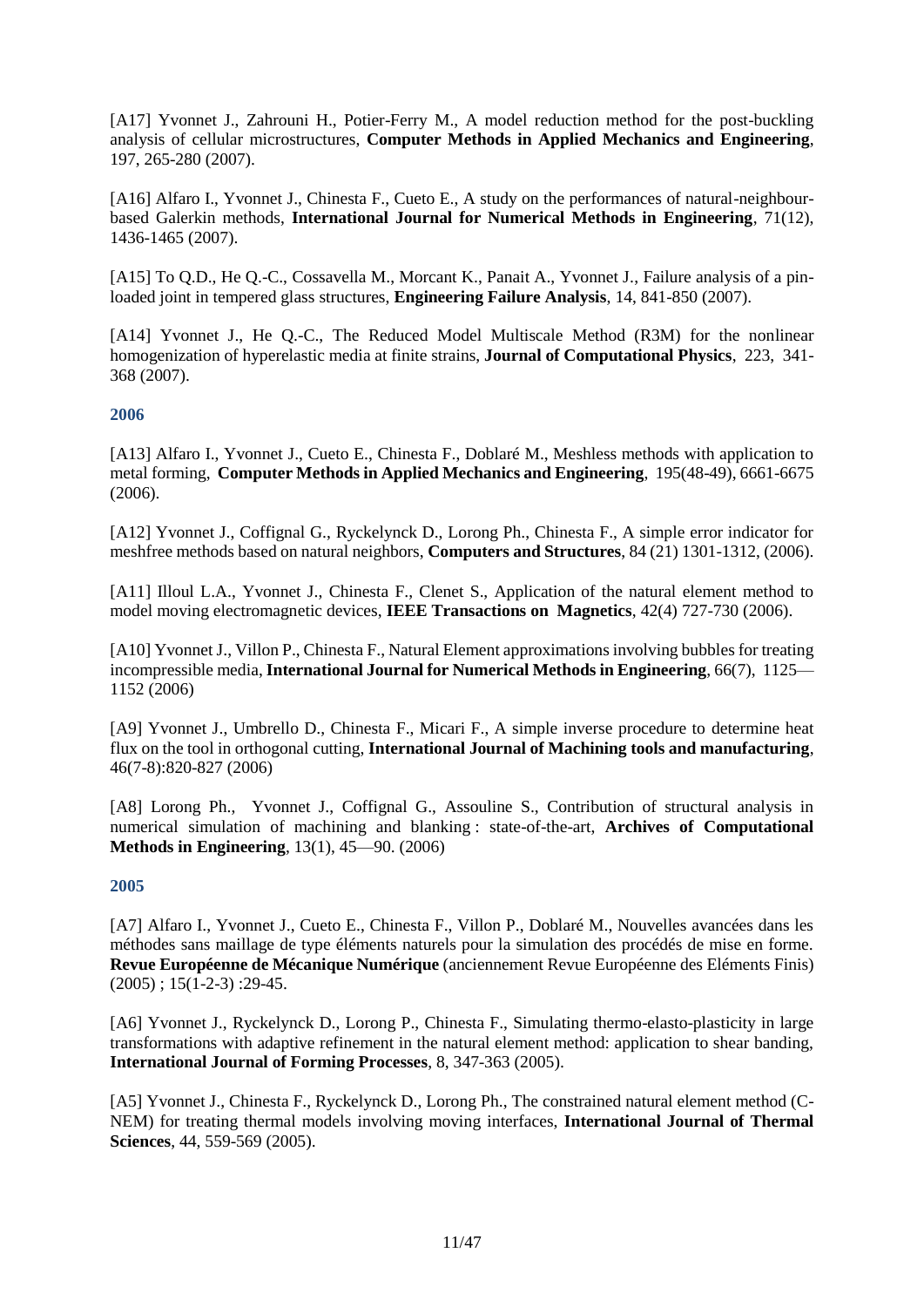[A4] Sukumar N., Dolbow J., Devan A., Yvonnet J., Chinesta F., Ryckelynck D., Lorong P., Alfaro I., Martinez M.A., Cueto E., Doblaré M.. Meshless methods and partition of unity finite elements, **International Journal of forming processes**, 8 (4), 409-427 (2005).

#### **2004**

[A3] Yvonnet J., Ryckelynck D., Lorong P., Chinesta F., A new extension of the natural element method for non convex and discontinuous domains : the constrained natural element method (C-NEM), **International Journal for Numerical Methods in Engineering**, 60, 1451-1474 (2004).

[A2] Chinesta F., Lorong Ph., Ryckelynck D., Martinez M. A., Cueto E., Doblaré M., Coffignal G., Touratier M., Yvonnet J., Thermomecanical cutting model discretisation : eulerian or lagrangian, mesh or meshless ?, **International Journal of forming processes**, 7 (2), 83 – 97 (2004).

#### **2003**

[A1] Yvonnet J., Ryckelynck D., Lorong P., Chinesta F., Interpolation naturelle sur les domaines non convexes par l'utilisation du diagramme de Voronoï contraint : méthode des éléments C-naturels, **Revue Européenne de Mécanique Numérique** (2003) ; 13: 487 – 509.

## **OS : Chapitres d'ouvrages scientifiques**

[OS9] X. Lu, J. Yvonnet, F. Detrez, J. Bai, Modélisation électromécanique non linéaire multi-échelle de nanocomposites graphène-polymère, In: Nanocomposites, préparation, caractérisation et modélisation, J. Bai (Ed), ISTE-Wiley, 2021.

[OS8] T.T. Nguyen, J. Yvonnet, M. Bornert, C. Château, Modeling of Complex Microcracking in Quasi-Brittle Materials: Numerical Methods and Experimental Validations, In: Advances in Multi-Physics and Multi-Scale Couplings in Geo-Environmental Mechanics, F. Nicot, O. Millet (Eds), ISTE Press - Elsevier, 2017.

[OS7] M.G.D. Geers, V. Kouznetsova, K. Matous, J. Yvonnet, Homogenization methods and multiscale modeling: non-linear problems, In: Encyclopedia of Computational Mechanics, E. Stein, R. de Borst, T.J.R. Hughes (eds.), Wiley, 2016.

[OS6] Yvonnet J., He Q.-C., Monteiro E., Tran A.B., Toulemonde C., Sanahuja C., Clément A., Soize C., Non-concurrent computational homogenization of nonlinear, stochastic and viscoelastic materials, dans Handbook of Micromechanics and Nanomechanics, S. Li and X.-L Gao (eds.), Pan Stanford, 2013.

[OS5] Chinesta F., Yvonnet J., Villon P., Breitkopf P., Joyot P., Alfaro I., Cueto E., Nouvelles avancées dans les méthodes sans maillage : le couplage des techniques éléments naturels et moindres carrés mobiles dans Modélisation Numérique – Défis et Perspectives, P. Breitkopf, C. Knopf-Lenoir, Hermès Science, 2007.

[OS4] Chinesta F., Yvonnet, J., Villon P., Breitkopf P., Joyot P., Alfaro I., Cueto E., New Advances in meshless methods : Coupling natural element and moving least square techniques, dans Advances in Meshfree Techniques, Computational Methods in Applied Sciences, 5, 97-121, V.M.A. Leitao, C.J.S. Alves, Duarte C., eds., 2007.

[OS3] Yvonnet J., Villon P., Chinesta F., Natural element approximations involving bubbles for treating incompressible media, dans Lecture Notes in Computational Science and Engineering. Meshfree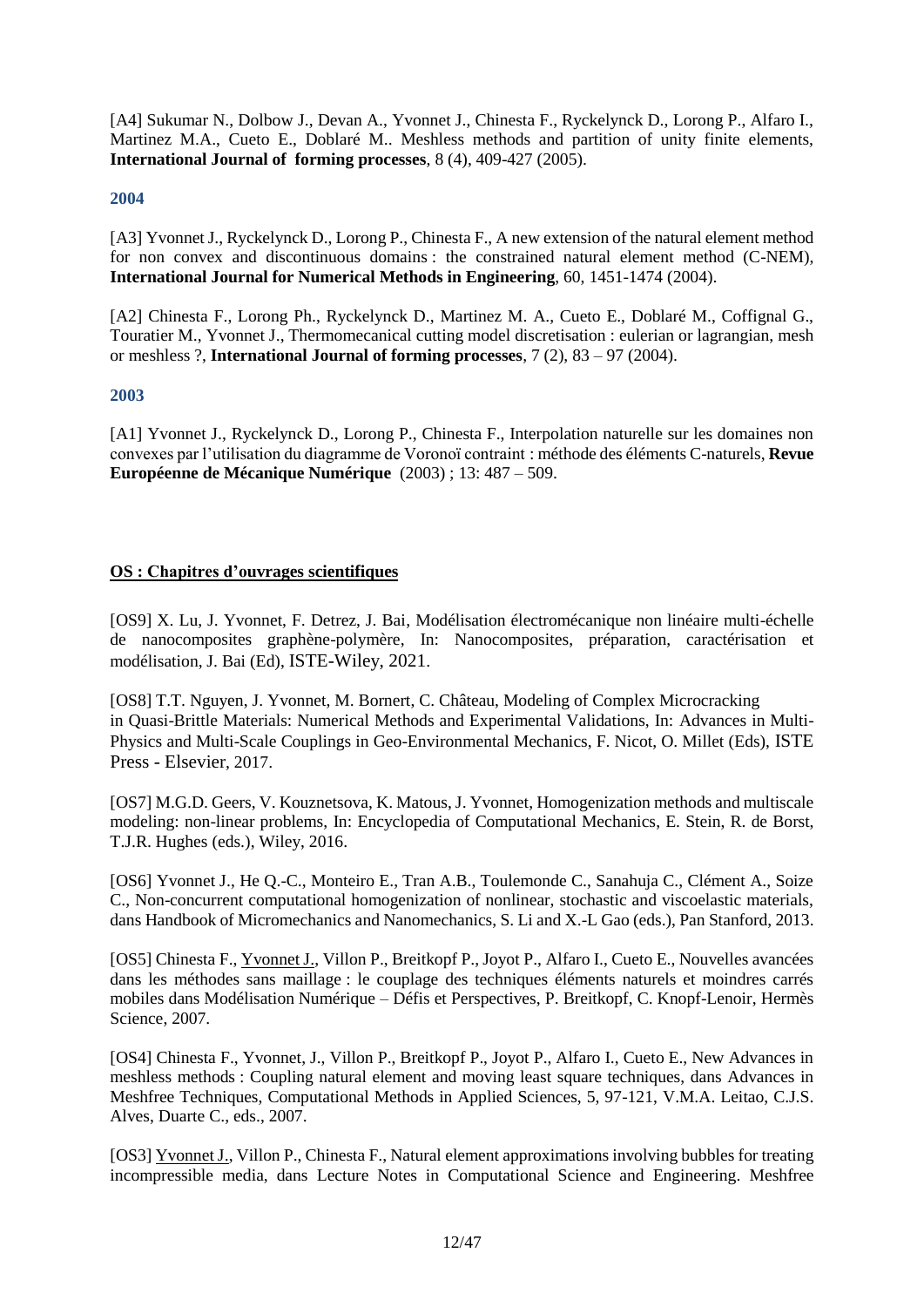Methods for Partial Differential Equations III, 54, Michael Griebel and Marc A. Schweitzer, Springer Verlag, 2007.

[OS2] Yvonnet J., Lorong P., Ryckelynck D., Chinesta F., Coffignal G., Nouvelles avancées dans les méthodes sans maillage basées sur les éléments naturels contraints pour la simulation des procédés, dans Extensions et Alternatives à la Méthode des Eléments Finis, Piotr Breitkopf, Hermès Science, 2006.

[OS1] Yvonnet J., Ryckelynck D., Lorong P., Chinesta F., Treating moving interfaces in thermal models with the C-NEM,  $255 - 270$ , dans Lecture Notes in Computational Science and Engineering. Meshfree Methods for Partial Differential Equations II, Michael Griebel and Marc A. Schweitzer, Springer Verlag 2005.

#### **C : Communications dans un congrès international ou national**

[C151] J. Yvonnet, Microcracking in heterogeneous materials, August 31, September 2, 2022, 8th international conference on "Advanced COmputational Methods in Engineering (ACOMEN)", Liège, Belgium (**Plenary lecture**)

[C150] J. Yvonnet, M.A. Benaimeche, S. Chaouch, B. Bary, Q.-C. He, Fast FE2 nonlinear multiscale simulations with loading path-dependent behaviors using k-means, June 5-9, 2022, The 8th European Congress on Computational Methods in Applied Sciences and Engineering ECCOMAS Congress 2022, Oslo, Norway.

[C149] J. Yvonnet, Microfissuration des matériaux hétérogènes, May 16-22, 2022, 15<sup>e</sup> colloque national en calcul des structures, Giens, France (**Plenary lecture**)

[C148] J. Yvonnet, Introduction à l'homogénéisation numérique par éléments finis, 17-21 January 2022, 2022, Colloque MECAMAT Matériaux architurés, Aussois, France (**Special invited course**)

[C147] J. Yvonnet, X. Lu, L. Papadopoulos, I. Kalogeris, V. Papadopoulos, A Stochastic FE2 Data-Driven Method for Nonlinear Multiscale Modeling, Mechanistic Machine Learning and Digital Twins for Computational Science, Engineering & Technology, Sept. 26-29 2021, San Diego, USA (online participation)

[C146] M. A. Benaimeche, J. Yvonnet, B. Bary, Q.-C. He, Two-scale damage modeling in nuclear waste packages with phase field modeling of microcracking due to corrosion product expansion, XVI International Conference on Computational Plasticity, 7-9 Sept. 2021, Barcelona, Spain.

[C145] J. Yvonnet, P. Li, N. Nguyen, D. Hun, J. Guilleminot, Identification of macro phase field fracture models from micro and heterogeneous structure calculations, XVI International Conference on Computational Plasticity, 7-9 Sept. 2021, Barcelona, Spain (online participation)

[C144] P. Li, J. Yvonnet, C. Combescure, M. Nourai, H. Makich, An anisotropic elastoplastic phase field damage model for 3D printed materials and its experimental verification, XVI International Conference on Computational Plasticity, 7-9 Sept. 2021, Barcelona, Spain (online participation)

[C143] J. Yvonnet (**invited lecture**), Enhanced flexoelectricity in heterogeneous piezoelectric composites using topology optimization, IUTAM Symposium on IUTAM Symposium on Generalized continua emerging from microstructures, 19-23 July 2021, Paris, France.

[C142] P. Li, J. Yvonnet, C. Combescure, Phase-field modeling of anisotropic brittle fracture in directional porous polymer, 14<sup>th</sup> World Congress on Computational Mechanics (WCCM-ECCOMAS)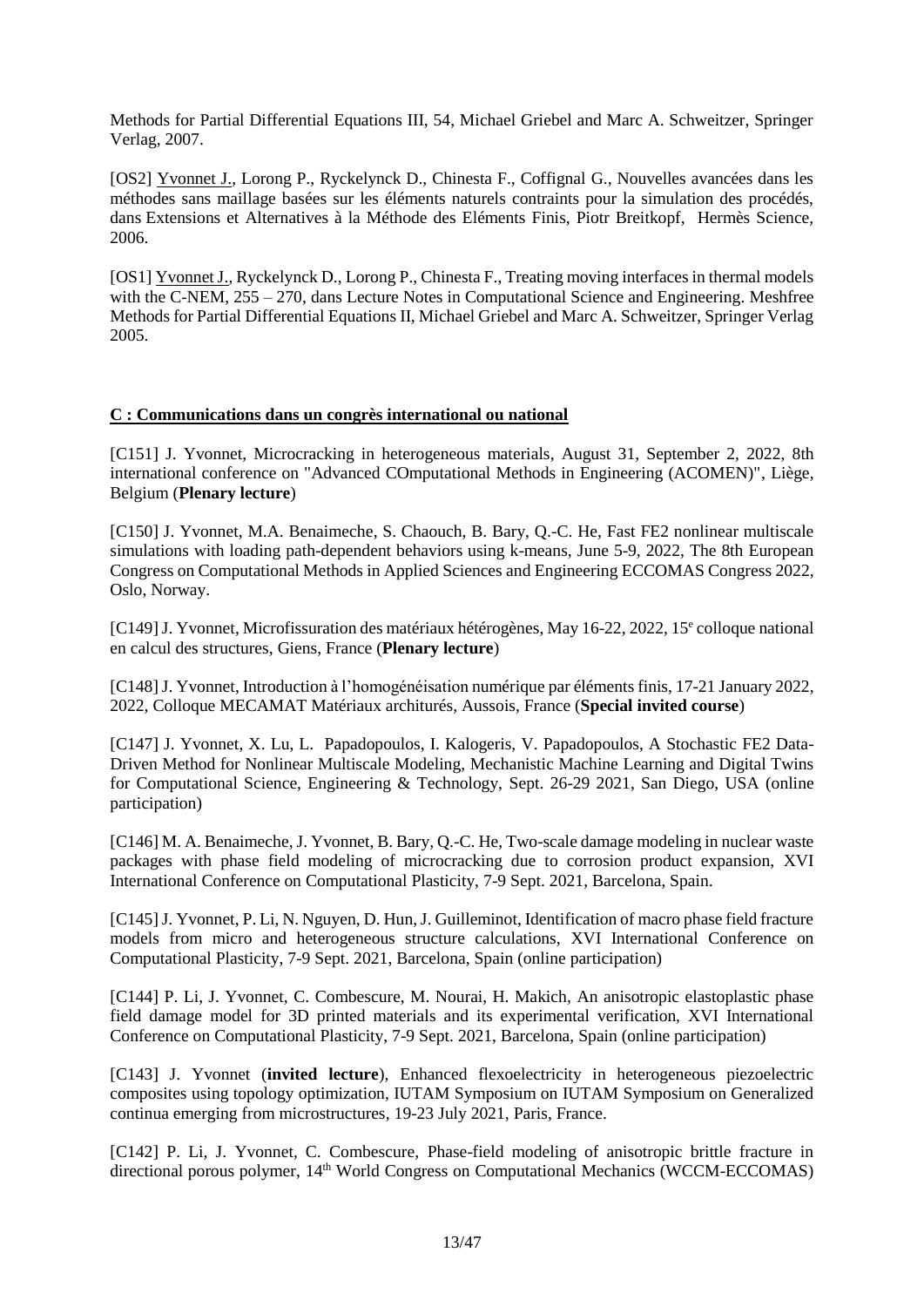2021 –Virtual Congress 11-15 janvier 2021.

[C141] M. V-Le, J. Yvonnet, F. Detrez, N. Feld, coarse mesh condensation multiscale (CMCM) method for full-field simulation of nonlinear heterogeneous structures, 14<sup>th</sup> World Congress on Computational Mechanics (WCCM-ECCOMAS) 2021 –Virtual Congress 11-15 janvier 2021.

[C140] J. Yvonnet, recent advances in topology optimization of heterogeneous structures for fracture propagation resistance, 14th World Congress on Computational Mechanics (WCCM-ECCOMAS) 2021 –Virtual Congress 11-15 janvier 2021.

[C139] (**invited lecture**) J. Yvonnet, X. Lu, F. Detrez, J. Bai, A two-scale FE2 method using neural networks, MORTech 2019 - 5th international Workshop on Reduced Basis, POD and PGD Model Reduction Techniques, 20-22 Nov. 2019, Paris, France.

[C138] B. Haddag, I. Benchikh, M. Nouari, H. Makich, M. Bornert, J. Yvonnet, Identification des propriétés d'élasticité d'un polymère obtenu par fabrication additive SLS à partir d'une modélisation du volume élémentaire représentatif, 24ème Congrès Français de Mécanique, 26-30 août 2019, Brest, France.

[C137] (**keynote lecture**)J. Yvonnet, T.T. Nguyen, M. Bornert, C. Chateau, Phase field method for microcracking simulations in concrete microstructure models obtained from 3D microtomography images, 10th International Conference on Fracture Mechanics of Concrete and Concrete Structures, FraMCoS-X, 23-26 juin 2019, Bayonne, France.

[C136] D.H. Hun, J. Guilleminot, J. Yvonnet, A. Dadda, A.M. Tang, M. Bornert, Computational modeling of crack propagation in a heterogeneous medium under drying conditions, Engineering Mechanics Institute 2019 (EMI) conference 18-21 June. 2019, Caltech, USA.

[C135] M.V. Le, J. Yvonnet, N. Feld, F. Detrez, The Reduced Condensation Domain Decomposition (RCDD) Method for simulations of heterogeneous structures, Engineering Mechanics Institute 2019 (EMI) conference 18-21 June. 2019, Caltech, USA.

[C134] T.T. Nguyen, J. Yvonnet, D. Waldmann, [Phase field modeling of crack initiation and](https://congress.cimne.com/cfrac2019/admin/files/fileabstract/a89.pdf)  [propagation under complex loading,](https://congress.cimne.com/cfrac2019/admin/files/fileabstract/a89.pdf) VI International Conference on Computational Modeling of Fracture and Failure of Materials and Structures (CFRAC 2019), 12-14 June. 2019, Braunschweig, Germany.

[C133] T.T. Nguyen, J. Yvonnet, D. Waldmann, Q.C. He, Phase field modeling of interfacial crack propagation in quasi-brittle heterogeneous materials, VI International Conference on Computational Modeling of Fracture and Failure of Materials and Structures (CFRAC 2019), 12-14 June. 2019, Braunschweig, Germany.

[C132] D.Da, J. Yvonnet, L. Xia, Optimisation topologique de composites pour maximiser la résistance à la fracture, 14ème Colloque National en Calcul des Structures (CSMA 2019), 13-17 Mai 2019, Giens, France.

[C131] D.A. Hun, J. Yvonnet, J. Guilleminot, M. Bornert, Approche stochastique multi-échelles de la propagation de fissures dans les matériaux hétérogènes, 14ème Colloque National en Calcul des Structures (CSMA 2019), 13-17 Mai 2019, Giens, France.

[C130] M.V. Le, J. Yvonnet, N. Feld, F. Detrez, Une méthode Quasi-FE2 pour la résolution de structures composites, 14ème Colloque National en Calcul des Structures (CSMA 2019), 13-17 Mai 2019, Giens, France.

[C129] J. Yvonnet (**Plenary lecture**), Numerical modeling of fracture in highly heterogeneous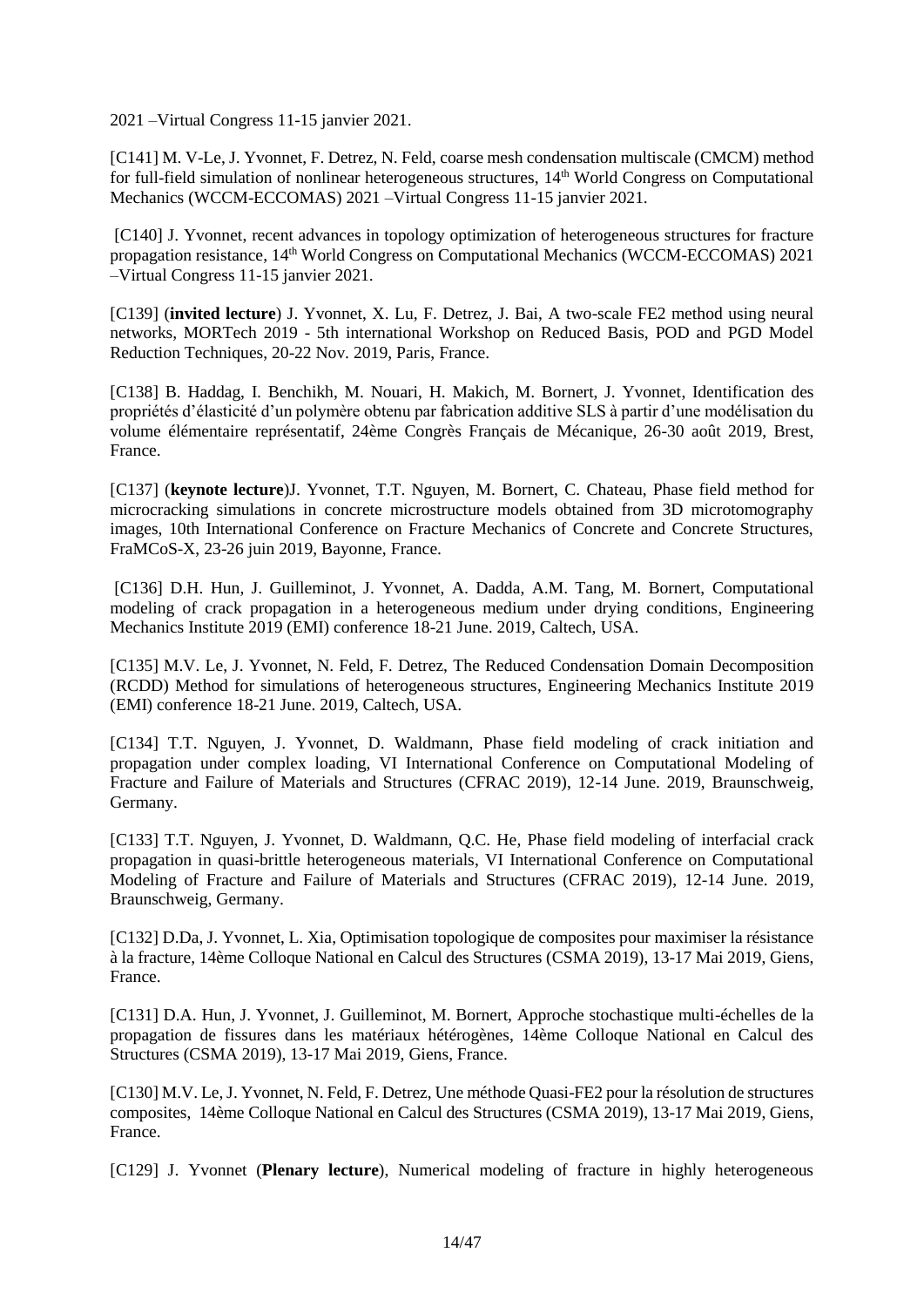materials, XXXIX Ibero-Latin American Congress on Computational Methods in Engineering (CILAMCE 2018), Compiègne, France, 11-14 November 2018.

[C128] N. Nguyen, J. Yvonnet, J. Rethoré, Macroscopic Models For Crack Propagation In Heterogeneous Lattices Based On Phase Field Method, 13th World Congress on Computational Mechanics, New York, USA, 22-27 July 2018.

[C127] K. Kodjo, J. Yvonnet, M. Karkri, K. Sab, Multiscale Thermomechanical Analysis of Composites Containing Phase Change Materials, 13th World Congress on Computational Mechanics, New York, USA, 22-27 July 2018.

[C126] D.-A. Hun, J. Guilleminot, J. Yvonnet, M. Bornert, Multi-scale Crack propagation in Random Heterogeneous media, 13th World Congress on Computational Mechanics, New York, USA, 22-27 July 2018.

[C125] J. Yvonnet, Topology optimization of particle-matrix composites for optimal fracture resistance, 13th World Congress on Computational Mechanics, New York, USA, 22-27 July 2018.

[C124] M.V. Le, J. Yvonnet, N. Feld, F. Detrez, a filter-based multiscale homogenization method for composite structures without scale separation,  $6<sup>th</sup>$  European Conference on Computational Mechanics (ECCM6), Glasgow, UK, 11-15 June 2018.

[C123] (**Keynote lecture**) J. Yvonnet, D.Da, L. Xia, G. Li, Topology optimization for maximizing the fracture resistance of quasi-brittle composites, 6<sup>th</sup> European Conference on Computational Mechanics (ECCM6), Glasgow, UK, 11-15 June 2018.

[C122] K. Kodjo, J. Yvonnet, K. Sab, M. Karkri, Concurrrent two-scale analysis of composites embedding phase change particles, 16th European Mechanics of Materials Conference (EMMC16), Nantes, France, 26-28 March 2018.

[C121] (**Invited lecture**) J. Yvonnet, T.T. Nguyen, M. Bornert, C. Chateau, Fissuration dans les microstructures de materiaux cimentaires : outils de simulation par la méthode de champ de phase, Colloque national MECAMAT Aussois « Matériaux Numériques », Aussois, France, 22-27 janvier 2018.

[C120] M.V. Le, J. Yvonnet, N. Feld, C. Combescure, filter-based computational homogenization Method for composites structures without Scale separation assumption, ECCOMAS Thematic Conference: Computational Modeling of Complex Materials across the Scales (CMCS 2017), 7-9 November 2017.

[C119] X. Lu, J. Yvonnet, F. Detrez, J. Bai, multiscale modeling of the electrical and mechanical properties of graphene-reinforced nanocomposites, ECCOMAS Thematic Conference: Computational Modeling of Complex Materials across the Scales (CMCS 2017), 7-9 November 2017.

[C118] N. Nguyen, J. Yvonnet, J. Rethoré, numerical identification of homogeneous phase field models to quasi-brittle fracture in heterogeneous periodic media, ECCOMAS Thematic Conference: Computational Modeling of Complex Materials across the Scales (CMCS 2017), 7-9 November 2017.

[C117] K. Kodjo, J. Yvonnet, K. Sab, M. Karkri, thermomechanical modeling of materials embedding phase change particles, ECCOMAS Thematic Conference: Computational Modeling of Complex Materials across the Scales (CMCS 2017), 7-9 November 2017.

[C116] (**Keynote lecture**) J. Yvonnet, T.T. Nguyen, M. Bornert, C. Chateau, L. Xia, Modelling of microcracking in image-based models of highly heterogeneous materials using the phase field method, 7<sup>th</sup> GACM Colloquium on Computational Mechanics, Stuttgart, Germany, 11-13 October, 2017.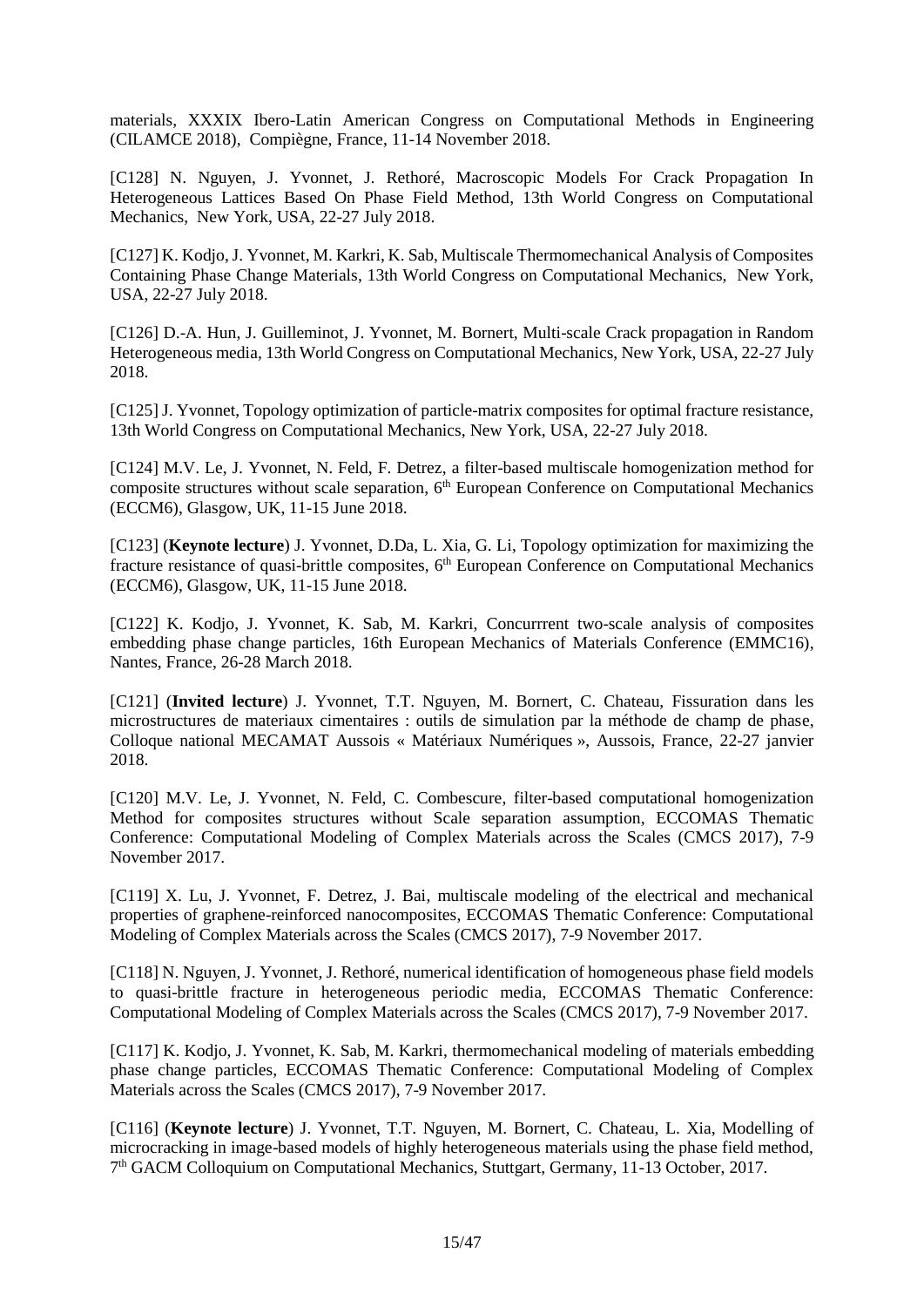[C115] X. Lu, J. Yvonnet, F. Detrez, J. Bai, Computational Homogenization of the Nonlinear Electrical Behavior of Graphene/Polymer Nanocomposites, 14<sup>th</sup> US National Congress on Computational Mechanics, Montreal, Canada, July 17-20, 2017.

[C114] (**Keynote lecture**) J. Yvonnet, L. Xia, S. Ghabezloo, Phase Field Modeling of Hydraulic Fracturing with Interfacial Damage in Highly Heterogeneous Fluid-Saturated Porous Media, 14<sup>th</sup> US National Congress on Computational Mechanics, Montreal, Canada, July 17-20, 2017.

[C113] J-L. Adia, J. Yvonnet, Q.-C. Hen N.-C. Tran, J. Sanahuja, Elastic shrinkage-swelling modeling in porous microstructures: a combined Finite Elements-Lattice Boltzmann-numerical approach. 6<sup>th</sup> Biot Conference on Porpomechanics, Paris, France, Nantes , July 9-13 2017.

[C112] N. Nguyen, J. Yvonnet, Multiscale, Phase field modeling of brittle cracking in heterogeneous materials, Fifth International conference on Computational Modeling of fracture of materials and structures, June 14-16, 2017.

[C111] J. Yvonnet, L. Xia, S. Ghabezloo, Phase field modeling of hydraulic fracturing with interfacial damage in highly heterogeneous fluid-saturated porous media, Fifth International conference on Computational Modeling of fracture of materials and structures, Nantes, June 14-16, 2017.

[C110] J-L. Adia, J. Yvonnet, Q.-C. Hen N.-C. Tran, J. Sanahuja, Incremental numerical homogenization of the aging viscoelasticity in unsaturated porous microstructures, VII International conference on Coupled problems in Science and Engineering, Rhodes Island; Greece, 12-14 June 2017.

[C109] X. Lu, J. Yvonnet, F. Detrez, J. Bai, Computation of effective nonlinear coupled electromechanical properties of graphene-reinforced nanocomposites, VII International conference on Coupled problems in Science and Engineering, Rhodes Island; Greece, 12-14 June 2017.

[C108] N. Nguyen, J. Yvonnet, Multiscale Phase field modeling of brittle cracking in heterogeneous materials, 13e Colloque national en calcul de structures, Giens, France, 15-19 mai 2017.

[C107] J. Yvonnet, L. Xia, S. Ghabezloo, Phase field modeling of hydraulic fracture in heterogeneous media with interfacial damage, 13e Colloque national en calcul de structures, Giens, France, 15-19 mai 2017.

[C106] (**invited lecture**) J. Yvonnet, T.T. Nguyen, L. Xia, M. Bornert, C. Chateau, Q.Z. Zhu, Modeling interactions between bulk and interfacial cracking in concrete microstructures with the phase field method, 3e journées Matériaux Numériques, Tours, France, 31 janvier-2 février 2017.

[C105] L. Xia, J. Yvonnet, D. Da, Topology optimization of composite structures for fracture resistance with phase field modeling of crack propagation, 2th World Congress of Structural and Multidisciplinary Optimisation, Braunschweig, Germany, 5 - 9 June 2017.

[C104] J. Yvonnet, T.T. Nguyen, M. Bornert, C. Chateau, Phase field modeling of complex matrix/interfacial crack propagation in complex microstructures obtained from microtomography images, 2016 Engineering Mechanics Institute Conference, Metz, France, 25-27 octobre 2016.

[C103] S. Nezamabadi, J. Yvonnet, A filter-based computational homogenization for nonlinear heterogeneous cellular media, 2016 Engineering Mechanics Institute Conference, 25-27 octobre 2016.

[C102] J.-L. Adia, J. Yvonnet, Q.-C. He, N.-C. Tran, J. Sanahuja, Numerical homogenization for unsaturated poroelasticity with surface tension effects. The International Conference on Technological Innovations in Nuclear Civil Engineering, Paris, France, 5-9 septembre 2016.

[C101] L. Xia, J. Yvonnet, S. Ghabezloo, Phase field modeling of hydraulic fracture propagation in highly heterogeneous fluid-saturated porous media, The 15th European Mecahnics of Materials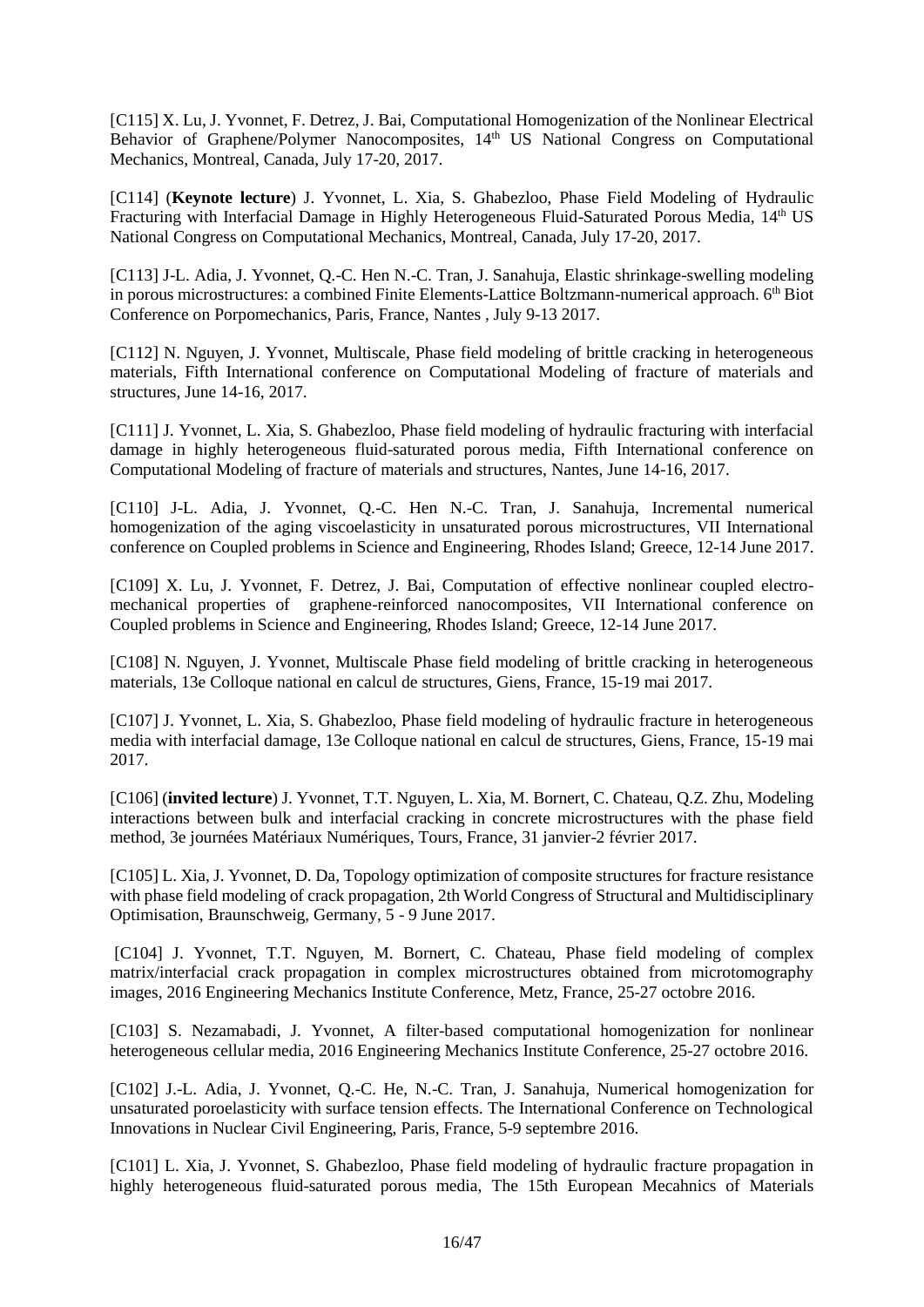Conference, Brussel, Belgium, 7-9 September 2016.

[C100] T.T. Nguyen, J. Yvonnet, M. Bornert, C. Chateau, Q.-Z. Zhu, A phase-field method for computational modeling of interfacial damage interacting with crack propagation in realistic microstructures obtained by microtomography. The 12th World Congress on Computational Mechanics, Seoul, Korea, 24-29 July 2016.

[C99] J.-L. Adia, J. Yvonnet, Q.-C. He, J. Sanahuja, N.-C. Tran, Unsaturated poromechanical behavior of cement-based materials, homogenized using direct numerical simulations, ECCOMAS Congress 2016, Crete Island, Greece, 5-10 June 2016.

[C98] X. Lu, J. Yvonnet, F. Detrez, J. Bai, A computational approach to quantify the electric conductivity of graphene-reinforced nanocomposites, ECCOMAS Congress 2016, Crete Island, Greece, 5-10 June 2016.

[C97] A. Tognevi, J. Yvonnet, M. Guerich, A multi-scale modeling method for heterogeneous structures without scale separation using a filter-based homogenization scheme, ECCOMAS Congress 2016, Crete Island, Greece, 5-10 June 2016.

[C96] T.H. Hoang, M. Guerich, J. Yvonnet, A New Numerical Incremental Homogenization Approach to Calculate Elastoplastic Heterogeneous Structures, ECCOMAS Congress 2016, Crete Island, Greece, 5-10 June 2016.

[C95] **(Keynote Lecture)** J. Yvonnet, T.T. Nguyen, M. Bornet, C. Chateau, Q.Z. Zhu, "Phase field modeling of complex matrix/interfacial crack propagation in complex microstructures obtained from microtomography images", ECCOMAS Congress 2016, Crete Island, Greece, 5-10 June 2016.

[C94] **(invited lecture)** J. Yvonnet, Modeling interactions between bulk and interfacial cracking in concrete microstructures with the phase field method, Workshop "Regularized models of brittle fracture", Paris, France, 2 May 2016.

[C93] J.-L. Adia, J. Yvonnet, Q.-C. He, J. Sanahuja, N.-C. Tran, Unsaturated poromechanical behavior of cement-based materials, homogenized using direct numerical simulations, The 10th International Conference on the Mechanics of Time Dependent Materials, Paris, France, 17-20 mai 2016.

[C92] J. Yvonnet, A.B. Tran, Q.-C. He, J. Sanahuja, C. Toulemonde, A simple decoupled computational homogenization for linear heterogeneous viscoelastic materials, The 10th International Conference on the Mechanics of Time Dependent Materials, Paris, France, 17-20 mai 2016.

[C91] M. Bornert, P. Aimedieu, N. Lenoir, C. Chateau, T.T. Nguyen, J. Yvonnet, J.F. Bruchon, J.M. Pereira, M. Vandamme, P. Delage, Expérimentation hydro--‐mécanique in situ sous microtomographie: quelques applications en génie civil, XIe Colloque Rayons X & Matière, Grenoble, France, 1-4 décembre 2015.

[C90] **(Invited lecture)** J Julien Yvonnet, A. Tognevi, Guy Bonnet, M. Guerich, A filter-based computational homogenization method for problems with arbitrary scale separation, Workshop on Computational Mechanics of Generalized Continua and Applications to Materials with Microstructure,Catania, Italy, 29-31 October, 2015.

[C89] **(Keynote lecture)** J. Yvonnet, B.A. Le, Q.-C. He, Neural networks for computational homogenization and optimization of hyperelastic heterogeneous materials, 13th US National Congress on Computational Methods (USNCCM 13), San Diego, USA, 26-30 July, 2015.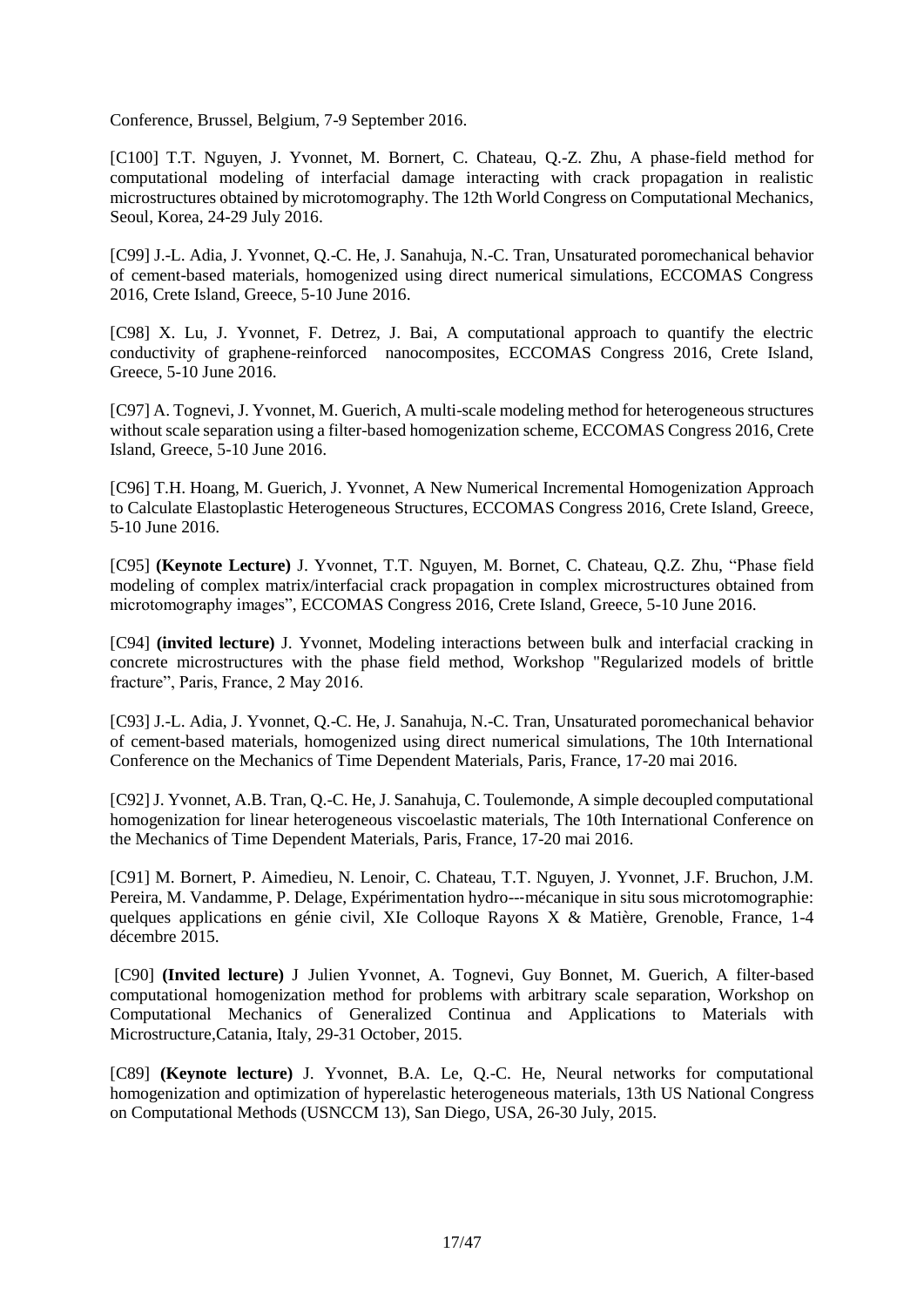[C88] T.T.Nguyen, J.Yvonnet, Q.-Z.Zhu, M. Bornert, C. Chateau, Phase field modeling of complex microcracking in voxel-based models of cementitious materials, 13th US National Congress on Computational Methods (USNCCM 13), San Diego, USA, 26-30 July, 2015.

[C87] A. Tognevi, M. Karkri, J. Yvonnet, M. Almaadeed, I. Krupa, Computational homogenization for the thermo-mechanical analysis of phase change composite materials, 18th International Conference on Composite Structures (ICCS18), Lisbonne, Portugal, 15-18 June, 2015.

[C86] T.H. Hoang, M. Guerich, J. Yvonnet, Effective size of RVE for finite element analysis of structures made of nonlinear random composites, 18th International Conference on Composite Structures (ICCS18), Lisbonne, Portugal, 15-18 June, 2015.

[C85] T.H. Hoang, M. Guerich, J. Yvonnet, An incremental multilevel computational homogenization method for elastoplastic composites, 18th International Conference on Composite Structures (ICCS18), Lisbonne, Portugal, 15-18 June, 2015.

[C84] J. Yvonnet, A. Tognevi, G. Bonnet, M. Guerich, A filter-based computational homogenization method for handling non-separated scales problems, 12e Colloque National en Calcul des Structures, Presqu'île de Giens, 18-22 May, 2015.

[C83] T.T. Nguyen, J. Yvonnet, Q.-Z. Zhu, M. Bornert, C. Chateau, Crack nucleation and propagation in highly heterogeneous microstructures models based on X-ray CT images of real materials, 12e Colloque National en Calcul des Structures, Presqu'île de Giens, 18-22 May, 2015.

[C82] F. Detrez, J. Yvonnet, Q.-C. He, Multiscale modeling and molecular dynamics characterization of size-effects in thin films polymers, VI International Conference on Coupled Problems in Science and Engineering, San Servolo Island, Venice, Italy, 18-20 May, 2015.

[C81], T.T. Nguyen, J. Yvonnet, M. Bornert, C. Chateau, A phase-field method for microcracking simulation in concrete microstructure models obtained from microtomography images, 1<sup>st</sup> Pan-American congress on computational mechanics, Buenos Aeres, Argentina, 27-29 April, 2015.

[C80] **(invited lecture)** J. Yvonnet, A. Tognevi, G. Bonnet, M. Guerich, Filter-based computational homogenization, 1<sup>st</sup> Pan-American congress on computational mechanics, Buenos Aeres, Argentina, 27-29 April, 2015.

[C79] J. Yvonnet, B.A. Le, Q.-C. He, Computational homogenization with Neural Networks, Euromech 559 "Multi-scale computational homogenization methods for bridging scales in materials and structures, Eindhoven, The Netherlands, 23-25 February, 2015.

[C78] T.T. Nguyen, M. Bornert, C. Chateau, J. Yvonnet, Q.-Z. Zhu**,** 3D Detection of damage evolution in porous brittle cement based materials, 16th International Conference on Experimental Mechanics (ICEM16), Cambridge, 7-11 July, 2014.

[C77] (**Semi-plenary lecture**) J. Yvonnet, Computational homogenization of micro and nano-structured materials: contributions to recent challenges, 11<sup>th</sup> World Congress on Computational Mechanics, Barcelona, 20-25 July, 2014.

[C76] (**Keynote lecture**) J. Yvonnet, Coarse-graining homogenization of heterogeneous media with non-separated scales, 11<sup>th</sup> World Congress on Computational Mechanics, Barcelona, 20-25 July, 2014.

[C75] A. Tognevi, M. Guerich, J. Yvonnet, Computational modeling of heterogeneous structures without scale separation: an approach based on nonlocal filter-based homogenization,  $11<sup>th</sup>$  World Congress on Computational Mechanics, Barcelona, 20-25 July, 2014.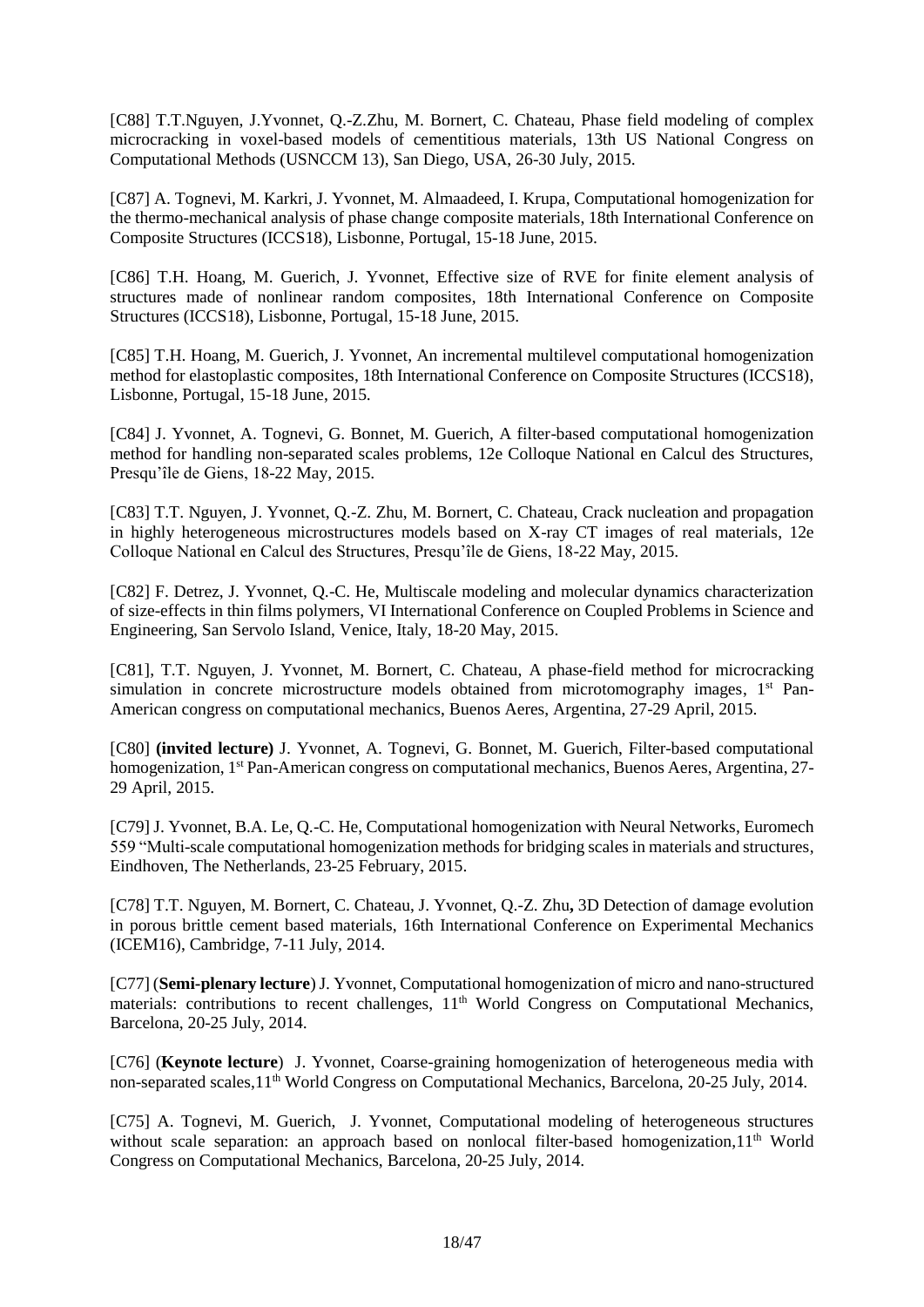[C74] T.T. Nguyen, J. Yvonnet, Q.-Z. Zhu, M. Bornert, C. Chateau, Crack nucleation and propagation in highly heterogeneous materials models obtained from microtomography images using phase field method, 11<sup>th</sup> World Congress on Computational Mechanics, Barcelona, 20-25 July, 2014.

[C73] Y. Cong, S. Nezamabadi, H. Zahrouni, J. Yvonnet, multiscale modeling of shells with heterogeneous micro and nano structures,  $.11<sup>th</sup>$  World Congress on Computational Mechanics, Barcelona, 20-25 July, 2014.

[C72] T.T. Nguyen, J. Yvonnet, Q.-Z. Zhu, M. Bornert, C. Chateau, A simplified and accelerated phase field method for crack nucleation and propagation in highly heterogeneous materials, 20<sup>th</sup> European Conference on Fracture, Trondheim, Norway, June 30- July 4, 2014.

[C71] T.H. Hoang, J. Yvonnet, M. Guerich, «A procedure to determine the size of RVE for nonlinear random heterogeneous material based on an incremental homogenization method", Conference on Mechanics of Composites (MECHCOMP2014), Stony Brook, USA, June 8-12, 2014.

[C70] (**Invited lecture**) J. Yvonnet, G. Bonnet, «Coarse-graining/nonlocal homogenization of heterogeneous materials with arbitrary scale separation: a consistent scheme based on filters", IUTAM Symposium on Connecting Multiscale Mechanics to Complex Material, Evanston, Illinois, USA, May 14-16, 2014.

[C69] **(Keynote lecture)** M. T. Hoang, J. Yvonnet, G. Chambaud, A. Mitrushchenkov, Multiscale modeling of piezoelectric nanowires with surface effects based on ab initio calculations, 5<sup>th</sup> Asia Pacific Congress on Computational Mechanics and 4<sup>th</sup> International Symposium on Computational Mechanics, Singapore, December 11-14, 2013.

[C68] T.H. Hoang, J. Yvonnet, M. Guerich, "Determination of the size of an RVE for nonlinear random composites", 3rd International Conference on Material Modelling (ICMM3), Warsaw, Poland, September 8-11, 2013.

[C67] (**Keynote lecture**) J. Yvonnet, T.T. Nguyen, V. Monchiet, Q.-Z. Zhu, A Fourier-free approach to solve linear and nonlinear microstructural problems defined over large grids of voxels, 12<sup>th</sup> US National Congress in Computational Mechanics (USNCCM12), Raleigh, USA, July 22-25, 2013.

[C66] Y. Cong, H. Zahrouni, J. Yvonnet, Computational homogenization of thin structures using a 7 parameter shell formulation with applications in continuum nanomechanics,  $12<sup>th</sup> US National Congress$ in Computational Mechanics (USNCCM12), Raleigh, USA, July 22-25, 2013.

[C65] (**Invited lecture**) J. Yvonnet, T.T. Nguyen, V. Monchiet, Q.-Z. Zhu, A fast method for solving microstructures problems with arbitrary contrasts defined on large grids of voxels without Fourier transform, ECCOMAS Coupled Problems in Sciences and Engineering (COUPLED 2013), Ibiza, Spain, June 17-19, 2013.

[C64] A. B. Tran, J. Yvonnet, O. C. He, C. Toulemonde, J. Sanahuja, A four scales creep analysis of a building containment of nuclear reactor, International Conference on advances in Computational Mechanics (ACOME), Ho Chi Minh City, Vietnam, August 14-16, 2012.

[C63][INV11] (**Invited lecture**) J. Yvonnet, Q.-Z. Zhu V. Monchiet, A Lippmann-Schwinger method without Fourier transform to solve thermomechanical problems over voxels grids, ECCOMAS 2012, Vienna, Austria, September 10-14, 2012.

[C62][INV10] (**Invited lecture**)J. Yvonnet, Q.-C. He, Q.-Z. Zhu, E. Monteiro, H. Le Quang, J.-F. Shao, S.-T. Gu, A XFEM framework for modeling heterogeneous media with interfacial energy and size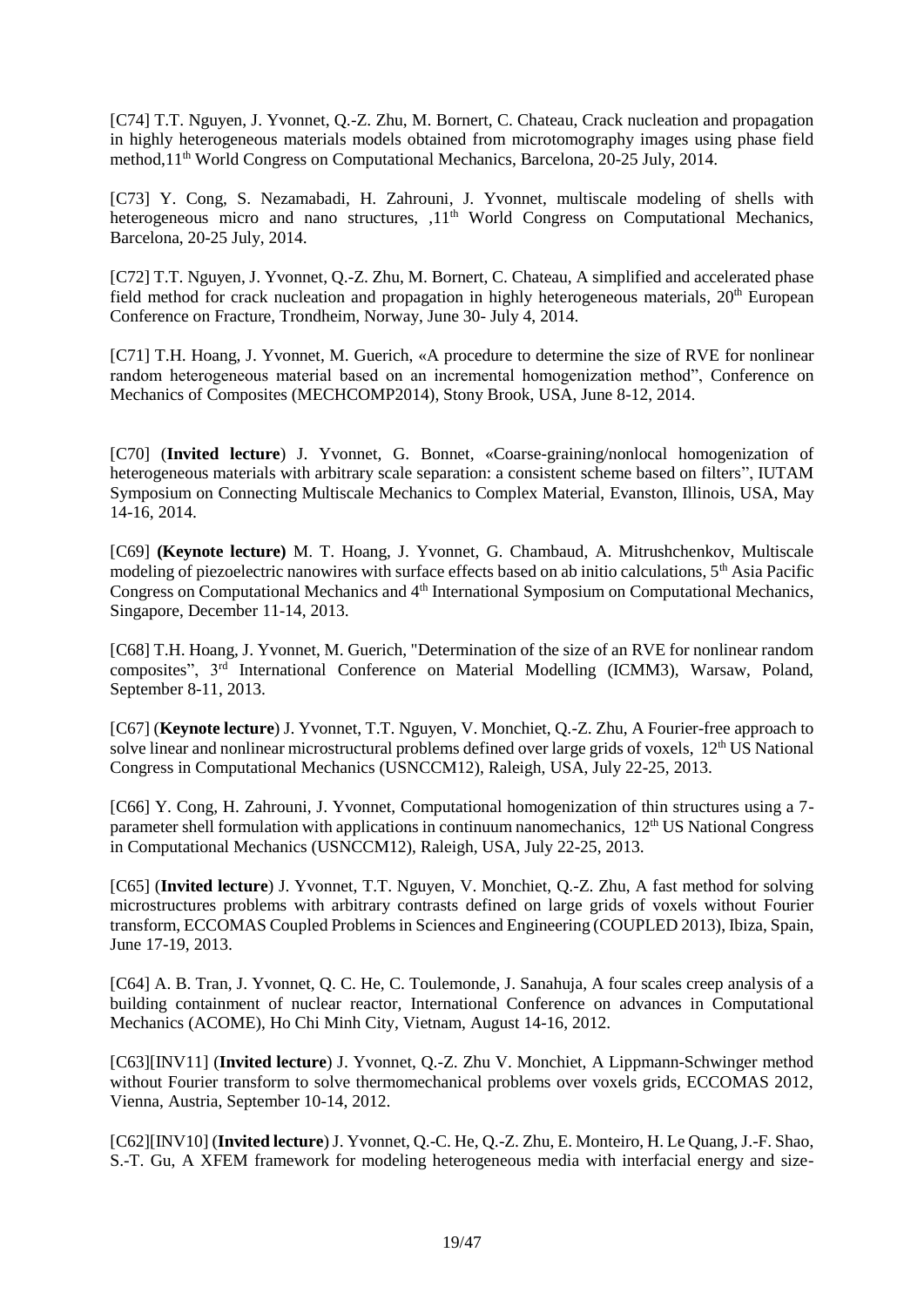dependent properties, 10th World Congress on Computational Mechanics (WCCM 2012), São Paulo, Brazil, July 8-13, 2012.

[C61] A.B. Tran, J. Yvonnet, Q.-C. He, C. Toulemonde, J. Sanahua, Computational homogenization of heterogeneous, linear viscoelastic materials: a new simple and efficient method without Laplace transform neither multilevel computations, 10th World Congress on Computational Mechanics (WCCM 2012), São Paulo, Brazil, July 8-13, 2012.

[C60] (**Invited lecture**) J. Yvonnet, M. Tuan Hoang, A. Mirtushchenkov, G. Chambaud, Multiscale modeling of piezoelectric nanowires, Fifth US-France symposia of the International Center for Applied Computational Mechanics (ICACM 2012), New-York, USA, June 11-13, 2012.

[C 59] O-C. He, J. Yvonnet, S.-T. Gu, Interfacial discontinuity relations and imperfect interface models, Euromech colloquium 514 "New trends in contact mechanics", Cargeses, Corsica, France, March 27- 31, 2012.

[C 58] A. Clément, C. Soize, J. Yvonnet, Computational nonlinear stochastic homogenization of hyperelastic heterogeneous materials in high dimensions, Euromech colloquium 537 "Multiscale Computational Homogenization of Heterogeneous structures and materials", Marne-la-Vallée, France, March 26-28, 2012.

[C 57] Q.-Z. Zhu, J. Yvonnet, Q.-C. He, Computational Homogenization of composites with imperfect interfaces and size-dependent properties: an XFEM/level-set approach, Euromech colloquium 537 "Multiscale Computational Homogenization of Heterogeneous structures and materials", Marne-la-Vallée, France, March 26-28, 2012.

[C 56] S. Nezamabadi, H. Zahrouni, J. Yvonnet, M. Potier-Ferry, Computational homogenization of materials with local and global instabilities, Euromech colloquium 537 "Multiscale Computational Homogenization of Heterogeneous structures and materials", Marne-la-Vallée, France, March 26-28, 2012.

[C55] A. Clément, C. Soize, J. Yvonnet, Computational nonlinear stochastic homogenization using a non-concurrent multiscale approach for hyperelastic heterogeneous microstructures analysis, SIAM Conference on Uncertainty Quantification, Raleigh North Carolina, USA, April 2-4, 2012.

[C54] J. Yvonnet, A fast method without Fourier transform for simulation of local and effective thermo mechanical fields in complex 3D microstructures, 3D Microstructure Meeting, Saarbrücken, Germany, November 2-4, 2011.

[C53] (**Invited lecture**) J. Yvonnet, Alexander Mitrushchenkov, Qi-Chang He, Gilberte Chambaud, A multiscale procedure combining finite elements and ab initio calculations to model size-dependent mechanical properties of nanowires, 2nd International conference on Material Modeling (ICMM2), August 31st - September 2nd 2011, Paris

[C52] Y. Cong, J. Yvonnet, H. Zahrouni, Etude des instabilités à l'échelle atomique du graphène par la méthode asymptotique numérique. 20e congrès Français de Mécanique (CFM), Besançon, 29 août-2 septembre 2011.

[C51] J. Yvonnet, An iterative scheme operating in the real space domain for solving complex microstructural problems defined by micro tomography images, Trends and Challenges in Computational Mechanics (TCCM), 12-14 September 2011, Padua, Italy.

[C50] G. Bonnet, T.K. Nguyen, V. Monchiet, J. Yvonnet, A numerical method coupling FFT and NEXP methods for computing the overall response of nonlinear composites, International Conference on Composites Structures (ICCS16) 28-30 June 2011, Porto, Portugal.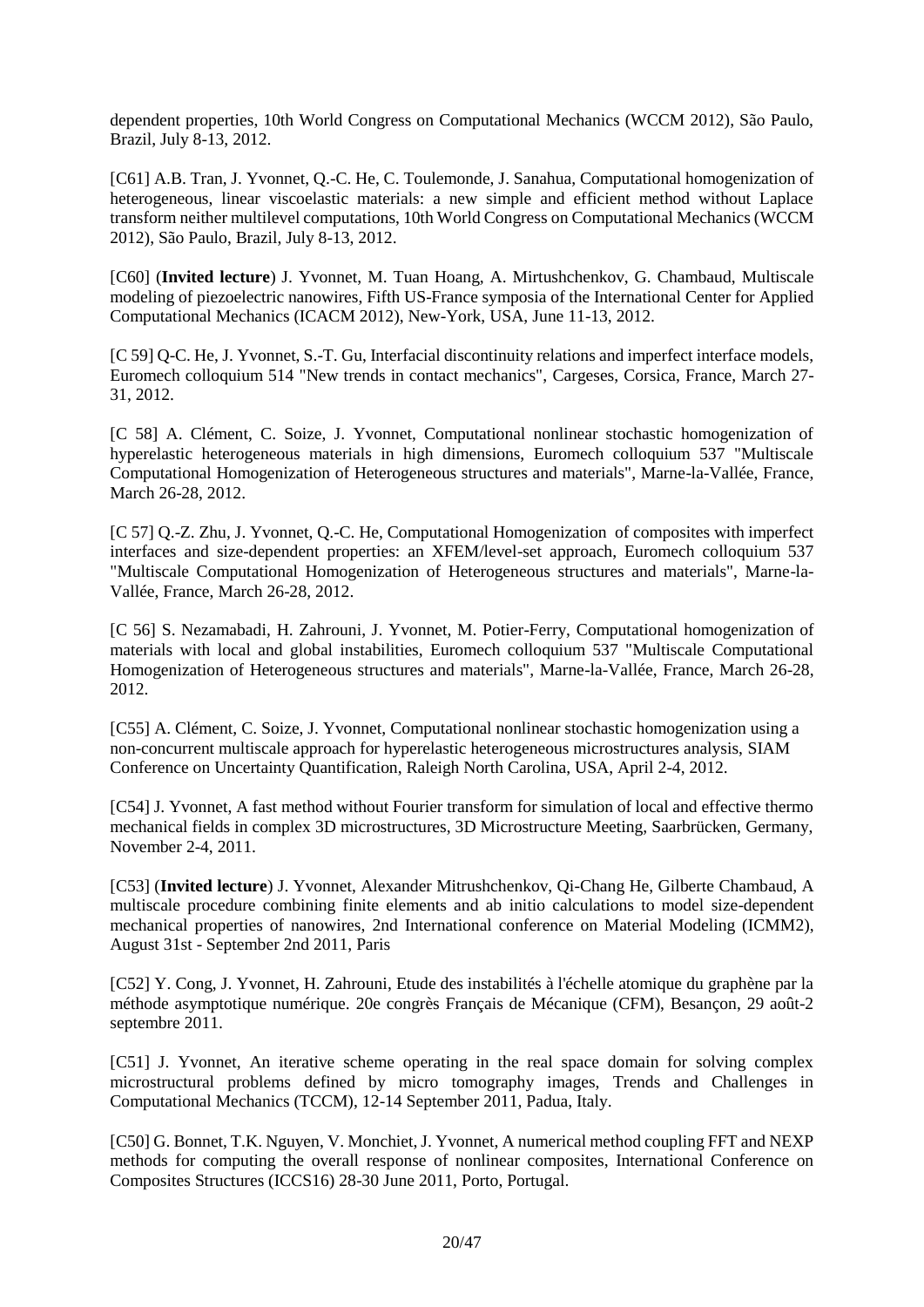[C49] G. Bonnet, T.K. Nguyen, V. Monchiet, J. Yvonnet, A numerical method coupling FFT and NEXP methods for computing the overall resonse of nonlinear composites, 20e congrès Français de Mécanique (CFM), Besançon, 29 août-2 septembre 2011.

[C 48]Q.-Z. Zhu, J.F. Shao, J. Yvonnet, Q.-C. He, Modelling of imperfect interfaces effects via XFEM with developments of enrichment functions, XFEM 2011, 29 June - 1st July 2011, Cardiff, United Kingdom.

[C47] Y. Cong, J. Yvonnet, H. Zahrouni, Atomistic simulation of instabilities for atomistic-scale lattice structures by application of the numerical asymptotic Method, Sixth MIT conference on Computational Fluid and Solid Mechanics, June 15-17, 2011, Cambridge, 2011.

[C46] J. Yvonnet, A. Mitrushchenkov, Q.-C. He, G. Chambaud, A multiscale procedure combining finite element and ab initio calculations to model size-dependent mechanical properties of nanowires, Sixth MIT conference on Computational Fluid and Solid Mechanics, June 15-17, 2011, Cambridge, 2011.

[C45] A. Clement, C. Soize, J. Yvonnet, A stochastic multiscale approach to deal with the homogenization of random nonlinear heterogeneous materials defined in high dimensional parameters space, Sixth MIT conference on Computational Fluid and Solid Mechanics, June 15-17, 2011, Cambridge, 2011.

[C44] A.B. Tran, J. Yvonnet, Q.-C. He, J. Sanahuja, C. Toulemonde, A simple computational homogenization method for structures made of heterogeneous viscoelastic materials, Sixth MIT conference on Computational Fluid and Solid Mechanics, June 15-17, 2011, Cambridge, 2011.

[C43] S. Nezamabadi, H. Zahroun, J. Yvonnet, Matériaux hyperélastique et Méthodes symptotique Numérique, 10e Colloque National en Calcul des Structures, 9-13 Mai 2011, Presqu'île de Giens

[C42] A. B. Tran,J. Yvonnet, Q-C. He, C. Toulemonde, J. Sanahuja, Calcul multi échelle des structures hétérogènes viscoélastiques linéaires: une approche simplifiée, 10e Colloque National en Calcul des Structures 9-13 Mai 2011, Presqu'île de Giens

[C41] J. Yvonnet, A. Mitrushchenkov, G. Chambaud, Q.-C. He, A multiscale method for modeling size and surface effects in crystalline nanowires based on finite element and quantum mechanics, 10e Colloque National en Calcul des Structures 9-13 Mai 2011, Presqu'île de Giens

[C40] Yvonnet J., He Q. C. A non-concurrent multiscale computational method for homogenization of hyperelastic material, 16th US National Congress of Theoretical and Applied Mechanics, June 27-July 2, 2010, State College, USA.

[C39] (**Invited lecture**) Yvonnet J., Mitrushchenkov S., Chambaud G. A computational method for modelling size and surface effects in crystalline nanowires based on Finite Elements and Quantum mechanics, 16th US National Congress of Theoretical and Applied Mechanics, June 27-July 2, 2010, State College, USA.

[C38] Yvonnet J., Mitrushchenkov S., Chambaud G, Constructing continuum models of ionic nanowires from quantum mechanics computations, IV European Conference on Computational Mechanics, Paris, France, May 16-21, 2010

[C37] (**Keynote lecture**), Yvonnet J. Non-concurrent multiscale methods: a new trend for computational homogenization of nonlinear materials, 2nd International Workshops on Advances in Computational Mechanics, March 29-31, 2010, Yokohama, Japan.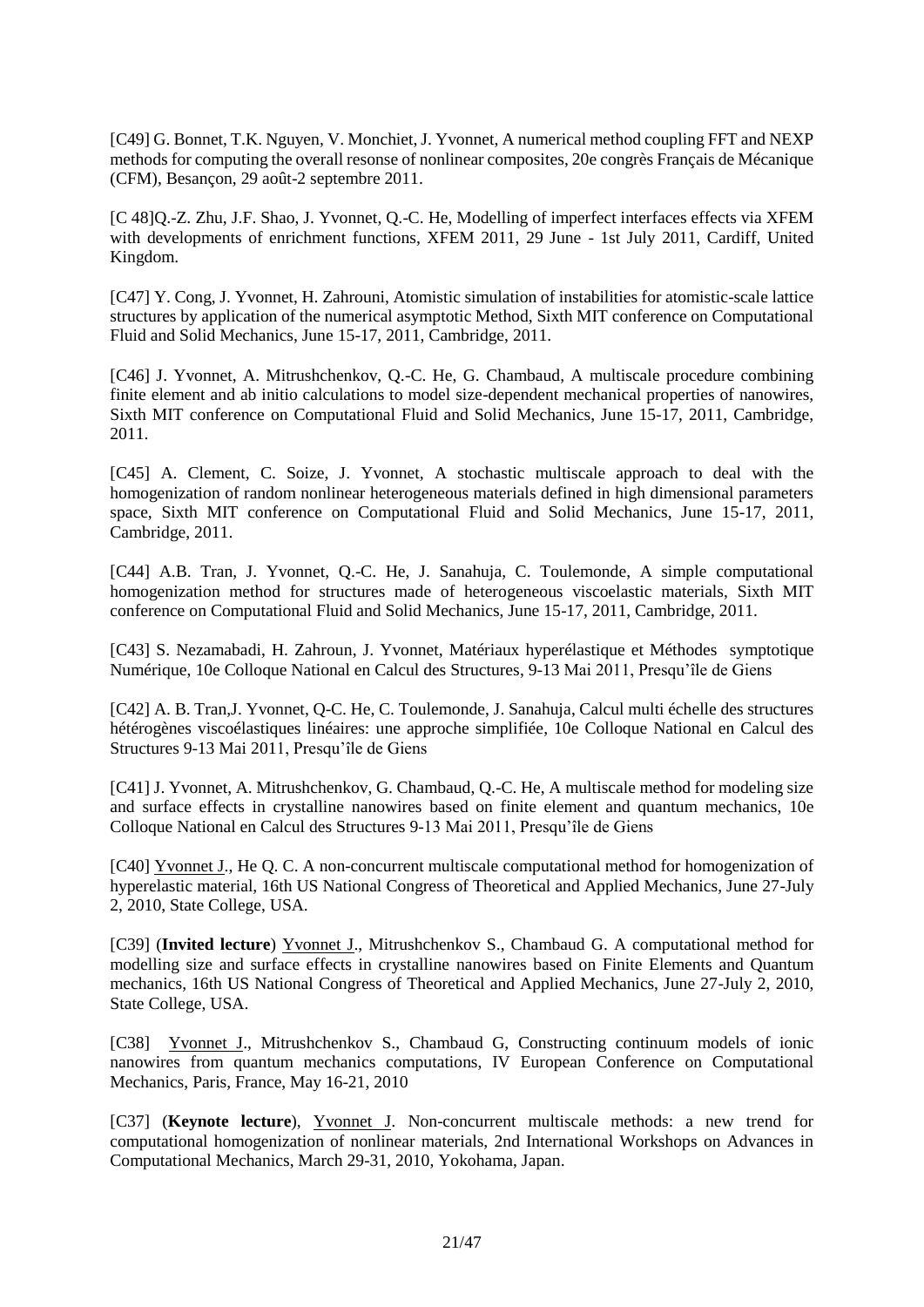[C36] Tran A-B., Yvonnet J., He Q-C., Toulemonde C., Sanahuja J., A multiple level-set approach to prevent artificial percolation in complex microstructures with nearby inclusions within X-FEM, International Conference on Extended Finite Element Methods - XFEM 2009, September 28–30, 2009, Aachen, Germany.

[C 35] Monteiro E., Yvonnet J., He Q.-C., Modeling imperfect interfaces at finite strains using X-FEM, International Conference on Extended Finite Element Methods - XFEM 2009, September 28–30, 2009, Aachen, Germany.

[C34] Monteiro E., Yvonnet J., He Q.-C., Analytical and numerical solutions for finite elastic deformation problems involving imperfect interfaces, 1<sup>st</sup> International Conference on Material Modelling, September 15-17, 2009, Dortmund, Germany.

[C33] Nezamabadi S., Zahrouni H., Yvonnet J. and Potier-Ferry M., Multiscale microbuckling analysis of elastoplastic long fiber composites, 7th European Solid Mechanics Conference (ESMC 2009), 7-11 September, 2009, Lisbon, Portugal.

[C32] Nezamabadi S., Zahrouni H., Yvonnet J. et Potier-Ferry M., Technique multi-échelle pour l'analyse du microflambage des composites, XIXème Congrès Français de Mécanique (CFM 2009), 24- 28 Août, 2009, Marseille, France.

[C31] Yvonnet J., He Q.-C., Homogénéisation non-linéaire des structures : une nouvelle méthode numérique avec calculs découplés entre échelles, 19ème Congrès Français de Mécanique (CFM) Marseille, 24-28 août 2009, France

[C30] **(Invited lecture)** Yvonnet J., He Q.-C., Numerical homogenization of nonlinear media at finite strains using numerically explicit potentials, 10<sup>th</sup> US National Congress on Computational Mechanics (UNSCCM), 16-19 July, 2009, Columbus, USA.

[C29] **(Invited lecture)** Yvonnet J., Gonzalez D., He Q.-C, A method using numerically explicit potentials for the homogenization of arbitrarily nonlinear anisotropic composites, ECCOMAS Thematic conference: Computational Methods for Coupled Problems in Science and Engineering (COUPLED), 8-10 June 2009, Ischia Island, Italy.

[C28] Yvonnet J., Gonzalez D., He Q.-C., Une méthode de potentiels numériques explicites pour le calcul multi échelles des composites non linéaires, 9<sup>e</sup> colloque en calcul des structures, 25-29 mai, 2009, Giens, France

[C27] Nezamabadi S., Yvonnet J., Zahrouni H. et Potier-Ferry M., Analyse multi-échelles du flambage des matériaux hétérogènes, 9e Colloque National en Calcul des Structures, 25-29 Mai, 2009, Giens, France.

[C26] Yvonnet J., Toulemonde C., He Q-C, An extended Finite Element Method For Modelling Micro and Nano Inclusions with Imperfect Interfaces, 8th.World Congress on Computational Mechanics (WCCM8), June 30 –July 5, 2008, Venice, Italy.

[C25] Nezamabadi S., Zahrouni H., Potier-Ferry M., Yvonnet J., Multiscale Buckling Analysis of Heterogeneous Materials, 8th.World Congress on Computational Mechanics (WCCM8), June 30 –July 5, 2008, Venice, Italy.

[C24] Yvonnet J., Monteiro E, Le Quang H., He Q.-C., Thermo-mechanical numerical modelling of nano-inclusions with arbitrary shapes, IUTAM Symposium on Modelling Nanomaterials and Nanosystems, Aalborg, Denmark, May, 19-22, 2008.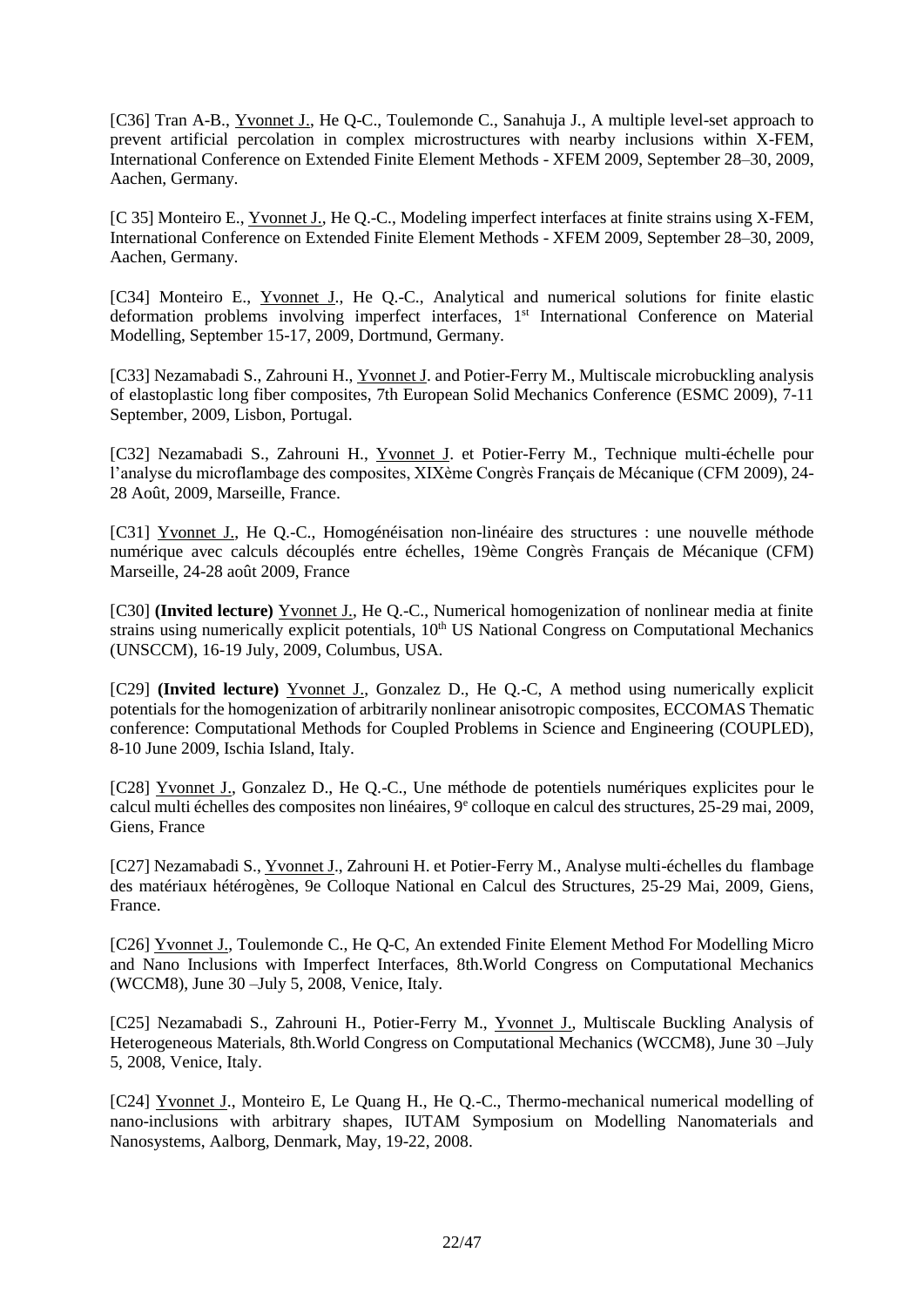[C23] Yvonnet J., Le-Quang H., Toulemonde C., He Q.-C., Thermo-mechanical modelling of materials containing micro/nano inclusions with imperfect interfaces, 11<sup>th</sup> ESAFORM Conference on Material Forming, Lyon, France, April, 23-25, 2008.

[C22] Cosson B., Chevalier L., Yvonnet J., Optimization by the C-NEM Method of the StretchBlow Molding Process of a PET Bottle Near Tg, ESAFORM 2008, Lyon, France.

[C21] **(Invited lecture)** Yvonnet J., He Q.-C., Monteiro E. On the use of model reduction for computational homogenization of non-linear micro and nano composites, Computational Modeling and Experiments of the Composites Materials with Micro and Nano Structures – CMNS 2007, Liptovský Mikuláš, Slovakia, may, 28-31, 2007.

[C20] Yvonnet J., He Q.-C., Zahrouni H., Potier-Ferry M., Nouvelles approches basées sur la réduction de modèle pour le calcul multi-échelles des matériaux hyperélastiques en grandes déformations. XVIII<sup>e</sup> Congrès Français de Mécanique, Grenoble, France, septembre, 2007.

[C19] Cosson B., Chevalier L., Yvonnet J, Identification viscoélastique, en grande transformation, du comportement du polyéthylène téréphtalate au-dessus de Tg et simulation du soufflage libre d'une bouteille, XVIII<sup>e</sup> Congrès Français de Mécanique, Grenoble, France, septembre, 2007.

[C18] Illoul L., Lorong P., Yvonnet J., Chinesta F., L'approche C-NEM : une alternative aux éléments finis pour l'étude des procédés, 8<sup>e</sup> colloque national en calcul des structures, Giens, France, 2007.

[C17] **(Invited lecture)** Yvonnet J., He Q.-C., Zahrouni H., Potier-Ferry M. The reduced model multiscale method for the nonlinear homogenization of hyperelastic media, II<sup>nd</sup> ECCOMAS international conference on Computational Methods for coupled problems in Science and Engineering – COUPLED PROBLEMS 2007, Ibiza, Spain, may, 21-23, 2007.

[C16] Cosson B., Chevalier L., Yvonnet J., Numerical Simulation of Multi-Axial Tensile Tests and Free Blowing of a PET Bottle Near Tg by the C-NEM,  $10<sup>th</sup>$  Esaform conference on material forming, Zaragoza, Spain, April, 18-20, 2007.

[C15] Lemarchand F., Yvonnet J., Chinesta F., Boust F., Beauchene P., Multiscale thermomechanical simulation in composite forming processes, 7th World Congress on Computational Mechanics, Los Angeles, USA, july 16-22 2006.

[C14] Alfaro I., Yvonnet J., Chinesta F., Cueto E., Doblaré M., An analysis of the performance of several natural-neighbour-based Galerkin methods, 9<sup>th</sup> ESAFORM Conference on Material Forming, Glasgow, UK, April, 26-28, 2006.

[C13] Yvonnet J., Villon P., Chinesta F., Natural Element Bubbles for treating incompressible media, Third International Workshop on Meshfree methods for partial differential equations, Bonn, Germany, September, 12-15, 2005.

[C12] Yvonnet J., Ryckelynck D., Lorong P., Chinesta F., Analyse du procédé de découpe par cisaillage adiabatique par la méthode des éléments naturels. XVII<sup>e</sup> Congrès Français de Mécanique Troyes, septembre 2005.

[C11] Yvonnet J., Alfaro I., Cueto E., Chinesta F., Dobalré M., Nouvelles avancées dans les méthodes sans maillage pour la simulation numérique des procédés de mise en forme. 7<sup>e</sup> colloque national en calcul des structures, Giens, 2005.

[C10] Yvonnet J., Chinesta F., A hybrid moving least squares and natural element method for direct enforcement of boundary conditions and fast three dimensional computations, Third MIT conference on computational Fluid and Solid Mechanics, Cambridge, USA, June, 14-17, 2005.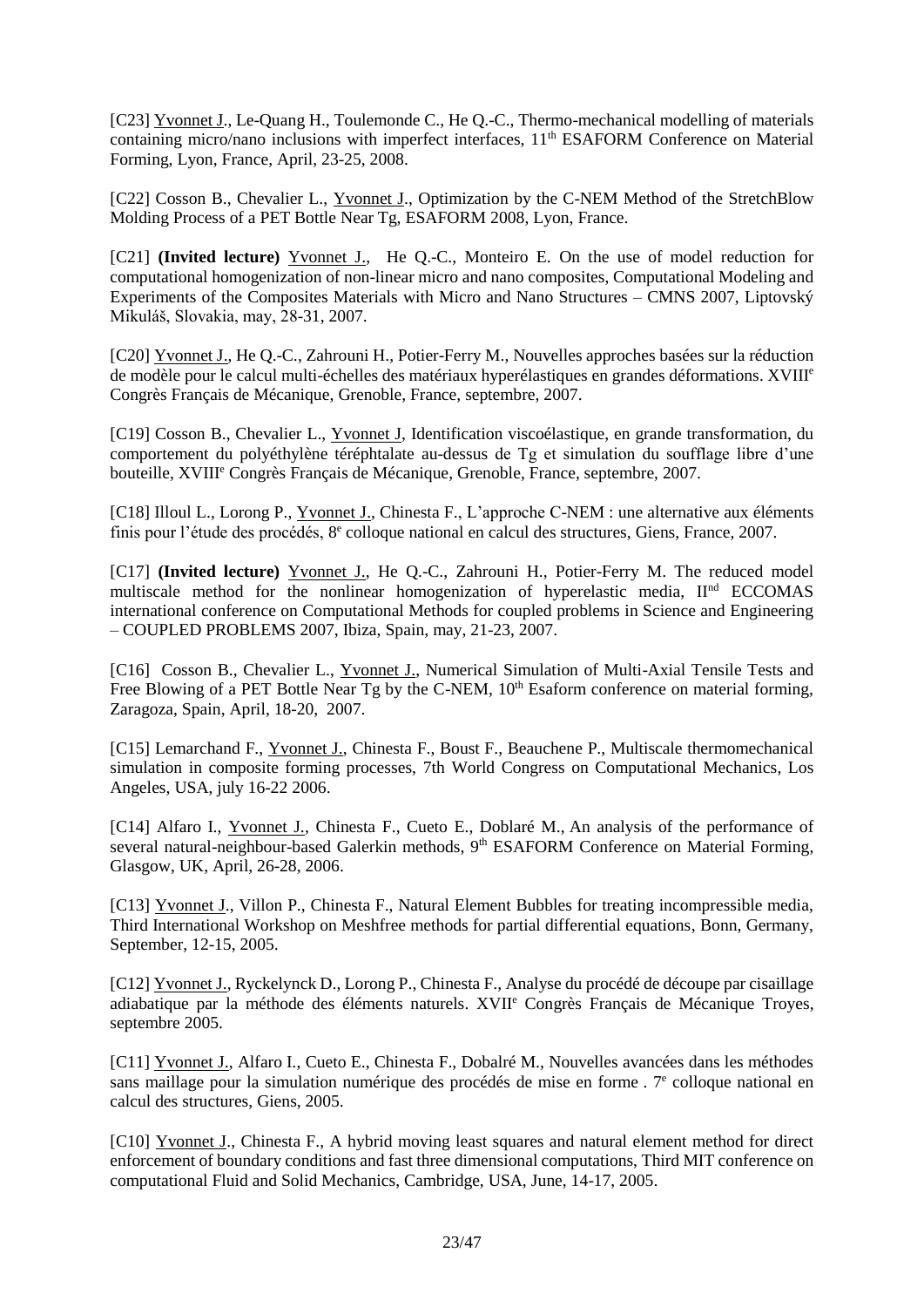[C9] Yvonnet J., Chinesta F., Villon P., Breitkopf P., Rassineux A., A Hermite natural element formulation, ECCOMAS Thematic Conference on Meshfree Methods, Lisbon, Portugal, July 11-14, 2005.

[C8] Yvonnet J., Ryckelynck D., Lorong P., Chinesta F., Metal forming simulations using recent advances in the natural element method, 8<sup>th</sup> ESAFORM Conference on Material Forming, Cluj-Napoca, Romania, avril, 27-29 2005.

[C7] Breitkopf P., Chinesta F., Villon P., Racineux A., Yvonnet J., A mixed Natural Neighbour and Diffuse Element framework for meshfree methods development., Sixth World Congress on Computational Mechanics, Beijing, China, September, 5-10, 2004,.

[C6] Yvonnet J., Umbrello D., Chinesta F., Micari F., An inverse procedure to determine the heat flux on the tool in orthogonal cutting, 7<sup>th</sup> CIRP International Workshop on Modelling in Machining Operations, Cluny, France, May, 4-5, 2004.

[C5] **(Keynote lecture)** Yvonnet J., Lorong P., Ryckelynck D., Chinesta F. Investigations in shear band propagation using a natural neighbor meshfree approach, 7<sup>th</sup>. ESAFORM Conference on Material Forming, Trondheim, Norway, avril 2004.

[C4] Yvonnet J., Ryckelynck D., Lorong P., Chinesta F., New capabilities of the C-NEM in forming processes simulation, 7<sup>th</sup>. ESAFORM Conference on Material Forming, Trondheim, Norway, April, 28-30 2004.

[C3] Yvonnet J., Ryckelynck D., Lorong P., Chinesta F., Recent developments in the meshless natural element method for metal forming simulations, 1<sup>st</sup> International Conference on Finite Element for process, Luxembourg, novembre 2003.

[C2] Yvonnet J., Ryckelynck D., Lorong P., Chinesta F., The C-NEM for discontinuous natural neighbour Galerkin interpolation and moving interfaces, Second International Workshop on Meshfree Methods for Partial Differential Equations, Bonn, Germany, sept. 2003.

[C1] Yvonnet J., Ryckelynck D., Lorong P., Chinesta F., A new extension of the natural element method for non-convex and disconstinuous problem: The Constrained Natural Element Method (C-NEM), 6<sup>th</sup>. ESAFORM Conference on Material Forming, Salerno, Italy, avril 2003.

#### **7. Séminaires invités (séminaires de laboratoire, journées thématiques)**

[49] J. Yvonnet, Topology optimization for maximizing the fracture resistance of materials and structures, National Technical University of Athens, Greence, novembre 2021.

[48] J. Yvonnet, Modèles de champ de phase pour la fissuration des interfaces dans les microstructures complexes, Journée thématique en ligne du GT MECAMAT Interfaces, 27 janvier 2021.

[47] J. Yvonnet, Optimisation topologique des microstructures pour maximiser la résistance à la rupture des composites bi-phasiques, Séminaire invite en ligne MATHERIALS, 25 janvier 2021.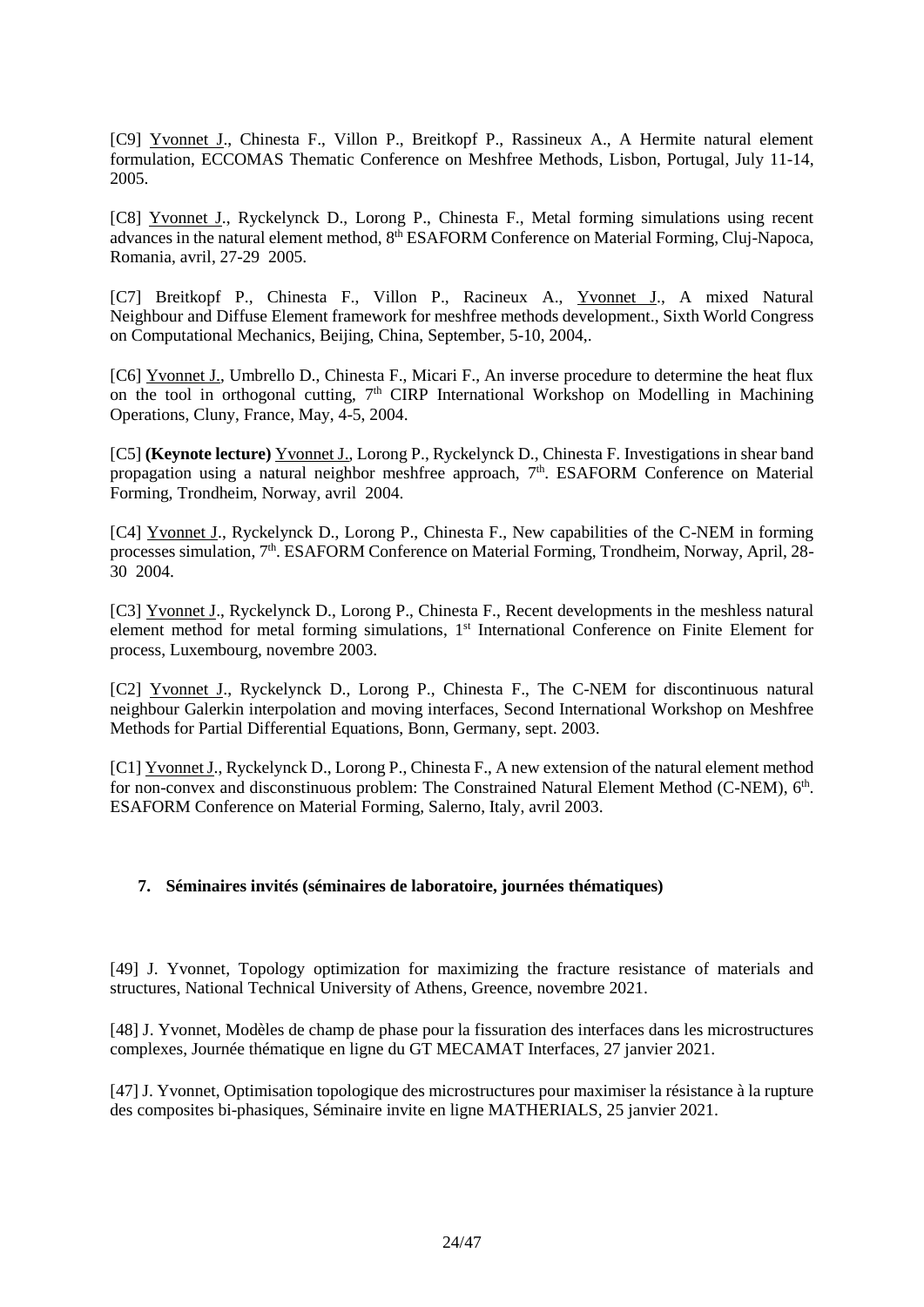[46] J. Yvonnet, Modeling damage in strongly heterogeneous materials with phase field: construction of meso models and topology optimization, Séminaire invite University of Warwick, U.K., 10 février 2020.

[45] J. Yvonnet, Modeling damage in strongly heterogeneous materials with phase field: construction of meso models and topology optimization, Boston University, USA, 7 novembre 2019.

[44] J. Yvonnet, Modeling damage in strongly heterogeneous materials with phase field: construction of meso models and topology optimization, séminaire LMS, Polytechnique, 21 mars 2019.

[43] J. Yvonnet, Modeling damage in strongly heterogeneous materials with phase field: construction of meso models and topology optimization, L10 févrierEM3, MSSMAT, CentraleSupelec, 13 décembre 2018.

[42] J. Yvonnet, Modeling damage in strongly heterogeneous materials with phase field: construction of meso models and topology optimization, LEM3, Université Lorraine, 3 décembre 2018.

[41] J. Yvonnet, Modeling damage in strongly heterogeneous materials with phase field: construction of meso models and topology optimization, Technische Universität Braunschweig, Germany, 8 novembre 2018.

[40] J. Yvonnet, Modelling cracks in complex heterogeneous materials using phase field approaches, Huazhong University of Science and Technology, Wuhan, Chine, 27 mars 2018.

[39] J. Yvonnet, Modelling cracks in complex heterogeneous materials using phase field approaches, Northwestern Polytechnical University, Xi'An, Chine, 26 mars 2018.

[38] J. Yvonnet, Modélisation de la microfissuration dans les matériaux fortement hétérogènes par la méthode Phase Field, Journée du GT MECAMAT Physique Mécanique et Modélisation de l'Endommagement et de la Rupture, Ecole des Mines, Paris, 6 octobre 2017.

[37] J. Yvonnet, Méthodes multi échelles numériques pour la modélisation des composites avec interfaces imparfaites: depuis l'échelle nano jusqu'à l'échelle macro, Journées annuelles du GDR PolyNano, ENSAM Paris, 10 juillet 2017.

[36] J. Yvonnet, Modélisation multi échelle numérique des matériaux hétérogènes : A phase field method for microcracking simulation in concrete microstructure models obtained from microtomography images, GDR 3651 FATACRACK, ENS Cachan, 1<sup>er</sup> octobre 2015.

[35] J. Yvonnet, Modélisation multi échelle numérique des matériaux hétérogènes : A phase field method for microcracking simulation in concrete microstructure models obtained from microtomography images, Séminaire invité, Institut Français du Pétrole Energies Nouvelles, Rueil Malmaison, 15 septembre 2015.

[34] J. Yvonnet, Modélisation multi échelle numérique des matériaux hétérogènes : A phase field method for microcracking simulation in concrete microstructure models obtained from microtomography images, EDF MAI Workshop on Micromechanics of cementitious materials, Centre des Renardières, Moret-sur-Loing, 14 septembre 2015.

[33] J. Yvonnet, Modélisation multi échelle numérique des matériaux hétérogènes : effets nanométriques, non-séparation d'échelles et endommagement, Séminaire invité, LMS, Ecole Polytechnique, Palaiseau, 11 juin 2015.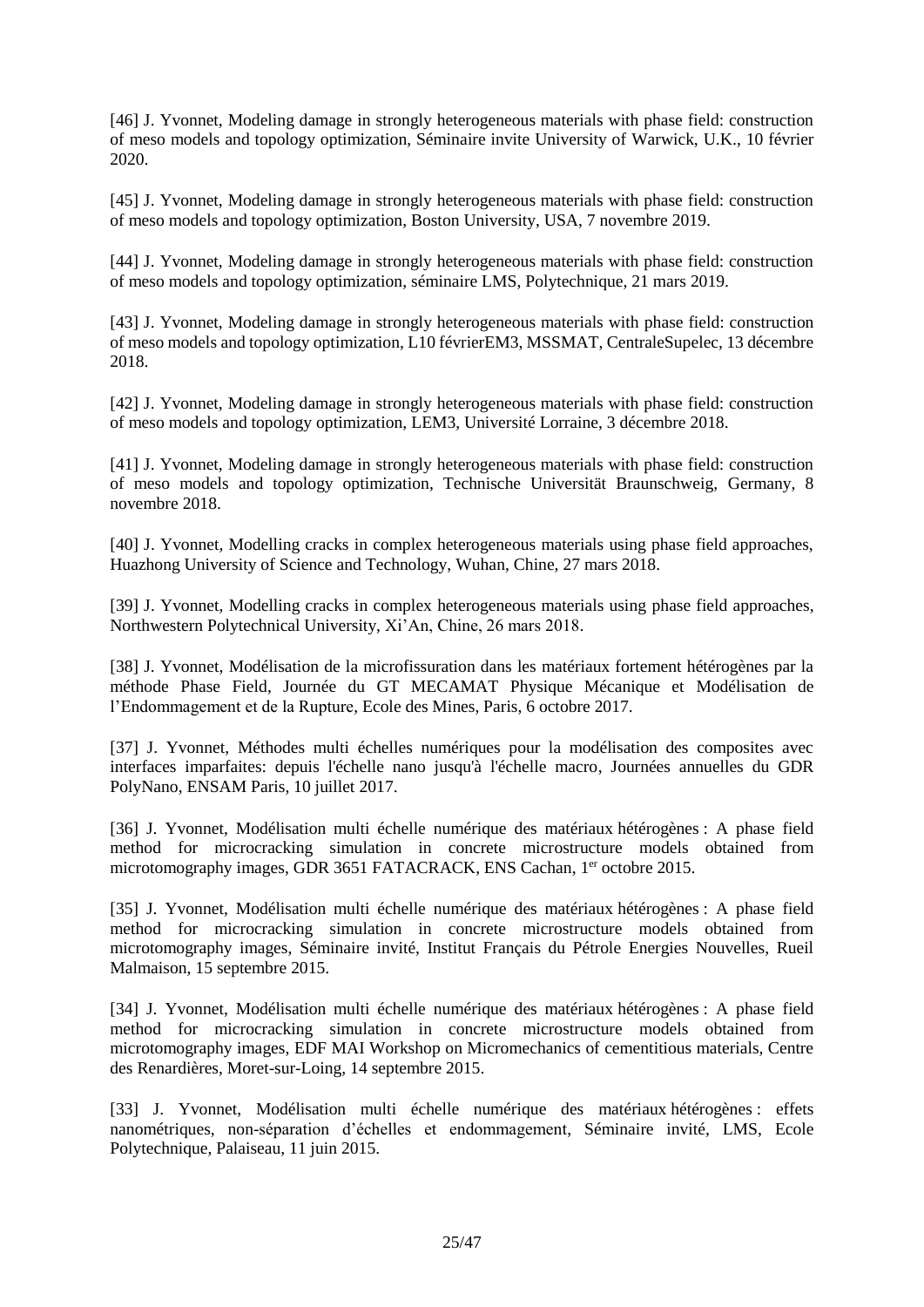[32] J. Yvonnet, Recent progresses in multiscale numerical modeling of concrete materials, Séminaire invité, Institut de Mécanique, Hanoï, Vietnam, 8 octobre 2014.

[31] J. Yvonnet, Approches multi échelles numériques pour la modélisation des matériaux nano et micro structurés : contributions récentes, Séminaire du Laboratoire de Mathématiques Nicolas Oresmes, Université de Caen Basse-Normandie, Caen, 29 septembre 2014.

[30] J. Yvonnet, Homogénéisation numérique des matériaux hétérogènes sans séparation d'échelle : une approche par filtres numériques, Journées annuelles du GDR MeGe, La Rochelle, 23 juin 2014.

[29] J. Yvonnet, Homogénéisation numérique des matériaux hétérogènes sans séparation d'échelle : une approche par filtres numériques, séminaire invité du MMSMat, Ecole Centrale de Paris, 16 juin 2014.

[28] J. Yvonnet, Approches multi échelles numériques pour la modélisation des matériaux et des structures hétérogènes complexes : contributions récentes, Séminaire invité du Labex M2ST, UTC, Compiègne, 6 mai 2014.

[27] J. Yvonnet, Recent contributions to computational multiscale modeling of complex micro and nanostructures, Séminaire invité University of Houston, Texas, USA, 18 mars 2014.

[26] J. Yvonnet, Modélisation multi échelle et effets de taille dans les nanostructures 1D, 2D et 3D. Séminaire du Laboratoire LMGC, Montpellier, 6 mars 2014.

[25] J. Yvonnet, Modélisation multi échelle des nanofils et nanocomposites stratifiés avec effets de surface/d'interface basés sur des calculs ab initio, séminaire de l'Institut FEMTO-ST, Besançon, 22 octobre 2013.

[24] J. Yvonnet, Modélisation numérique des interphases minces et des énergies de surfaces dans les microstructures : une approche XFEM/Level-set, séminaire de l'Equipe ERMeP, Laboratoire LEMTA, Saint-Die-Des-Vosges, 26 septembre 2013.

[23] J. Yvonnet, Contributions récentes à l'homogénéisation numérique, séminaire du LMT Cachan, séminaire invité, 13 décembre 2012.

[22] J. Yvonnet, Recent contributions to computational homogenization of complex heterogeneous materials, Tsinghua University, Beijing, China, séminaire invité, 9 novembre 2012.

[22] J. Yvonnet, Modélisation numérique des effets de surface et interfaces à énergie dans les microstructures complexes et nanosystèmes, séminaire de la Fédération Francilienne de Mécanique, Ecole des Mines de Paris, 29 novembre 2012, Paris.

[20] J. Yvonnet, Modélisation multi échelle des nanofils ioniques avec prise en compte des effets de surface élastiques et piézoélectriques, séminaire du Centre de Recherche de la Matière Divisée (CRMD), 18 octobre 2012, Orléans.

[19] J. Yvonnet, Modélisation numérique des interfaces imparfaites : une approche XFEM/Level-set, Polytech'Orléans, Laboratoire PRISME, 11 octobre 2012, Orléans.

[18] J. Yvonnet, Homogénéisation numérique des matériaux hétérogènes avec prise en compte d'interfaces imparfaites thermiques et élastiques, une approche XFEM/Level-set, GDR 2519 "Mesures de Champs et Identification en Mécanique des Solides", 9 mai 2011, ENSAM Paris.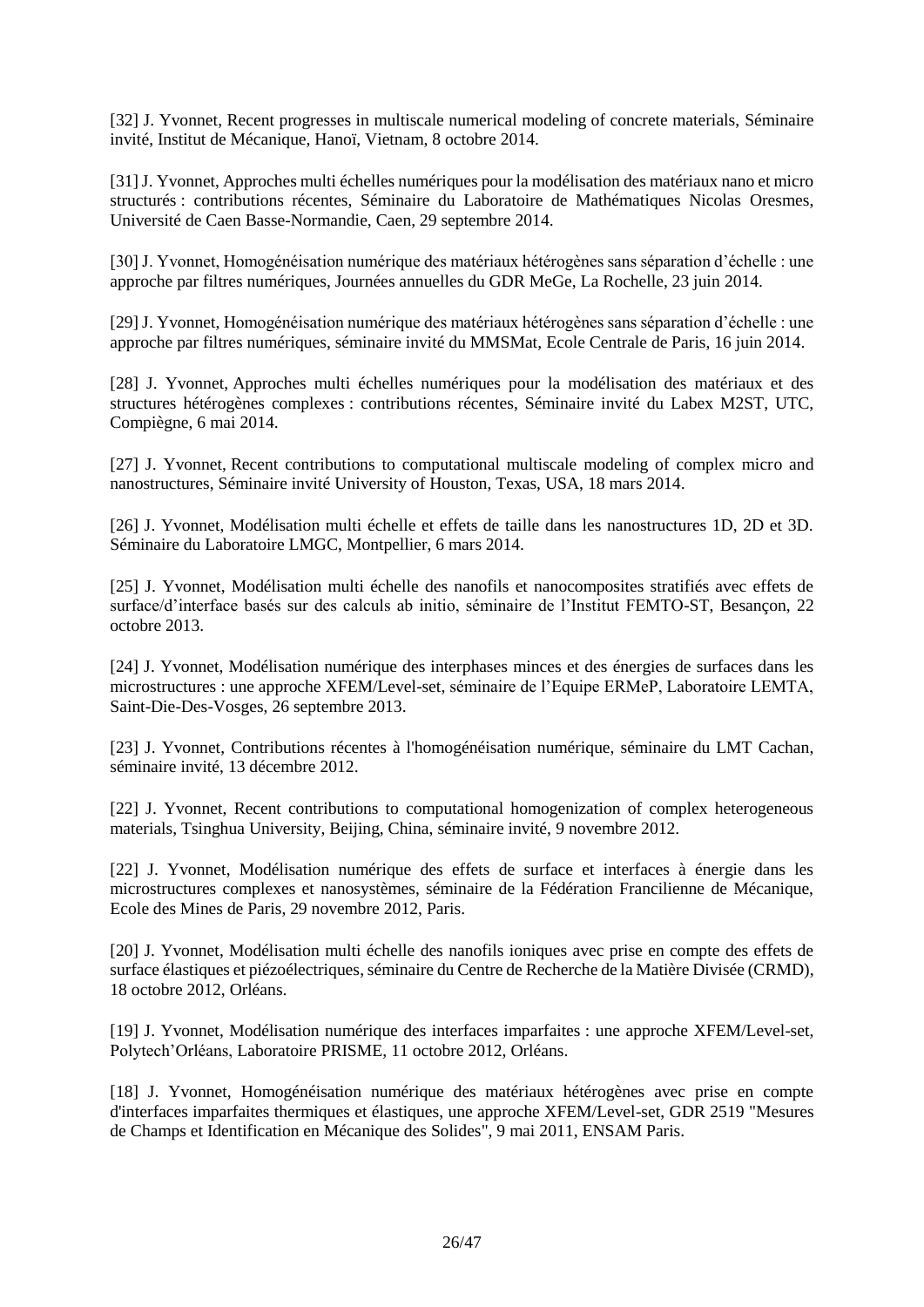[17] J. Yvonnet, Une méthode rapide pour la résolution de problèmes définis par des images de tomographies: un schéma itératif de Lippmann-Schwinger en espace, Séminaire du CERMICS, 23 juin 2011, Marne-la-Vallée

[16] J. Yvonnet, " Résolution de problèmes thermomécaniques sur des microstructures modélisées à partir d'imageries expérimentales en haute résolution: la méthode SLS ", Séminaire du Laboratoire des Composites Thermostructuraux LCTS, 30 mai 2011, Bordeaux.

[15] J. Yvonnet, "New computational homogenization schemes for composites made of highly heterogeneous viscoleastic phases", National University of Singapore (NUS), Faculty of Engineering, 24 mars 2011, Singapore.

[14] J. Yvonnet, "Homogénéisation numérique : méthodes séquentielles pour les problèmes non linéaires et viscoélastiques", Université La Rochelle, 3 février 2011,La Rochelle.

[13] J. Yvonnet, "Multiscale methods: recent advances for size-dependent, nonlinear and timedependent behaviors", Institut de Mécanique de l'Académie des Sciences de Chine, 13 octobre 2010, Pékin, Chine.

[12] J. Yvonnet, "Homogénéisation numérique: progrès récents pour les problèmes non linéaires et dépendant du temps: méthodes basées sur l'identification numérique de fonctionelles macroscopiques", Séminaire du LAMSID, EDF, 28 septembre 2010, Clamart.

[11] J. Yvonnet, "Méthodes multi échelle non concourantes pour le calcul multi échelle des structures hétérogènes non linéaires: extensions possible pour la simulation des procédés", Journées de la Fédération Francilienne de Mécanique, 9-10 juin 2010, Paris.

[10] J. Yvonnet, S. Nezamabadi, H. Zahrouni, M. Potier-Ferry. "The Asymptotical Numerical Method (ANM) for solving nonlinear multiscale problems", Technische Universiteit, Eindhoven, The Netherlands (3 mars 2010)

[9] J. Yvonnet, S. Nezamabadi, H. Zahrouni, M. Potier-Ferry. "Formulation Asymptotique Numérique à deux échelles, homogénéisation non linéaire et instabilités micro-macro", Journées Méthode Asymptotique Numérique (organisées par Bruno Cochelin et Marc Medale), Ecole Centrale Marseille (15 décembre 2009)

[8] J. Yvonnet. "Computational nonlinear homogenization of composites: from the atomistic scale to the macroscopic scale", Peking University, Beijing, China (15 octobre 2008)

[7] J. Yvonnet, « Nouvelles approches pour la simulation numérique multi-physique et multi-échelle des solides », Centre Henri Tudor, Luxembourg (16 mai 2007)

[6] J. Yvonnet, Q.-C. He, « Une méthode d'homogénéisation des matériaux hétérogènes non linéaires en grandes transformations par une approche multi-échelle avec réduction de modèle", Journées CSMA multi-modèles, transitions d'échelle et effets de taille, Ecole Centrale de Paris, (23-24 mai 2006).

[5] J. Yvonnet, F. Chinesta, P. Villon. « Nouvelles approximations sans maillage pour les problèmes d'incompressibilité », Journées thématique sur les méthodes sans maillages – ESTIA, Biarritz (7 octobre 2005)

[4]J. Yvonnet "méthodes sans maillage de type éléments naturels -nouvelles avancées pour la simulation des procédés de mise en forme et simulation du cisaillage adiabatique", Université de Metz (26 septembre 2005)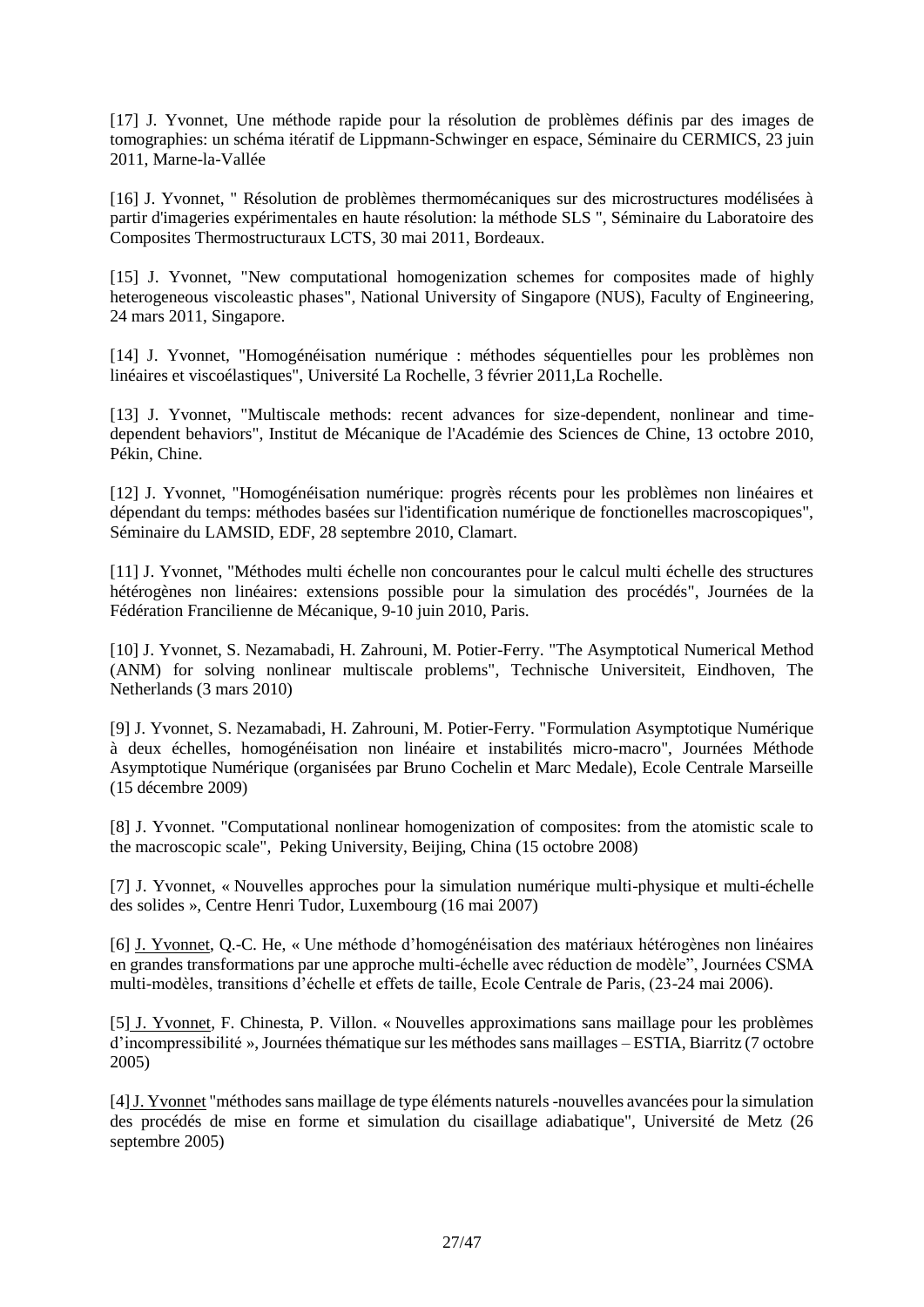[3] J. Yvonnet, P. Lorong, F. Chinesta, D. Ryckelynck "New advances in natural neighbor Galerkin methods: 2D and 3D aspects", University of Saragoza, Spain (5 décembre 2005).

[2] J. Yvonnet, "Nouvelles avancées dans les méthodes sans maillage basées sur les éléments naturels pour la simulation des procédés", journées IPSI phi2AS, thème : « Quoi de neuf dans le maillage ? » Paris, (23 mars 2004).

[1] J. Yvonnet, F. Chinesta , « Gestion des interfaces mobiles dans les problèmes de thermiques par la méthode sans maillage C-NEM » , Workshop X-FEM, Ecole centrale de Nantes, (8 octobre 2003).

#### **8. Responsabilités, activités scientifiques nationales et internationales**

#### **Membre du comité éditorial d'une revue internationale à comité de lecture**

| $[8]$ 2022 -    | <b>Computer Methods in Applied Mechanics and Engineering (CMAME)</b><br>Elsevier<br>https://www.journals.elsevier.com/computer-methods-in-applied-mechanics-<br>and-engineering/editorial-board       |
|-----------------|-------------------------------------------------------------------------------------------------------------------------------------------------------------------------------------------------------|
| $[7]$ 2020 -    | <b>International Journal for Multiscale Computational Engineering</b><br><b>Begell House</b><br>https://www.begellhouse.com/journals/multiscale-computational-<br>engineering/editorial.html          |
| $[6]$ 2020 -    | <b>Forces in Mechanics</b><br>Elsevier<br>https://www.journals.elsevier.com/forces-in-mechanics/editorial-board                                                                                       |
| $[5]$ 2020 -    | <b>Mechanics of Size-dependent materials</b><br>Springer                                                                                                                                              |
| $[4]$ 2018 -    | <b>Springer Nature Applied Sciences (SNAS)</b><br><b>Springer Nature</b><br>(Guest editor of the Topical collection «Computational multiscale modelling<br>and analysis in engineering and mechanics" |
| $[3]$ 2016 –    | <b>Journal of Micromechanics and Molecular Physics</b><br>http://www.worldscientific.com/page/jmmp/editorial-board                                                                                    |
| $[2]$ 2015 -    | <b>Multiscale Multiphysics Mechanics</b><br>http://www.techno-press.org/renewal/?page=journal_info&journal=mmm#                                                                                       |
| $[1]$ 2013-2017 | Journal of Computational Engineering<br>http://www.hindawi.com/journals/jcompeng/editors/                                                                                                             |

## **Editeur associé pour un numéro spécial d'une revue internationale**

[2] 2020 **Advanced Modeling and Simulation in Engineering Sciences**: special issue on: "Computational Modeling of Complex Materials Across the Scales"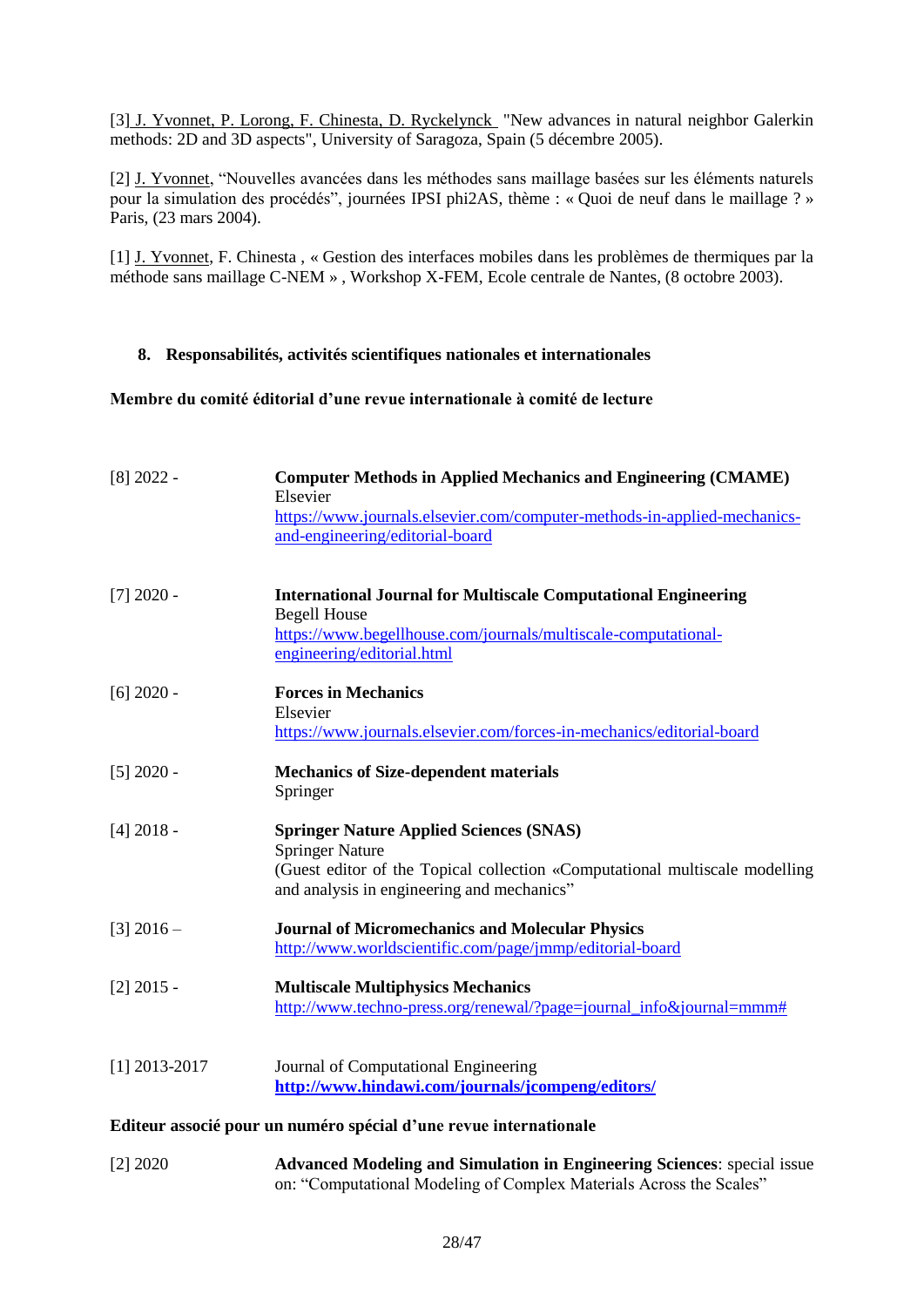(Guest editors: Julien Yvonnet, Paul Steinmann (Erlangen-Nurnberg University, Marc Geers (Technical University of Eindhoven), and Andrew McBride (Univ. Glasgow)

[1] 2019 - **Computational Mechanics** : special issue on « **Data-Driven Modeling and Simulation: Theory, Methods, and Applications**" (Guest editors: Wing Kam Liu, Northwestern University, George Karniadakis, Brown University, Shaoqiang Tang, Peking University, Julien Yvonnet, Université Paris-Est

#### **Organisation de conférences internationales**

[4] P. Steinmann, J. Yvonnet **(Co-chairman),** M.G.C. Geers, ECCOMAS Thematic Conference, " Computational modeling of complex materials across the scales (CMCS2019)"**,** Glasgow, 1-4 October, 2019.

[3] J. Yvonnet **(Chairman and local organizer)**, M.G.C. Geers, P. Steinmann, ECCOMAS Thematic Conference, " Computational modeling of complex materials across the scales (CMCS2017)"**,** Paris, 7- 9 November, 2017.

[2] V. Kouznetsova, J. Yvonnet **(co-chairman)**, C. Miehe, EUROMECH Colloquium 559, "Multi-scale Computational Methods for Bridging scales in materials and structures, Eindhoven, The Netherlands, 23-25 February, 2015

[1] J. Yvonnet **(Chairman and local organizer)**, M.G.C. Geers, F. Feyel, EUROMECH Colloquium 537, "Multi-scale Computational Homogenization of Heterogeneous Structures and materials"**,** Université Paris-Est Marne-la-Vallée, 26-28 March 2012.

#### **Organisation de conférences nationales**

[1] J. Yvonnet **(Président du comité scientifique),** F. Feyel, M. Potier-Ferry (vice-présidents), H. Zahrouni (president du comité d'organisation), 14e colloque national en calcul des structures (CSMA2019)"**,** Giens, Frane, 13-17 Mai, 2019.

#### **Organisation de symposium dans un congrès international ou national**

[18] Minisymposium organizer (Julien Yvonnet, Patrice Cartraud, Régis Cottereau, Djimédo Kondo), MS Approches multi-échelles en mécanique des solides, Congrès Français de Mécanique (CFM 2022) 29 Août- 2 septembre 2022, Nantes, France.

[17] Minisymposium organizer (J. Yvonnet, K. Terada, P. Wriggers, M.G.C. Geers, K. Matous, P. Steinmann), MS Multiscale computational homogenization for bridging scales in the mechanics and physics of complex materials, 15th World Congress on Computational Mechanics (WCCM-ECCOMAS) 31 July- 5 August 2022, Yokohama, Japan.

[16] Minisymposium organizer (J. Yvonnet, K. Terada, P. Wriggers, M.G.C. Geers, K. Matous, P. Steinmann), MS Multiscale computational homogenization for bridging scales in the mechanics and physics of complex materials, 8th European Congress on Computational Methods in Applied Sciences and Engineering (ECCOMA2022) June 5-9, 2022, Oslo, Norway

[15] Minisymposium organizer (M.G.C. Geers, J. Yvonnet), Session Multi-scale plasticity, damage models & scale bridging, XVI International Conference on Computational Plasticity. Fundamentals and Applications - COMPLAS 2021, 7-10 September 202, Barcelona, Spain.

[14] Minisymposium organizer (J. Yvonnet, K. Terada, P. Wriggers, M.G.C. Geers, K. Matous, P. Steinmann), MS Multiscale computational homogenization for bridging scales in the mechanics and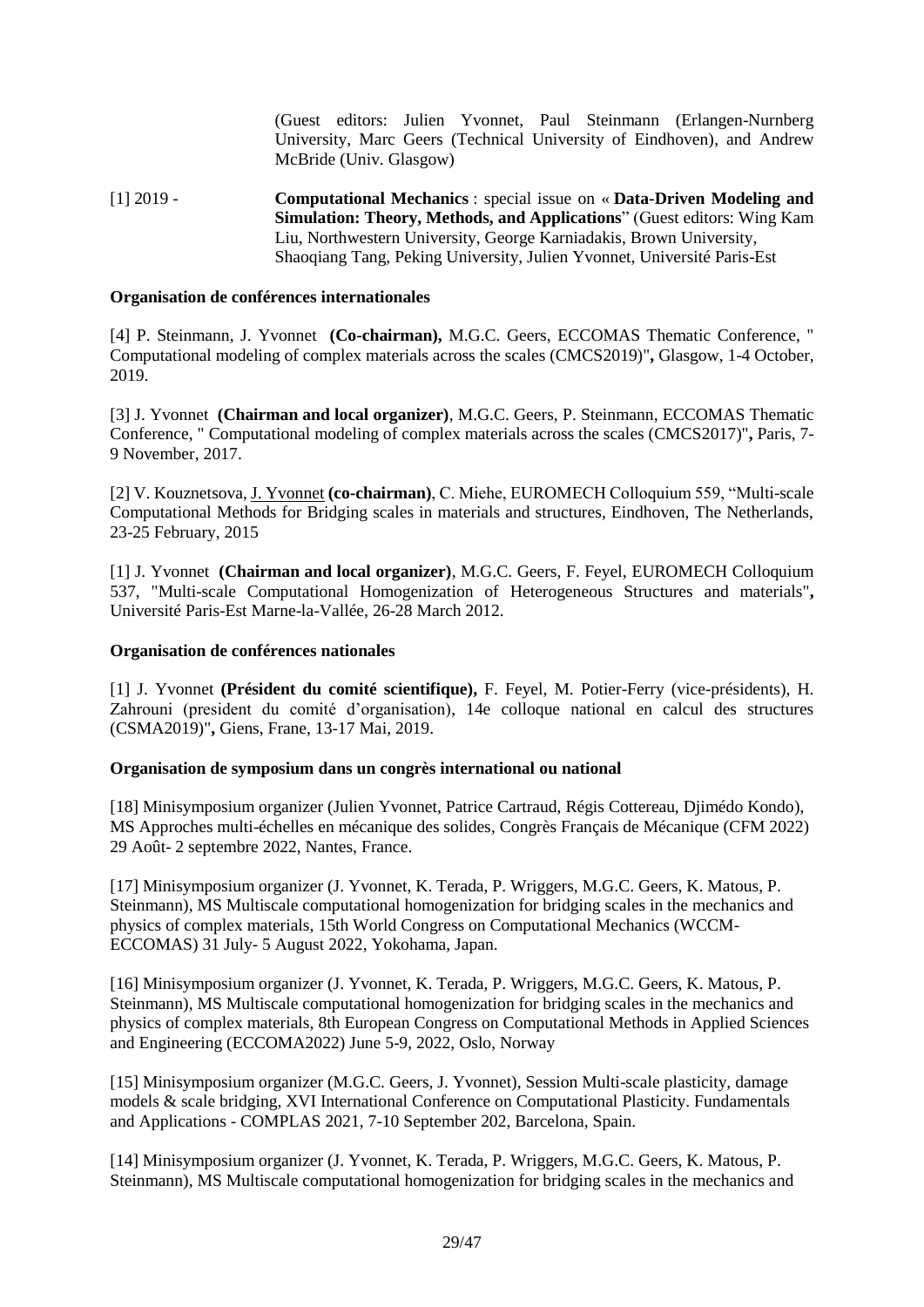physics of complex materials, 14th World Congress on Computational Mechanics (WCCM-ECCOMAS) 11-15 January 2021, Paris, France, Virtual congress.

[13] Minisymposium organizer (J. Yvonnet, M.G.C. Geers, K. Terada, K. Matous), MS Multiscale computational homogenization for bridging scales in the mechanics and physics of complex materials, 13th World Congress on Computational Mechanics (WCCM) 2018, July 22-27, 2018, New-York, USA.

[12] Minisymposium organizer (J. Yvonnet, M.G.C. Geers, K. Terada), MS Multiscale computational homogenization for bridging scales in the mechanics and physics of complex materials, 6th European Conference on Computational Mechanics (ECCM) 2018, June 11-15, 2018, Glasgow, UK.

[11] Minisymposium organizer (J. Yvonnet, V. Kouznetsova, K. Terada, K. Matous), MS Multiscale computational homogenization for bridging scales in the mechanics and physics of complex materials, 14th US National Congress on Computational Mechanics (USNCCM) 2017, July 17-20 2017, Montreal, Canada.

[10] S. Brisard, J. Yvonnet, MS Multiscale Modeling of Microstructures and their Macroscopic Properties, The 15<sup>th</sup> EMI Conference, 25-27 october 2016, Metz, France.

[9] J. Yvonnet, M.G.D. Geers, K. Terada, P. Wriggers, M[S Multiscale computational homogenization](http://eccomas2012.conf.tuwien.ac.at/no_cache/scientific-programme/mini-symposia/single/newsitem/multiscale-computational-homogenization-for-bridging-scales-in-the-mechanics-and-physics-of-complex.html)  [for bridging scales in the mechanics and physics of complex materials,](http://eccomas2012.conf.tuwien.ac.at/no_cache/scientific-programme/mini-symposia/single/newsitem/multiscale-computational-homogenization-for-bridging-scales-in-the-mechanics-and-physics-of-complex.html) The VIIth European Congress on Computational Mechanics in Applied Sciences and Engineering (ECCOMAS) 2016, June 5-10 2016, Crete Island, Greece.

[8] J. Yvonnet, M.G.D. Geers, K. Terada, P. Wriggers, M. Cho, M[S Multiscale computational](http://eccomas2012.conf.tuwien.ac.at/no_cache/scientific-programme/mini-symposia/single/newsitem/multiscale-computational-homogenization-for-bridging-scales-in-the-mechanics-and-physics-of-complex.html)  [homogenization for bridging scales in the mechanics and physics of complex materials,](http://eccomas2012.conf.tuwien.ac.at/no_cache/scientific-programme/mini-symposia/single/newsitem/multiscale-computational-homogenization-for-bridging-scales-in-the-mechanics-and-physics-of-complex.html) USNCCM 2015, July 26-30 2015, San Diego, USA.

[7] J. Yvonnet, M.G.D. Geers, K. Terada, P. Wriggers, M[S Multiscale computational homogenization](http://eccomas2012.conf.tuwien.ac.at/no_cache/scientific-programme/mini-symposia/single/newsitem/multiscale-computational-homogenization-for-bridging-scales-in-the-mechanics-and-physics-of-complex.html)  [for bridging scales in the mechanics and physics of complex materials,](http://eccomas2012.conf.tuwien.ac.at/no_cache/scientific-programme/mini-symposia/single/newsitem/multiscale-computational-homogenization-for-bridging-scales-in-the-mechanics-and-physics-of-complex.html) WCCM 2014, July 20-25 2014, Barcelona, Spain.

[6] H.L. Duan (Peking Univ. China), J. Yvonnet, MS 101 "Multi-scale modeling of surface effects in nanomaterials and heterostructures", 5th Asia Pacific Congress on Computational Mechanics  $\& 4<sup>th</sup>$ International Symposium on Computational Mechanics (APCOM 2013), 11-14 December 2013, Singapore.

[5] , J. Yvonnet, V. Kouznetsova (Eindhoven University of Technology), K. Terada (Tohoku Univ., Japon), P. Wriggers (Leibniz Univ. Hannover, Germany), M. Cho (Univ. Séoul, South Korea), [Multiscale computational homogenization for bridging scales in the mechanics and physics of](http://eccomas2012.conf.tuwien.ac.at/no_cache/scientific-programme/mini-symposia/single/newsitem/multiscale-computational-homogenization-for-bridging-scales-in-the-mechanics-and-physics-of-complex.html)  [complex materials,](http://eccomas2012.conf.tuwien.ac.at/no_cache/scientific-programme/mini-symposia/single/newsitem/multiscale-computational-homogenization-for-bridging-scales-in-the-mechanics-and-physics-of-complex.html) USNCCM 2013, July 22-25 2013, Rayleigh, USA

[4] J. Yvonnet, M. Geers (Eindhoven University of Technology), K. Terada (Tohoku Univ., Japon), P. Wriggers (Leibniz Univ. Hannover, Germany), MS102 [Multiscale computational homogenization for](http://eccomas2012.conf.tuwien.ac.at/no_cache/scientific-programme/mini-symposia/single/newsitem/multiscale-computational-homogenization-for-bridging-scales-in-the-mechanics-and-physics-of-complex.html)  [bridging scales in the mechanics and physics of complex materials,](http://eccomas2012.conf.tuwien.ac.at/no_cache/scientific-programme/mini-symposia/single/newsitem/multiscale-computational-homogenization-for-bridging-scales-in-the-mechanics-and-physics-of-complex.html) ECCOMAS 2012, September 10- 14, 2012, Vienna, Austria.

[3] Julien Yvonnet, Kenjiro Terada (Tohoku Univ., Japon), Peter Wriggers (Leibniz Univ. Hannover, Germany), Jacob Fish (Univ. of Columbia, USA), [MS-075 -Multiscale Computational Homogenization](http://www.wccm2012.com/minisymposia.asp)  [For Bridging Scales In The Mechanics And Physics Of Complex Materials,](http://www.wccm2012.com/minisymposia.asp) WCCM 2012, 8-13, July 2012, Sao Paulo, Brazil.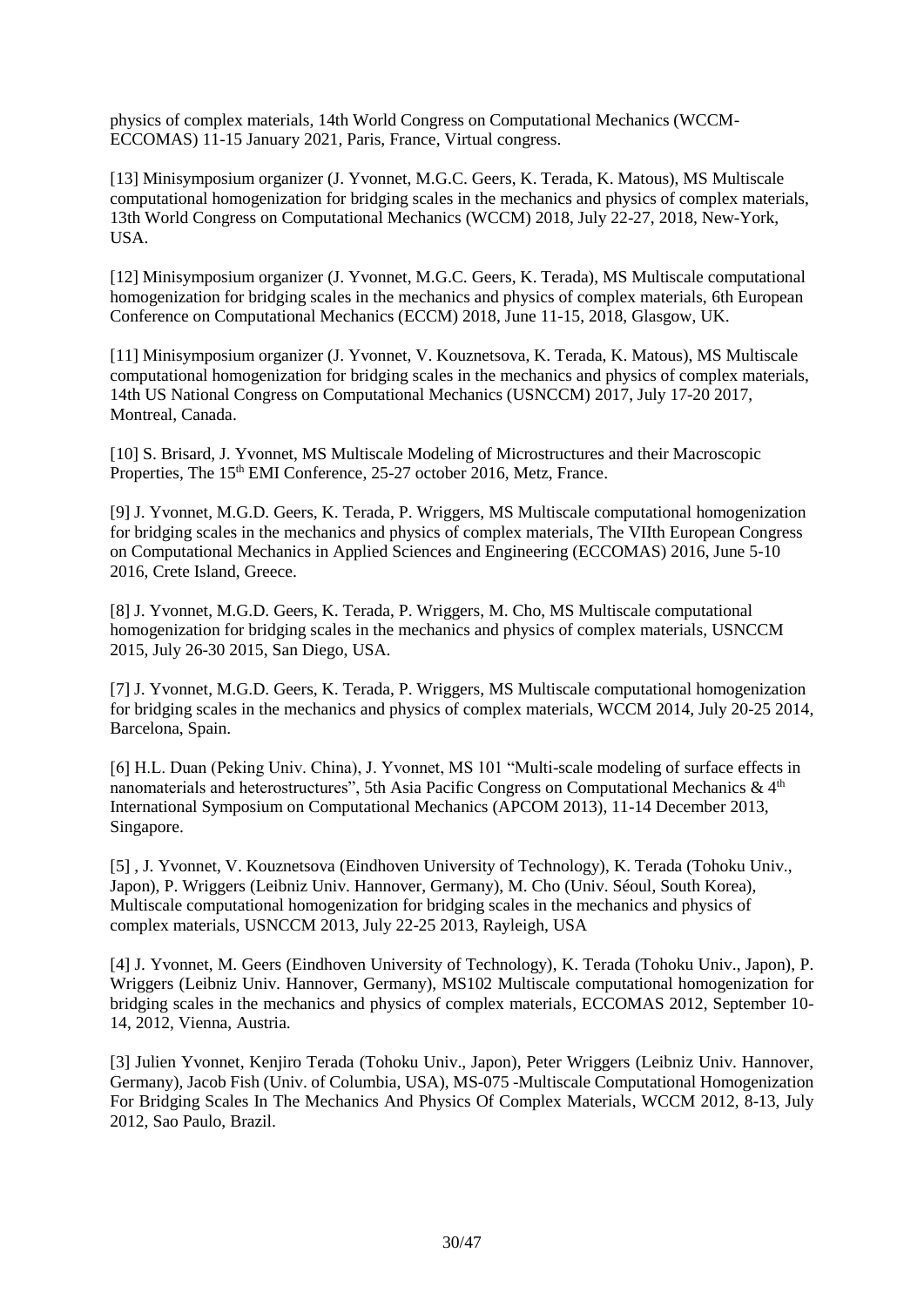[2] J. Yvonnet, M. Dao (M.I.T., USA), V. Tan (National University of Singapore, Singapour)- Special session: "Multiscale Computational Nanomechanics", Sixth M.I.T. Conference on Computational Fluid and Solid Mechanics, Massachusets Institute of Technology, June, 15-17, 2011, Cambridge, USA.

[1] J. Yvonnet, H.S. Park (University of Boston, USA), V. Tan (National University of Singapore, Singapour)- S25: "Multiscale methods for modelling surface effects on nanosystems and nanostructured materials", IV European Conference on Computational Mechanics (ECCM IV), May, 16-21, 2010, Paris, France.

## **Membre de comité scientifique de congrès international ou national:**

[15] XVII International Conference on Computational Plasticity, COMPLAS 2023, 5-7 September, 2023.

[14] CIGOS - the International Conference series on Geotechnics, Civil Engineering Works and Structures, Ha Long city, Vietnam, Oct. 28-29, 2021

[13] 1st IACM conference for machine learning and digital twins for computational science and engineering, San Diego, USA, Sept. 26-29, 2021.

[12] Construction Digitalisation for Sustainable Development: Transforming through Innovation (CDSD2020), Hanoï, Vietnam, October 2020.

[11] Innovation for Sustainable Infrastructures (CIGOS 2019), Hanoï, Vietnam, Oct. 31-Nov.1, 2019.

[10] 9th International Conference on Computational Methods (ICCM2018), Rome, Italy, August 6-10, 2018.

[9] The 13th World Congress on Computational Mechanics (WCCM XIII) / 2nd Pan American Congress on Computational Mechanics (PANACM II), New York, USA, July 22-27, 2018.

[8] 13ème Colloque en calcul de structures, CSMA, Giens, France, Mai 2017.

[7] 2016 Engineering Mechanics Institute International Conference (EMI 2016), 25-27 October 2016, Metz, France.

[6] The 10th international conference on Mechanics of Time Dependent Materials (MTDM 2016), Paris, France. http://mtdm2016.ensam.eu/node/42

[5] The 6<sup>th</sup> International Conference on Computational Mechanics (ICCM2015, Auckland, New-Zealand, July 14-17, 2015. http://www.sci-en-tech.com/ICCM/Dropbox/GR-Raj-WebsiteOnly%20(1)/committees.pdf

[4] ECCOMAS Extended discretization methods (X6DMS 2015) Ferrara, Italy, 9-11 Septembre 2015. <http://x-dms2015.sciencesconf.org/resource/page/id/4>

[3] 12ème Colloque en calcul de structures, CSMA, Giens, France, 18-22 mai 2015. http://csma2015.csma.fr/index.php?page=comites.php.

[2] The 5<sup>th</sup> International Conference on Computational Methods (ICCM2014), Cambridge, England, 28-30 Juillet 2014. http://www.sci-en-tech.com/ICCM/Dropbox/GR-ZW-WebsiteOnly/committees.pdf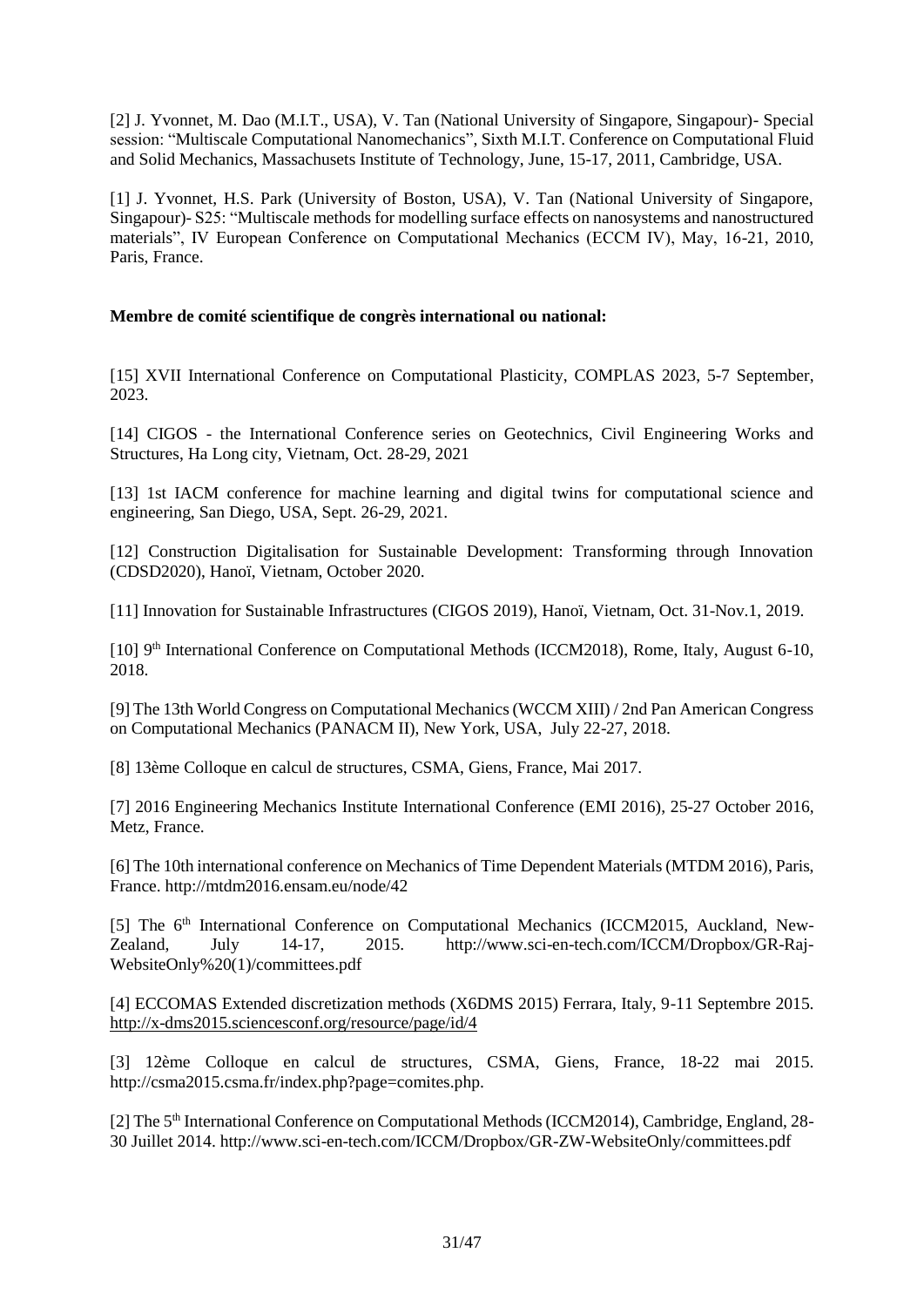[1] European Congress on Computational Methods in Applied Sciences and Engineering (ECCOMAS) Thematic conference : Composites with micro- and nano structures (CMNS) – Computational Modeling and Experiments (Liptvsky Mikulas, Slovakia, 28 – 31 Mai 2007).

#### **Responsabilités dans des organisation ou associations scientifiques internationales ou nationales**

| 2019-2021       | Member of the IACM General Awards Committee                                  |
|-----------------|------------------------------------------------------------------------------|
| $2017 - 2021 -$ | Président du prix de thèse CSMA (2 prix par an)                              |
| 2017-           | Elected member of the administrative board of CSMA (Computational Structural |
|                 | Mechanics Association)                                                       |
| $2017 -$        | Member of the general council of IACM (International Association for         |
|                 | <b>Computational Mechanics</b> )                                             |

## **Organisation de journées thématiques scientifiques nationales**

[7] Journée scientifique et technique de l'AMAC en co-organisation avec le CSMA : Homogénéisation et calcul multi échelle dans les matériaux hétérogènes et les structures composites, 14 octobre 2019 Université Paris-Est (J. Yvonnet, N. Feld)

[6] Journée thématique du GDR Polynano, «Modélisation et simulation multi-échelle des nanocomposites », 15 juin 2015 Université Paris-Est (co-organisateurs: J. Guilleminot, D. Kondo)

[5] Atelier thématique du GDR MeGe, " Poromécanique et géomatériaux : changement d'échelle, modélisations et simulations numériques " 29-30 janvier 2014, Anglet (co-organisateurs: D. Grégoire, G. Pijaudier-Cabot)

[4] Rencontres Franciliennes de mécaniques RFM2013 (co-organisation du programme scientifique avec D. Kondo) ; 11-12 juin 2013.

[3] Atelier thématique du GDR MeGe, "Homogénéisation numérique" 9-10 janvier 2013, Université Paris-Est (co-organisateur: G. Pijaudier-Cabot)

[2] Journées thématiques "Méthodes asymptotiques et développements en séries en mécanique numérique" 30 mai 2012, Université Paris-Est (co-organisateur: M. Potier-Ferry)

[1] Journées thématiques MECAMAT "Approches probabilistes en mécanique des matériaux hétérogènes - rhéologie des matériaux hétérogènes - traitements thermomécaniques", 3-4 mai 2010, Université Paris-Est (co-organisateurs: G. Bonnet, D. Jeulin D. Piot)

#### **Révision d'articles pour des revues internationales (depuis 2004) :**

Advanced Modeling and Simulation in Engineering Science Chinese Physics Letters Composites Sciences and Technology Computational Materials Science Computational Mechanics Computer Methods in Applied Mechanics and Engineering Comptes Rendus de Mécanique Continuum Mechanics and Thermomechanics Engineering Computations Engineering Fracture Mechanics European Journal of Computational Mechanics European Journal of Environmental and Civil Engineering European Journal of Mechanics –A/Solids Finite Element in Analysis and Design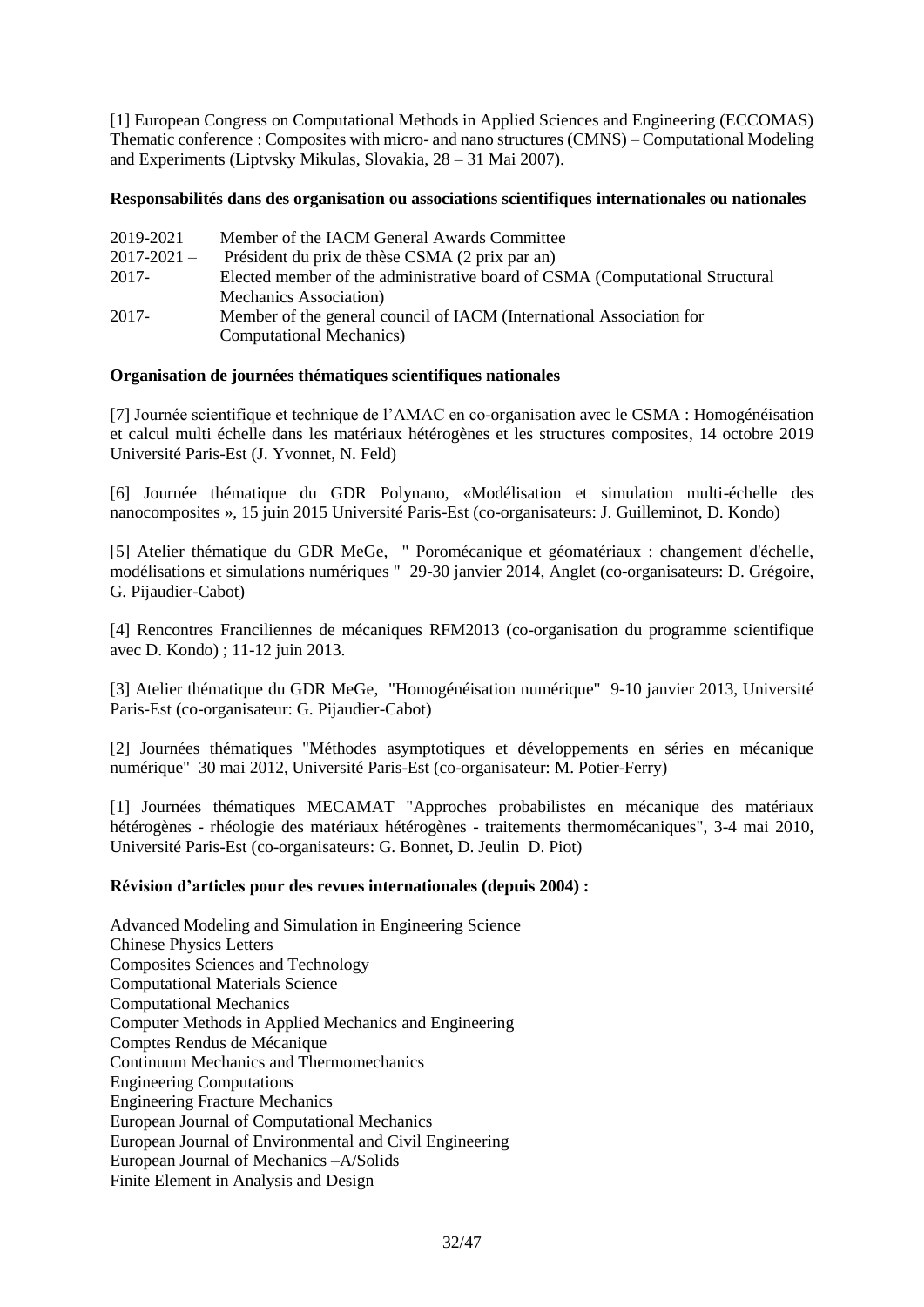Interaction and Multiscale Mechanics International Journal for Numerical Methods in Engineering International Journal for Numerical and Analytical Methods in Geomechanics International Journal of Solids and Structures journal of Applied Physics Journal of Computational Physics Journal of Engineering Mechanics Journal of Mathematical Analysis and Applications Journal of the Mechanics and Physics of Solids Journal of Medical Engineering Materials Meccanica Mechanics and Industry Modeling and Simulation in Materials Science and Engineering Multiscale Modeling and Simulation Numerical Heat Transfer Philosophical Magazine Proceedings of the Royal Society A

#### **Expertise de projets scientifiques ou évaluations pour organismes nationaux ou internationaux**

2021-2022 : Al-Balqa' Applied University, Jordanie (2 evaluations for professors promotion) Depuis 2018 - : Expert extérieur pour la PEDR de Sorbonne Universités 2018: European Research Council (ERC) (1 proposal in 2018) 2018 : Yonsei University, Seoul, South-Korea (1 evaluation for promotion of a professor in 2018) 2017 : Netherlands Organization for Scientific Research (1 proposal in 2017) 2017 : National Science Center, Poland (1 proposal in 2017) 2016 : European Research Council (ERC) (1 proposal in 2016) 2015 : Fonds de la Recherche Scientifique Belge (FNRS) 2015 : Israel Science Foundation (ISF), 1 proposal in 2015 2013 : ANRT 2013 : Fonds de la Recherche Scientifique Belge (FNRS), 1 proposal in 2013 2012 : US Army Research Office (1 proposal in 2012)

2012 ANRT

#### **Séjours dans des laboratoires de recherche à l'étranger**

- 14. National Technical University of Athens, Greece, professor Vissarion PAPADOPOULOS, October 2021.
- 13. Boston University, Boston, USA, professor Harold PARK, October 2019.
- 12. University of California at Berkeley, USA ; professeur Tarek ZOHDI, Octobre 2018.
- 11. Huazhong University of Science and Technology, Wuhan, China : thème du projet de recherche : optmisation topologique des structures hétérogènes ; professeur Liang XIA, mars 2018.
- 10. University of Houston, Texas, USA : thème du projet de recherche : modélisation des couplages multiphysiques dans les matériaux souples ; professeur Pradeep SHARMA. Janvier 2016.
- 9. University of Houston, Texas, USA : thème du projet de recherche : modélisation des couplages multiphysiques dans les matériaux souples ; professeur Pradeep SHARMA. Decembre 2014
- 8. University of Houston, Texas, USA : thème du projet de recherche : modélisation des couplages multiphysiques dans les matériaux souples ; professeur Pradeep SHARMA. Mars 2014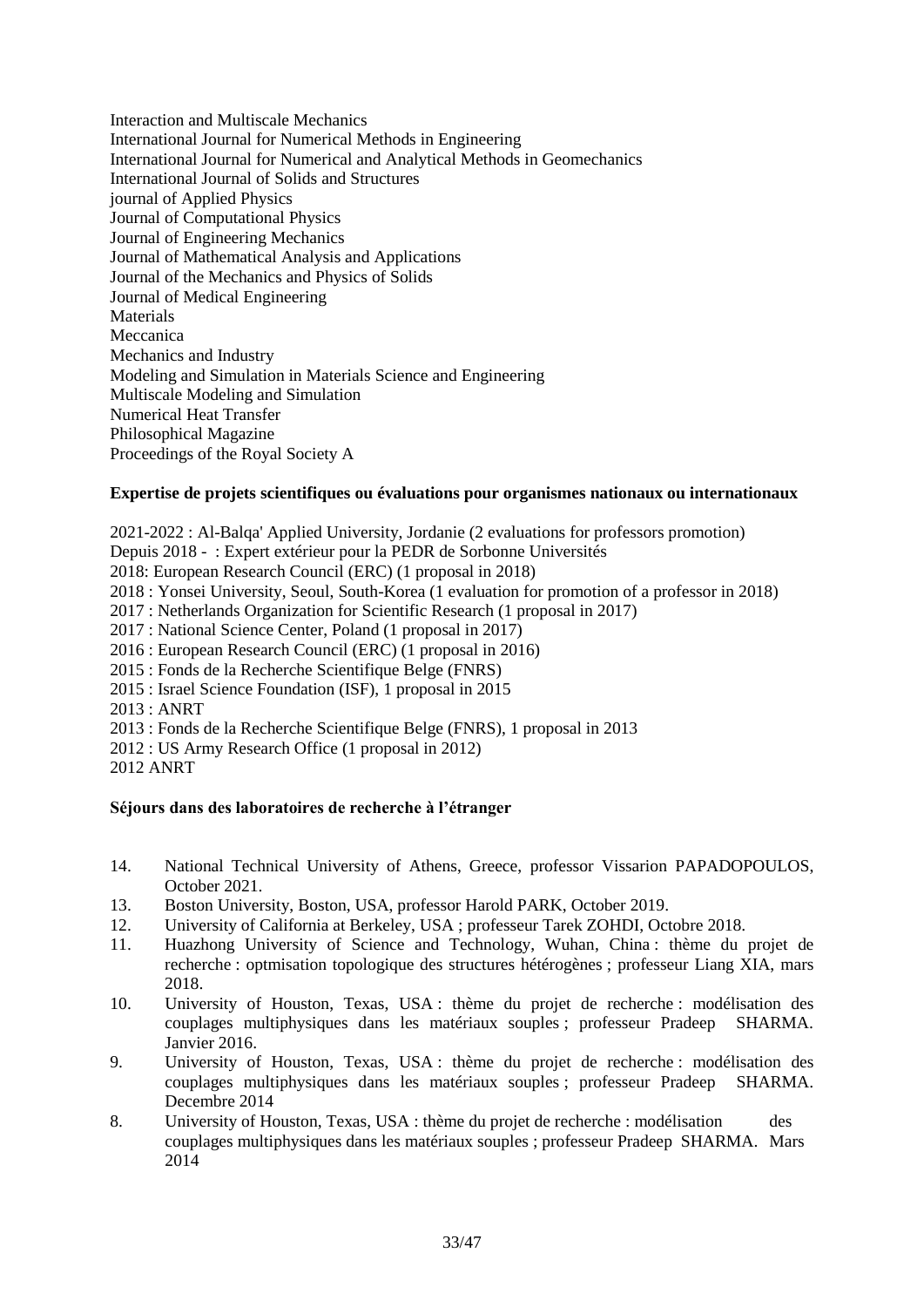- 7. Université de Peking, College of Engineering (Chine) : thème du projet de recherche : Modélisation multi échelle du graphene. Professeur Huiling DUAN. Novembre 2012 (professeur invité)
- 6. Université de Peking, College of Engineering (Chine) : thème du projet de recherche : Modélisation multi échelle du graphene. Professeur Huiling DUAN. Octobre 2010 (professeur invité)
- 5. National University of Singapore (NUS), Singapour, thème du projet de recherche : modélisation multi échelle des microstructures poreuses d'os. Professeur Vincent TAN (novembre 2011)
- 4. National University of Singapore (NUS), Singapour, thème du projet de recherche : modélisation multi échelle des microstructures poreuses d'os. Professeur Vincent TAN (mars 2011)
- 3. Université de Peking, College of Engineering (Chine) : thème du projet de recherche : Croissance des nanostructures. Professeur Huiling DUAN. Octobre 2010 (professeur invité)
- 2. Université de Peking, College of Engineering (Chine) : thème du projet de recherche : matériaux nanostructurés aléatoires, approches numériques, croissance des nanostructures. Professeus Huiling DUAN. Octobre 2008 (professeur invité)
- 1. Université de Saragosse (Espagne) : thème du projet de recherche : méthodes sans maillage et simulation numérique des procédés. Action intégrée franco-espagnole (2005-2006). Professeurs M. Doblaré et Francisco Chinesta. Décembre 2005

## **Cours donnés à l'étranger**

2. Université de Peking, Pékin, (Chine) : An introduction to computational homogenization, 11 octobre, 2010 (3h).

1. Université de Peking, College of Engineering (Chine) : Numerical methods for the multiscale analysis of solids : an introduction, 14-15 octobre, 2008 (5h).

#### **9. Activités d'enseignement**

#### **2003-2005 (Professeur ENSAM, 396 heures par an)**

TD Mécanique non-linéaire des structures, Ingénieurs ENSAM 2<sup>e</sup> année

Cours Thermomécanique numérique, Master 2 Mécanique, Matériaux et Procédés

Cours Couplages multiphysiques, Master 2 Mécanique, Matériaux et Procédés

Encadrement de projets de fin d'étude, modélisation, conception, Ingénieurs ENSAM 3<sup>e</sup> année

#### **2005- (Maître de conférences, Professeur des Universités, Université Paris-Est Marne-la-Vallée, 196 heures par an)**

Cours Homogénéisation et méthodes numériques pour les matériaux hétérogènes, Master M2 Mécanique des Matériaux et des Structures, Univ Paris-Est MLV

Cours Instabilités, Master M1 Mécanique et Génie civil, Univ Paris-Est MLV

Cours Méthodes numériques avancées, Ecole doctorale, Univ. Paris-Est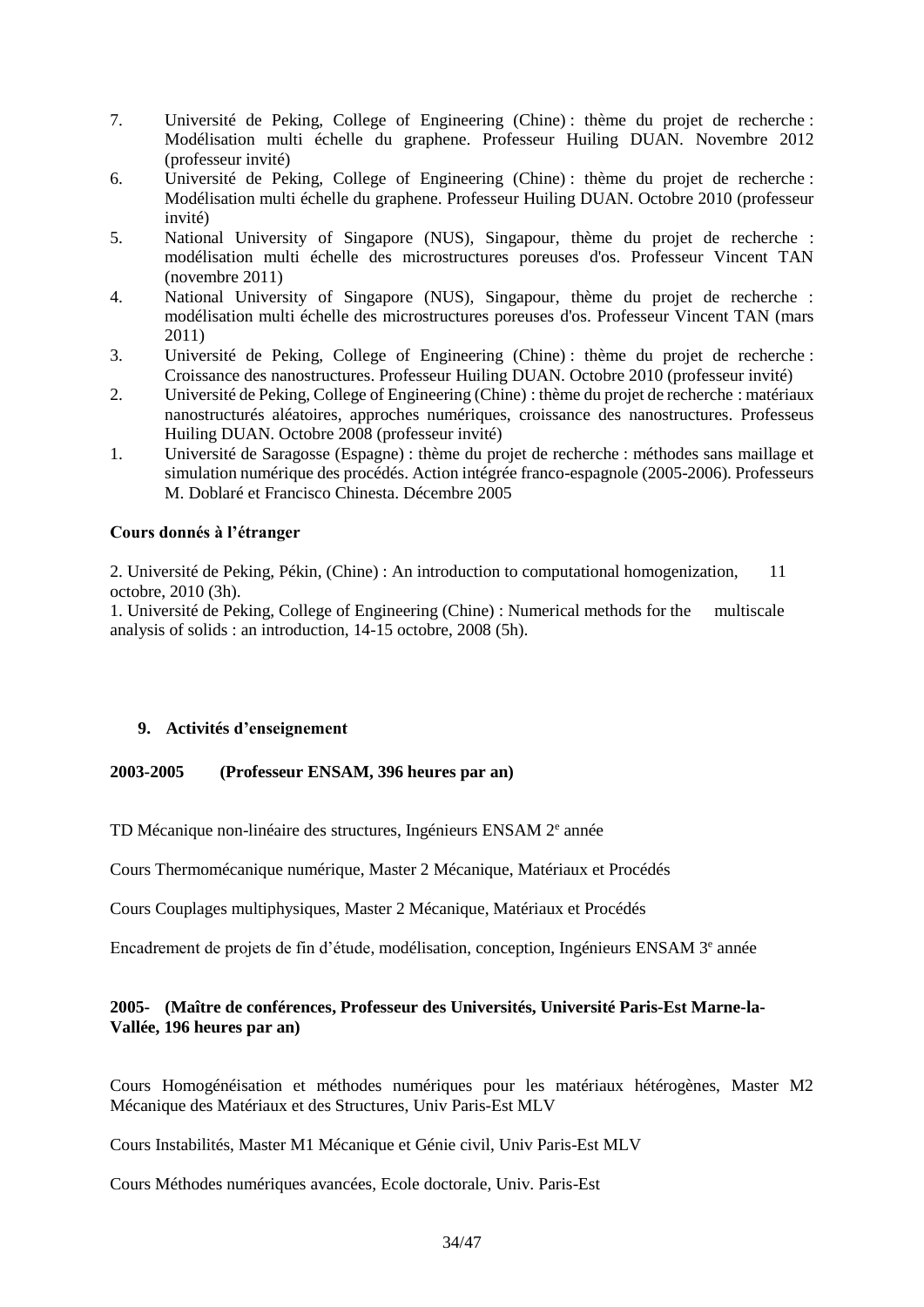Cours – TD Eléments finis et optimisation, Ingénieurs ESIPE, 3<sup>e</sup> année

Cours – TD Problèmes aux limites et méthode des éléments finis, Licence 3 Sciences de la matière, parcours Mécanique

Cours Mécanique du solide, Ingénieurs 2000, 1<sup>e</sup> année

TD Résistance des matériaux, IUT 1<sup>e</sup> année, IUT Marne-la-Vallée

Cours – TD Sciences des matériaux, Licence 3 Sciences et Techniques pour l'ingénieur, parcours GSI, IUP Marne-la-Vallée

Cours – TD Choix de matériaux pour l'ingénieur, Master 2 Génie des systèmes Industriels, IUP Marnela-Vallée

Cours - TD - TP Courbes et surfaces complexes, Ingénieurs 2000 1<sup>e</sup> année

Cours - TD - TP Technologie de fabrication, Ingénieurs 2000 1<sup>e</sup> année

Cours – TD – TP Technologie de fabrication, Ingénieurs 2000 2<sup>e</sup> année

Cours Méthodes numériques avancées, Ecole doctorale, Univ. Metz (vacataire)

#### **10. Encadrement**

#### **Co-encadrement de doctorants et direction de thèses**

#### **Thèse en cours**

#### **[24] CHEN Xing**

Diplôme : Thèse en co-tutelle entre l'Université Gustave Eiffel et l'Université Central South, Chine Titre : Topology optimization for energy harvesting systems based on piezoelectric composites Soutenance prévue avant : octobre 2025.

Directeurs de thèse : J. Yvonnet (50%), S. Yao (50%) Central South University, China Financement : Chinese Scholarship Council (CSC), gouvernement chinois

#### **[23] CHAFIA Zakaria**

Diplôme : Thèse de doctorat de l'Université Gustave Eiffel Titre : Stratégies de changement d'échelles numériques pour la prédiction du comportement à la rupture dans les matériaux cimentaires Soutenance prévue avant : octobre 2024. Directeurs de thèse : J. Yvonnet (50%), J. Bleyer (50%) (Ecole des Ponts ParisTech) Financement : Labex MMCD

#### **[22] CHAOUCH Souhail**

Diplôme : Thèse de doctorat de l'Université Gustave Eiffel Titre : AI Based Two Scale Homogenization Artificial Intelligence and Computational Material Science Soutenance prévue avant : octobre 2024. Directeurs de thèse : J. Yvonnet (100%) Financement : Fondation Bosch pour la recherche

#### **[21] KETATA Ali**

Diplôme : Thèse de doctorat de l'Université Gustave Eiffel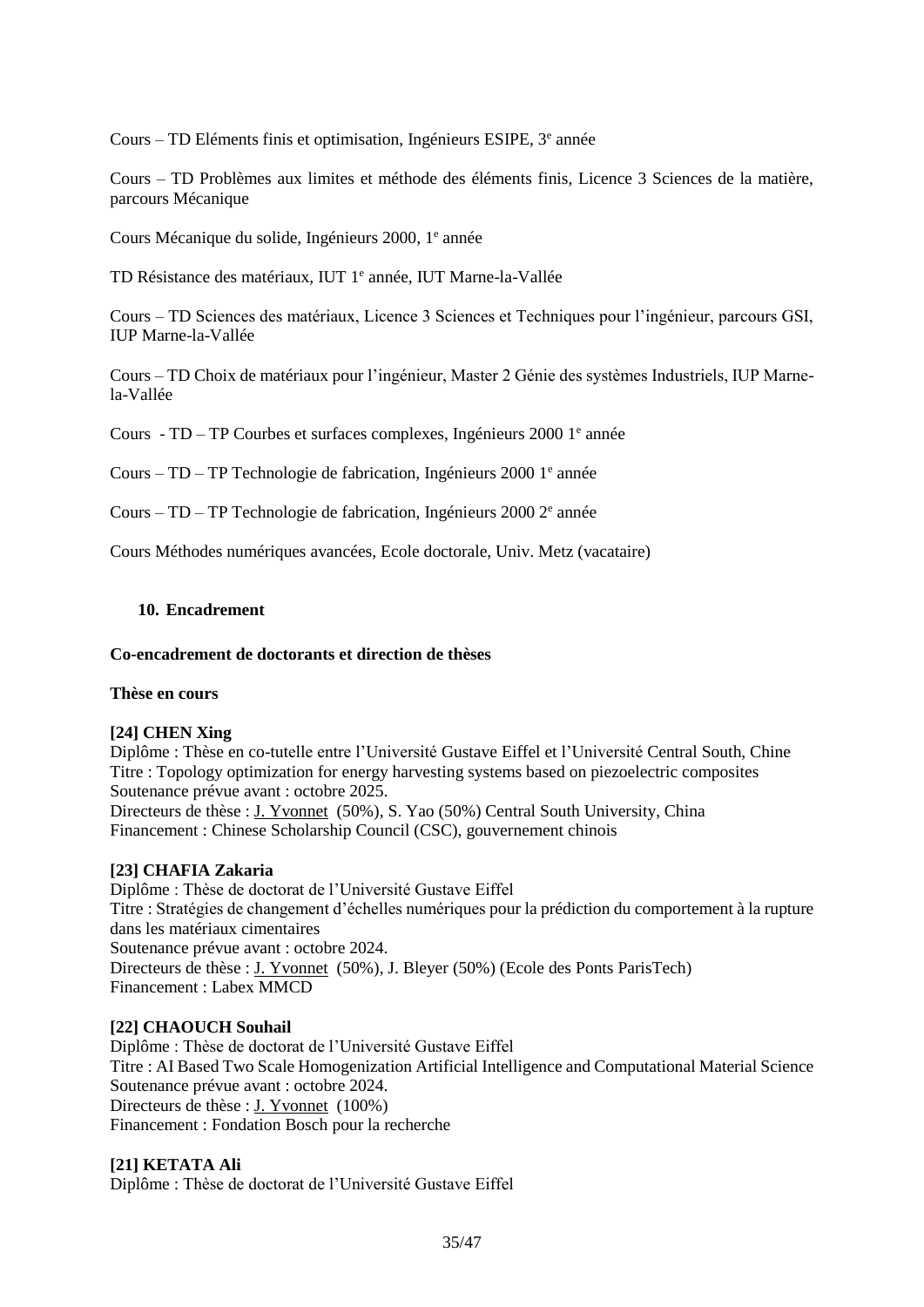Titre : Analyse multi-échelle adaptative et maîtrisée de structures industrielles Soutenance prévue avant : octobre 2024. Directeurs de thèse : J. Yvonnet (50%), co-encadrants : F. Detrez (50%), Financement : Thèse CIFRE SAFRAN

## **[20] GBEKOU Franck**

Diplôme : Thèse de doctorat de l'Ecole des Ponts ParisTech

Titre : Performances énergétiques de parois en béton imprimable incorporant des matériaux à changement de phase (MCP) et des fibres végétales : approche expérimentale et modélisation du comportement thermo-hydrique

Soutenance prévue avant : octobre 2023.

Directeurs de thèse : K. Benzarti (Navier) (25%), co-encadrants : J. Yvonnet (25%), A. Boudenne (Certes, UPEC) (25%), A. Eddhahak (PIMM, ENSAM Paris)(25%) Financement : LABEX MMCD

#### **[19] WU Yi**

Diplôme : Thèse en co-tutelle entre l'Université Paris-Est et l'Université de Hunan, Chine Titre : Design and robust design of structure and material in dynamics via topology optimization Soutenance prévue avant : octobre 2021.

Directeurs de thèse : J. Yvonnet (MSME, MECA) (50%), co-encadrants : Zhicheng HE (50%) Financement : Chinese Scholarship Council (CSC), gouvernement chinois.

#### **Thèse soutenues**

#### **[18] BENAIMECHE Amine**

Diplôme : Thèse de doctorat de l'Université Paris-Est

Titre : Modélisation et simulation des effets mécaniques d'expansions internes dues à la corrosion d'inclusions métalliques dans des matrices cimentaires

Soutenance prévue avant : octobre 2021.

Directeurs de thèse : J. Yvonnet (MSME, MECA) (40%), co-encadrants : Q.-C. He (20%), Benoit Barry (CEA) : (40 %) ; Financement : CEA.

#### **[17] LI Pengfei**

Diplôme : Thèse de doctorat de l'Université Paris-Est Titre : Multiscale numerical modeling and experimental investigation of damage in 3D-printed polymer-glass composites

Date de la soutenance : 16 décembre 2020.

Directeurs de thèse : J. Yvonnet (MSME) (80%), co-encadrants : C. Combescure (20%), M. Bornert (Ecole des Ponts ParisTech) Financement : Projet ANR MMELED.

#### **Devenir après la thèse : Post-doc au MSME, Université Gustave Eiffel**

#### **[16] LE Minh Vuong**

Diplôme : Thèse de doctorat de l'Université Paris-Est Titre : Modélisation multi-échelles de matériaux à gradients de mésostructure Date de la soutenance : 29 octobre 2020. Directeurs de thèse : J. Yvonnet (MSME, MECA) (50%), F. Detrez (50%), Financement : Thèse CIFRE SAFRANTECH. Devenir après la thèse : Informations pas encore disponibles

#### **[15] HUN Darith Anthony**

Diplôme : Thèse de doctorat de l'Université Paris-Est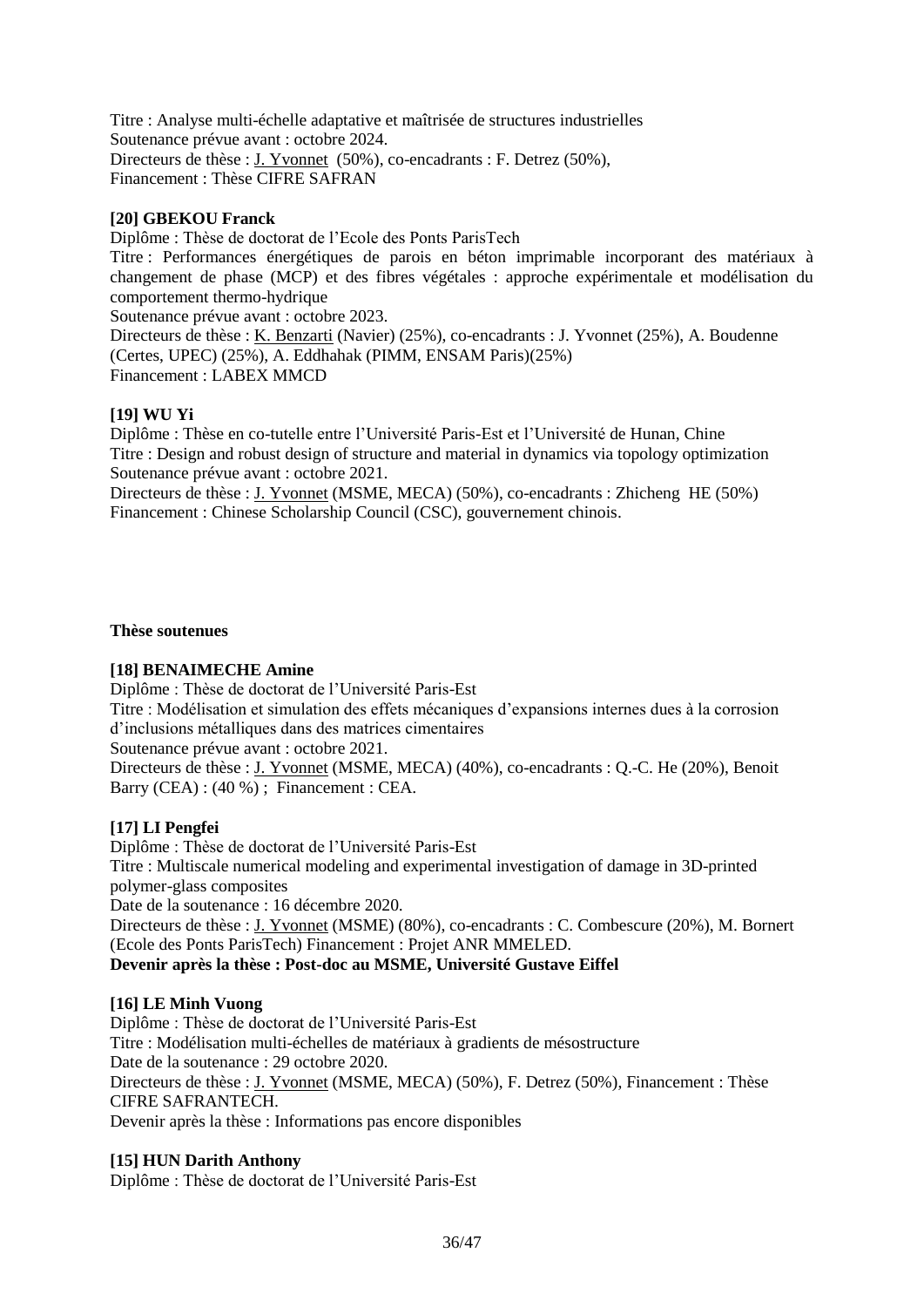Titre : Modélisation de la fissuration sous séchage hydrique : modélisation numérique, validation expérimentale, et aspects stochastiques Date de la soutenance : 28 mai 2020. Directeurs de thèse : J. Yvonnet (MSME, MECA) (100%), Johann Guilleminot (MSME, MECA), M. Bornert (NAVIER, ENPC) Financement : LABEX MMCD. Devenir après la thèse : post-doc Liège, Belgique

#### **[14] NGUYEN Nhu**

Diplôme : Thèse de doctorat de l'Université Paris-Est Titre : Modélisation multi-échelle de la microfissuration dans les matériaux cimentaires. Date de la soutenance : 19 avril 2019. Directeurs de thèse : J. Yvonnet (MSME, MECA) (100%) Financement : Gouvernement vietnamien. Devenir après la thèse : Retour au Vietnam

#### **[13] KODJO Jérôme**

Diplôme : Thèse de doctorat de l'Université Paris-Est Titre : Modélisation multi échelle du comportement thermomécanique et de l'endommagement des bétons incluant des matériaux à changement de phase microencapsulés. Date de la soutenance : 9 janvier 2019 Directeurs de thèse : J. Yvonnet (MSME, MECA) (100%), Karam Sab (NAVIER, ENPC), M. Karkri (CERTES, UPEC) Financement : Labex MMCD Devenir après la thèse : pas connu

#### **[12] DA Daicong**

Diplôme : Thèse de L'université de Hunan, Chine Titre : Topological homogenization in heterogeneous materials Date de la soutenance : 27 novembre 2018 Directeurs de thèse : J. Yvonnet (MSME, MECA) (50%), G. Li (Hunan University, China) (50%) Financement : Chinese Scholarship Council (CSC), gouvernement chinois. Durée de la thèse : 5 ans (3 ans en Chine et 2 ans en France) Devenir après la thèse : Post-doc University ofWisconsin-Madison, USA

#### **[11] ADIA Jean-Luc**

Diplôme : Thèse de doctorat de l'Université Paris-Est Titre : Modélisation multi échelle des phénomènes de retraits et fluage des matériaux cimentaires. Date de la soutenance : 28 novembre 2017. Directeurs de thèse : J. Yvonnet (MSME, MECA) (70%), Qi-Chang HE (30%) (MSME, MECA) Financement : Thèse CIFRE EDF R&D Durée de la thèse : 3 ans. Devenir après la thèse : Ingénieur recherche EDF R&D.

#### **[10] LU Xioxin**

Diplôme : Thèse de doctorat de l'Ecole Centrale de Paris Titre : Multiscale electro-mechanical modeling of graphene/polymer nanocomposites. Date de la soutenance : 13 novembre 2017. Directeurs de thèse : J. Bai (Ecole Centrale de Paris) (35%), J. Yvonnet (MSME, MECA) (35%), Fabrice Detrez (MSME, MECA) (30%)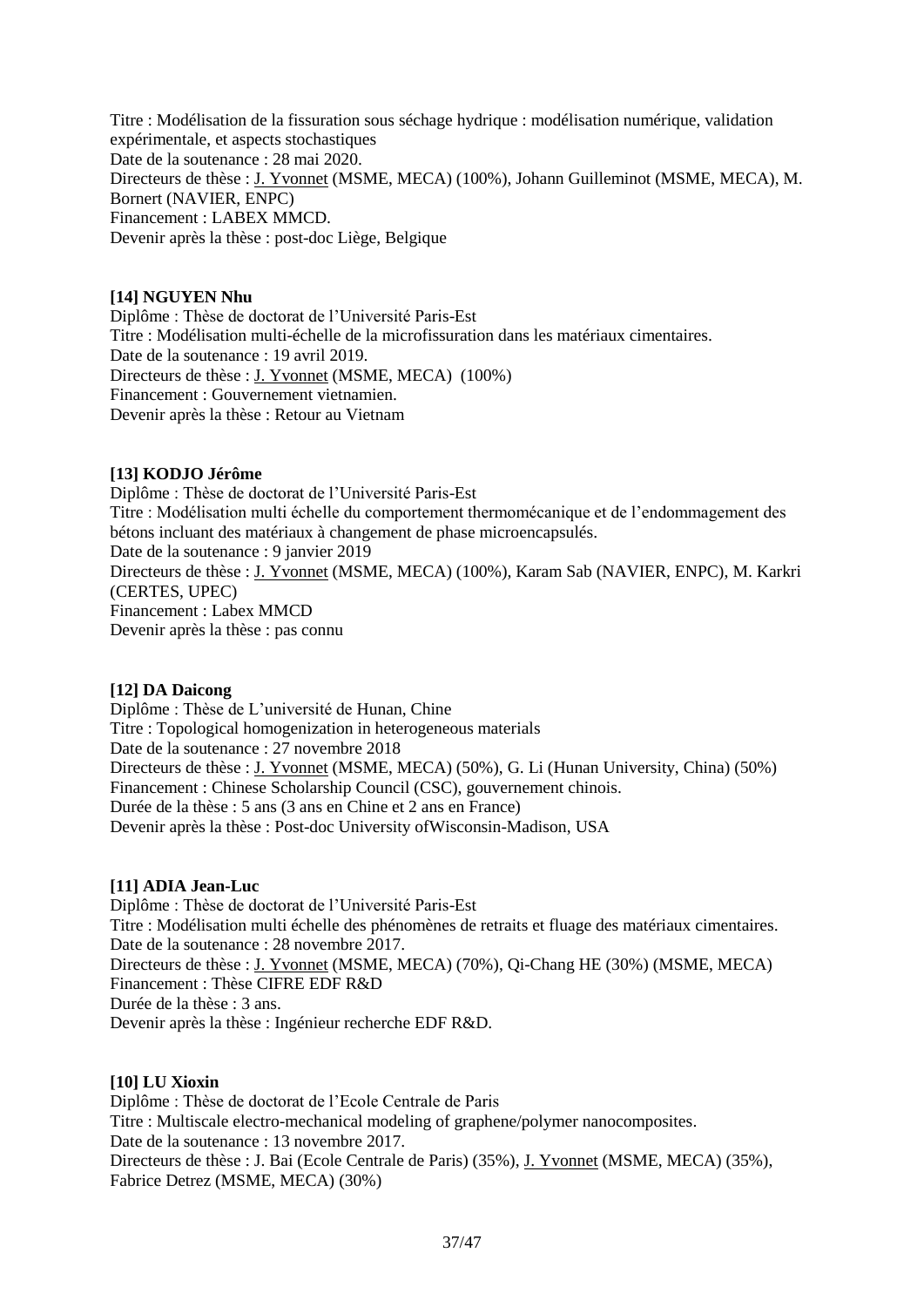Financement : (Ecole Centrale de Paris) Durée de la thèse : 3 ans. Devenir après la thèse : Post-doc Université Paris-Est Marne-la-Vallée, MSME.

## **[9] HOANG Trung Hieu**

Diplôme : Thèse de doctorat de l'Université Paris-Est Titre : Approches d'homogénéisation numériques incrémentales pour le calcul des structures hétérogènes élasto-plastiques et élasto-viscoplastiques. Date de soutenance : 16 décembre 2015 Directeur de thèse : J. Yvonnet (MSME, MECA) (50%), co-encadrant : M. Guerich (50%) (Ecole Supérieure d'Ingénieurs Léonard de Vinci) Financement : Ecole supérieure d'ingénieurs Léonard de Vinci Durée de la thèse : 3 ans. Devenir après la thèse : retour au Vietnam

## **[8] NGUYEN Thanh Tung**

Diplôme : Thèse de doctorat de l'Université Paris-Est Titre : Modeling of complex microcracking in cement based materials by combining numerical simulations based on a phase-field method and experimental 3D imaging Date de la soutenance : 5 november 2015. Directeur de thèse : J. Yvonnet (50%), co-encadrants : M. Bornert 50% (Navier, ENPC), Q.-Z. Zhu (MSME, MECA) Financement : LABEX MMCD Durée de la thèse : 3 ans. Devenir après la thèse : Post-doc LAMCOS, INSA Lyon

## **[7] HOANG Minh Tuan**

Diplôme : Thèse de doctorat de l'Université Paris-Est Titre : Modélisation et simulation multi échelle des couplages électro mécaniques dans les nanostructures. Date de la soutenance : 17 octobre 2014. Directeurs de thèse : J. Yvonnet (35%), G. Chambaud (35) % (MSME, Equipe CT) Co-encadrant : A. Mitrushchenkov (30%) (MSME, Equipe CT) Financement : Contrat doctoral + complément PPS Université Paris-Est Marne-la-Vallée Durée de la thèse : 3 ans. Devenir après la thèse : ATER Université de Strasbourg

## **[6] LE Ba Anh**

Diplôme : Thèse de doctorat de l'Université Paris-Est. Titre : Homogénéisation multi-échelle des matériaux hétérogènes élastoplastiques Date de la soutenance : 24 janvier 2014 Directeurs de thèse : J. Yvonnet (80%) Encadrant : Q.-C. He (20%) Durée de la thèse : 3 ans et 3 mois. Devenir après soutenance : Enseignant-chercheur University of Transports and Technology, Hanoï, Vietnam..

## [**5**] **CONG Yu**

Diplôme : Thèse de doctorat de l'Université de Lorraine Titre : Modélisation multi échelle des coques hétérogènes micro et nano structurées Date de la soutenance : 6 décembre 2013 Directeurs de thèse : J. Yvonnet (50%), H. Zahrouni 50% (LEM3, Université Lorraine)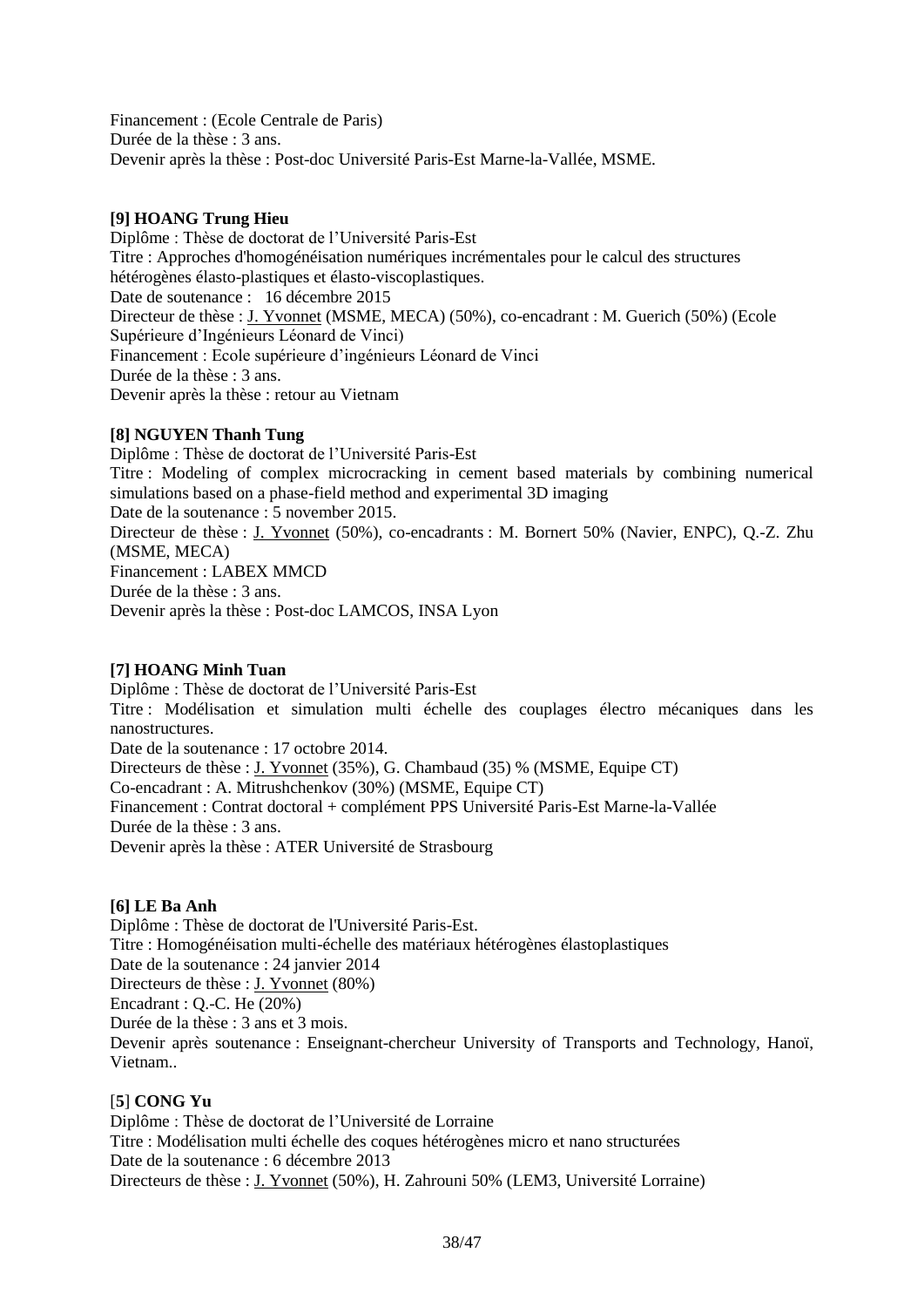Financement : contrat doctoral Université de Lorraine Durée de la thèse : 3 ans. Devenir après soutenance : Post-doc Université de Lorraine.

## **[4] TRAN Anh Binh**

Diplôme : Thèse de doctorat de l'Université Paris-Est. Titre : Développement de méthodes numériques multi échelle pour le calcul des structures constituées de matériaux fortement hétérogènes élastiques et viscoélastiques Date de la soutenance : 13 octobre 2011 Directeur de thèse : Q.-C. He (50%) Co-encadrant : J. Yvonnet (50%) Financement : Thèse CIFRE EDF Durée de la thèse : 3 ans. Devenir après soutenance : Enseignant-Chercheur, National University of Civil Engineering, Hanoi, Vietnam

## **[3] MONTEIRO Eric**

Diplôme : Thèse de doctorat de l'Université Paris-Est. Titre : Contributions aux méthodes numériques pour traiter les non linéarités et les discontinuités dans les matériaux hétérogènes Date de la soutenance : 11 mars 2010 Directeur de thèse : Q.-C. He (50%) Co-encadrant : J. Yvonnet (50%) Financement : Contrat doctoral Durée de la thèse : 3.4 ans. Devenir après soutenance : Maître de Conférences, ENSAM, Paris

## **[2] NEZAMABADI** Saeid

Diplôme : Thèse de doctorat de l'Université de Lorraine Titre : Méthode Asymptotique Numérique pour l'étude multi échelle des instabilités dans les matériaux hétérogènes Date de la soutenance : 3 décembre 2009 Directeur de thèse : H. Zahrouni (50%) Co-encadrant : J. Yvonnet (50%) Financement : Contrat doctoral Durée de la thèse : 3 ans. Prix de thèse : Lauréat du Prix de Thèse CSMA (Computational Structural Mechanics Association) en 2009. Devenir après soutenance : Post-doc CNAM LMSSC puis MCF Université Montpellier (LMGC)

#### **[1] TO Quy-Dong**

Diplôme : Thèse de doctorat de l'Université Paris-Est Titre : Analyse et simulation du problème de contact conforme et de rupture des structures en verre trempé Date de la soutenance : 19 novembre 2007 Directeur de thèse : Q.-C. He (90%) Co-encadrant : J. Yvonnet (10%) Financement : Thèse CIFRE CSTB Durée de la thèse : 3 ans.

#### **Co-encadrement de Post-doctorants**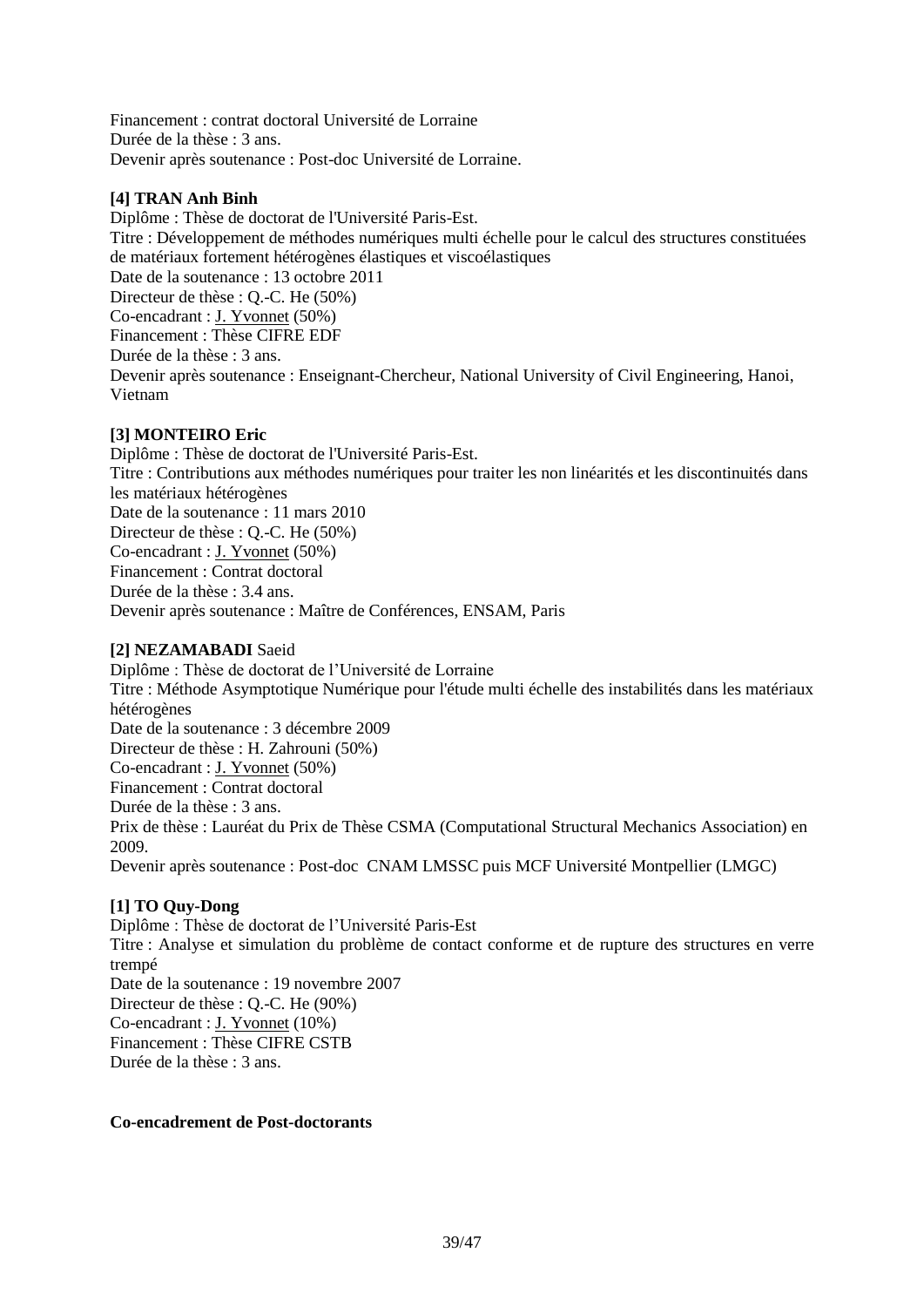[8] Pavan KUMARI (2021-2022) : « Phase field simulation of fatigue » (co-encadrant : Qi-Chanh HE, Univ Gustave Eiffel, Marci PAGGI, Univ IMT Lucca, Italie).

[7] Pengfei LI (2021) : « Simulation de la fissuration dans les microstructures de composites imprimés en 3D.

[6] Liang Xia (2016-2017) : « Modélisation des couplages entre microfissuration et transport dans les matériaux poreux fortement hétérogènes» (co-encadrant : S. Ghabezloo, NAVIER).

[5] Massoud Shahrokhi (2015-2016) : « Multiscale chemo-mechanical modeling of graphene coated materials » (co-encadrants : C. Léonard, MSME, G. Stolz, V. Erhlacher, CERMICS).

[4] Amen Tognevi (2013-2015) : «Une étude numérique des propriétés mécaniques de composites chargés avec des matériaux à changement de phase», puis «Calculs de structures hétérogènes : modèles mesoscopiques pour échelles non séparées » Financement Ecole Supérieure d'Ingénieurs Léonard de Vinci (co-encadrant : M. Guerich, ESILV)

[3] Duc Hieu HOANG (2012-2013) : "Modélisation multi échelle de la corrosion sous contraintes" (coencadrants: Qi-Chang He) Post-doc EDF

[2] Shui-Tao GU (2010-2011) : "Modélisation multi échelle des nanofils" (co-encadrants: Qi-Chang He, A. Mitrushchenkov), post-doc CNRS

[1] Qizhi ZHU (2008-2009) : « Modélisation des interfaces imparfaites linéaires et non-linéaires par une approche XFEM/level-set » (co-encadrant : Qi-Chang HE)

#### **Co-encadrement de stagiaires en master recherche 2**

[18] M. Abdoussalam « Prise en compte de l'hétérogénéité du béton lors de sa fissuration due à la corrosion : modélisations et simulations numériques», Université Gustage Eiffel (2021)

[17] P.H. Thanh « Modélisation multi - échelle de la fissuration dans un colis cimenté contenant des inclusions métallique en expansion», Université Gustage Eiffel (2021)

[16] D.T. LE « Modélisation des matériaux ablatifs par des approches XFEM et champs de phase », Université Gustage Eiffel (2020)

[15] D.M. Tran, «Calcul de structures hétérogènes issues de microtomographie par la méthode GFE2 », Université Paris-Est (2019)

[14] M.V. Le, « Modeling of aircraft composites without scales separation", Université Paris-Est/SafranTech (2017)

[13] T. Zhang, «Modélisation de la fissuration dans les milieux poreux », Université Paris-Est/Saint Gobain Recherche (2016)

[12] Q. ZAN, «Modélisation et simulation numérique de la fissuration et de l'effondrement d'une matrice de gypse moussé », Université Paris-Est/Saint Gobain Recherche (2015)

[11] T.T. TRAN, «Homogénéisation numérique et modèles stochastiques pour les milieux hétérogènes sans séparation d'échelle », Université Paris-Est (2013)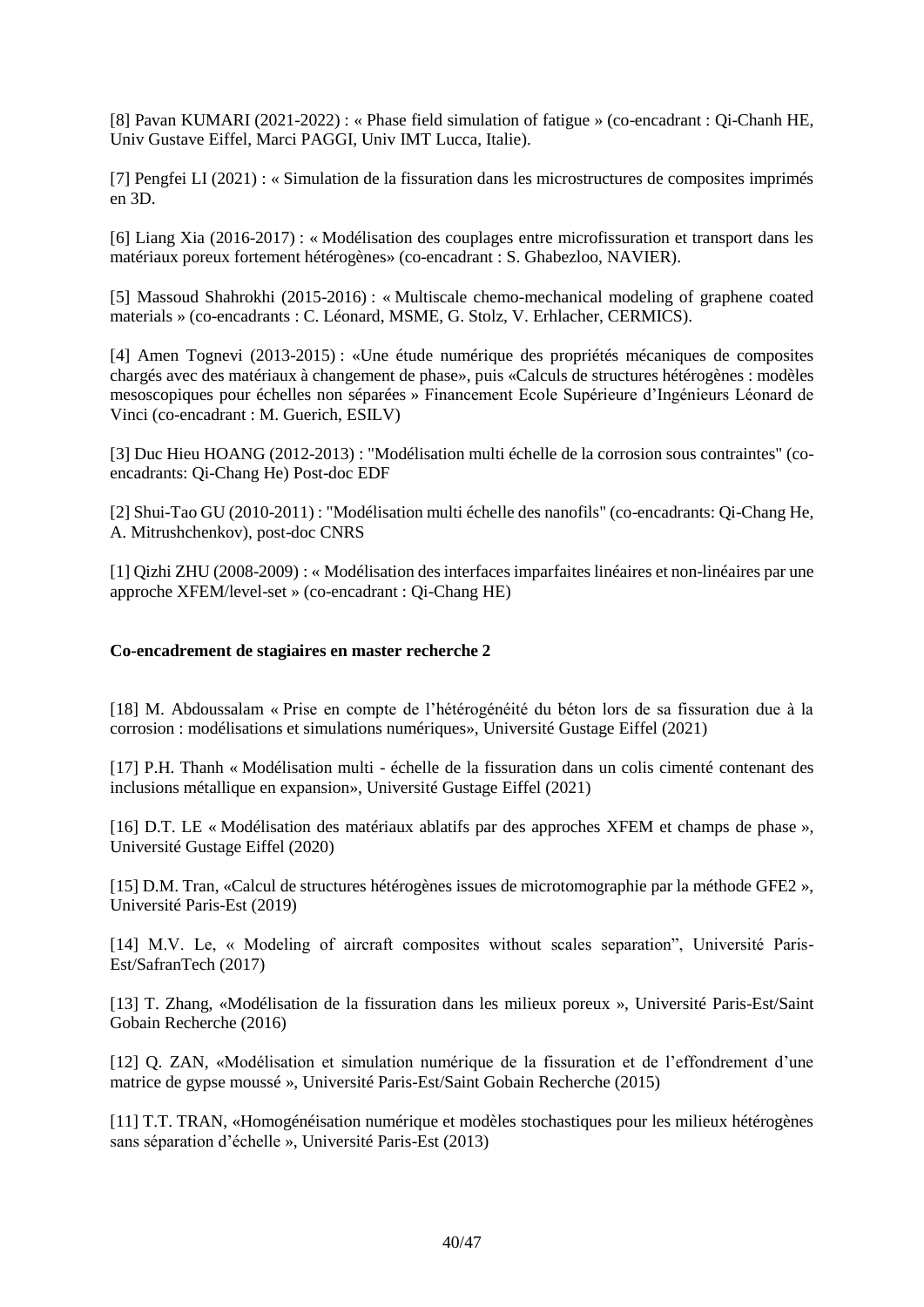[10] E. PETION, «Modélisation multi échelle numérique du fluage lié aux effets hydriques dans le béton », Université Paris-Est (2013)

[9] T.T. NGUYEN, "Développement de nouveaux schémas itératifs pour les calculs de microstructures obtenus à partir d'images de microtomographie", Université Paris-Est (2012)

[8] T.T. DANG, "Fissuration intergranulaire dans les milieux polycristallins par une approche XFEM/level-set", Université Paris-Est (2011)

[7] B.A. LE, "Homogénéisation de matériaux hétérogènes non linéaires par une approche numérique séquentielle à deux échelles", Université Paris-Est (2010)

[6] M.H. HA, "Calcul d'Estimateurs et de bornes de propriétés effectives d'échantillons de béton à partir d'images de tomographies", Université Paris-Est (2010)

[5] A. B. TRAN, « Modélisation par une approche de type XFEM/level-set des propriétés effectives des bétons avec la prise en compte de la microstructure granulaire et d'interfaces imparfaites », Université Paris-Est (2008)

[4] E. MONTEIRO, « Analyse de la diffusion non-linéaire dans les matériaux poreux par une approche multi-échelle », Université de Marne-la-Vallée (2006)

[3] T.H. PHUNG, « simulation numérique du soufflage des polymères par une méthode sans maillage », Université de Marne-la-Vallée. (2006)

[2] F. LEBEL « Etude du procédé RTM par différentes approches numériques », ENSAM Paris (2005)

[1] L.A. ILLOUL, « Extension de la méthode des éléments naturels contraints au cas 3D », ENSAM Paris (2004)

#### **Encadrement de stagiaires en M1**

HOANG Duc Anh, «Méthode de champs de phase pour la modélisation de l'endommagement des interfaces », Université Paris-Est, 2014.

C. Sheng, «Calculs de microstructures complexes par éléments finis », Université Paris-Est, 2013.

#### **11. Responsabilités collectives**

**Responsabilités actuelles**

**Depuis le 1er janvier Directeur adjoint Laboratoire MSME UMR 8208 CNRS, Université 2020 Gustave Eiffel (anciennement Univ. Paris-Est Marne-la-Vallée)**

**Depuis le 1er janvier Membre élu du CNU section 60 2020**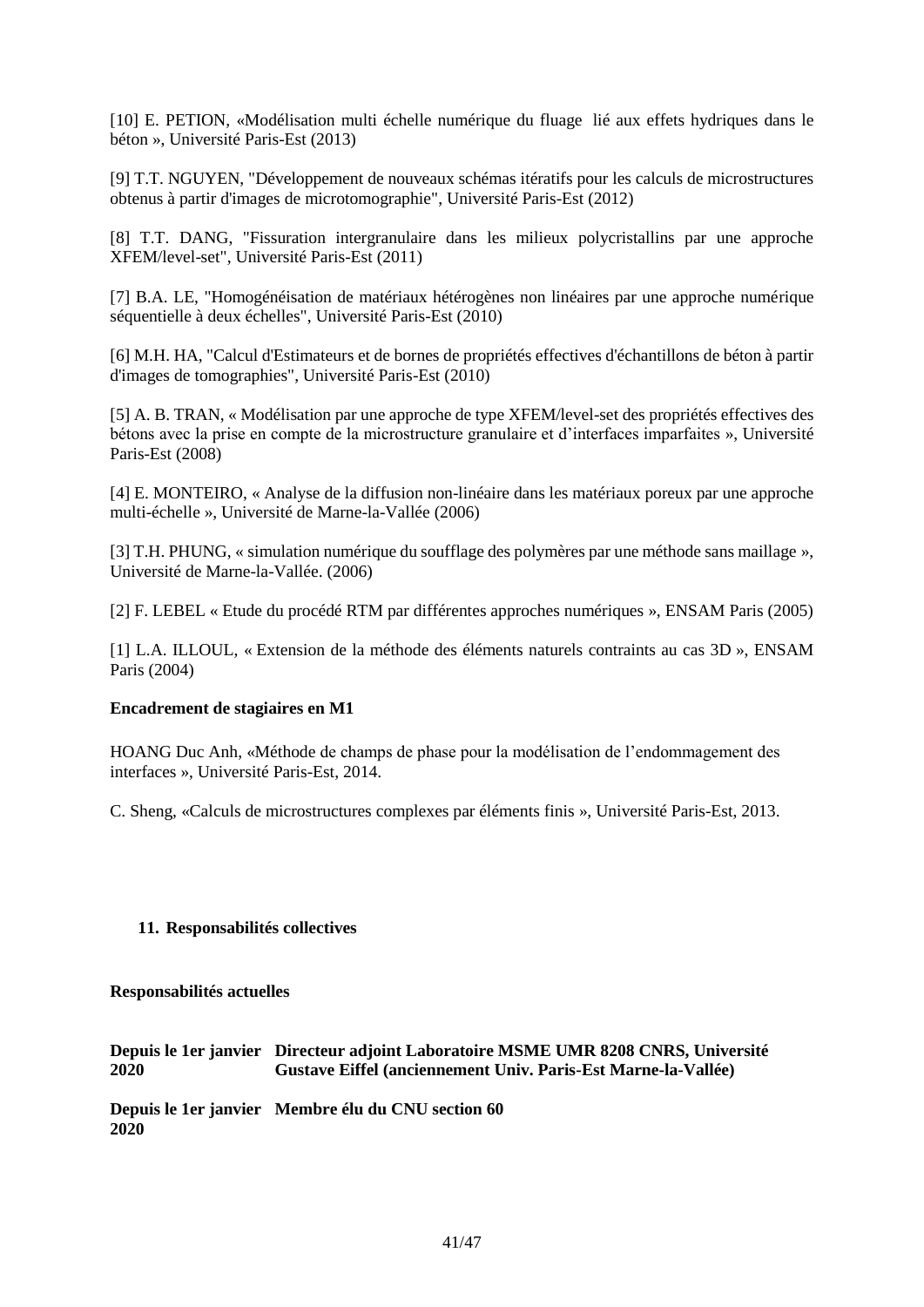| Depuis 2019                                | Responsable de thème scientifique au sein de la Fédération Francilienne de<br>Mécanique des Matériaux, Structures et Procédés (FR 2609 CNRS, F2M-msp),<br>dirigée par O. Castelnau |
|--------------------------------------------|------------------------------------------------------------------------------------------------------------------------------------------------------------------------------------|
| Depuis le 1 <sup>er</sup><br>Novembre 2015 | Membre du bureau du Labex MMCD de l'Université Paris-Est                                                                                                                           |
| Depuis 2012                                | Membre du comité de pilotage du LABEX MMCD de l'Université Paris-<br>Est                                                                                                           |

## **Responsabilités passées**

| 2016-2020     | Membre élu de la Commission Recherche et du Conseil Académique de<br>L'Université Paris-Est Marne-la Vallée                                                                                                                                           |
|---------------|-------------------------------------------------------------------------------------------------------------------------------------------------------------------------------------------------------------------------------------------------------|
| 2012-2019     | Responsable du master mention " Génie civil" de l'université Paris-Est                                                                                                                                                                                |
| 2014-2019     | Membre du bureau de la Fédération Francilienne de Mécanique des Matériaux,<br>Structures et Procédés (FR 2609 CNRS, F2M-msp), dirigée par S. Forest                                                                                                   |
| 2014-2019     | Responsable de l'Equipe Mécanique du Laboratoire MSME                                                                                                                                                                                                 |
| Décembre 2014 | Membre de comité d'évaluation AERES (Laboratoire 3SR Grenoble)                                                                                                                                                                                        |
| 2012-2016     | GDR MeGe-3176 "Couplages Multi-Physiques et Multi Echelles en Mécanique<br>Géo-Environnementale", Co-Animateur de l'axe 2: Changements d'échelles et<br>problèmes couplés (avec G. Pijaudier-Cabot)                                                   |
| 2012-2015     | Membre de conseil de composante de l'Université Paris-Est Marne-la Vallée<br>(IFSA)                                                                                                                                                                   |
| 2012-2013     | Président de la commission permanente de recrutement pour les sections CNU<br>60-62, université Paris-Est Marne-la-Vallée (enseignants chercheurs, PAST,<br>ATER, PRAG)<br>- 2013 Président d'un comité de sélection MCF section 60, Univ. Paris-Est. |
|               | <b>MLV</b><br>- 2013 Président d'un comité de sélection PR section 60, Univ. Paris-Est.<br><b>MLV</b>                                                                                                                                                 |
| 2012-2013:    | Responsable du master M2 recherche spécialité "Mécanique des Matériaux et<br>des Structures" de l'université Paris-Est                                                                                                                                |
| Depuis 2010 : | Responsable scientifique pour l'Université Paris-Est du M.A.I. d'EDF                                                                                                                                                                                  |
| 2008-2012:    | Responsable du master M2 "Ingénierie de projet" de l'université Paris-Est                                                                                                                                                                             |
| 2006-2008:    | Responsable de la première année de la filière Génie Mécanique de la formation<br>Ingénieurs 2000, Université Paris-Est                                                                                                                               |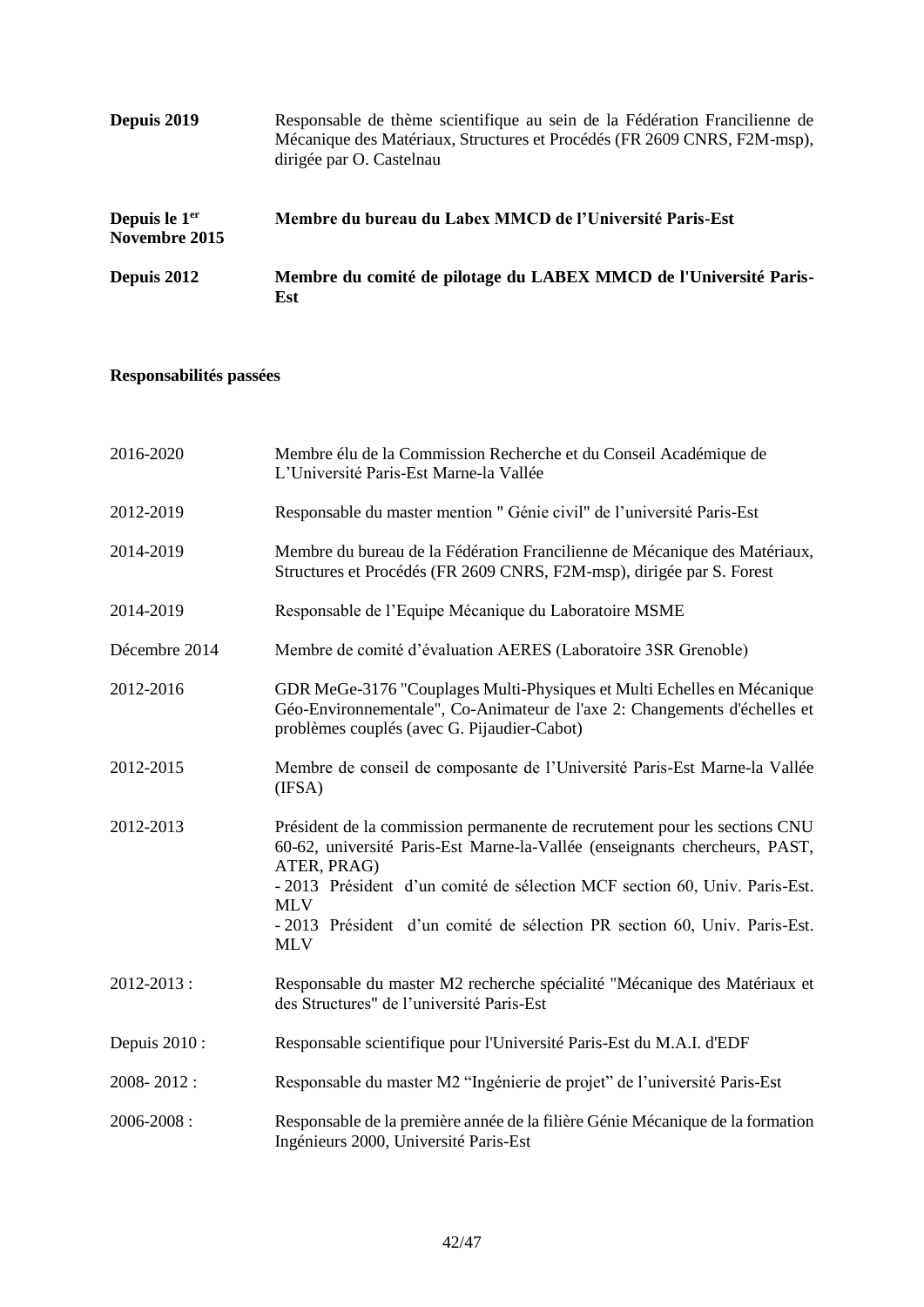| $2006 - 2013$ : | Responsable du séminaire scientifique de l'équipe mécanique du Laboratoire<br>Modélisation et Simulation Multi Echelle, Université Paris-Est Marne-la-Vallée |
|-----------------|--------------------------------------------------------------------------------------------------------------------------------------------------------------|
| $2007 - 2010$ : | Membre du comité de sélection (60 <sup>e</sup> section CNU) de l'Université Paris-Est                                                                        |
| 2007:           | Membre du comité de sélection (60 <sup>e</sup> section CNU) de l'Université des<br>Technologies de Compiègne (UTC)                                           |
| 2010:           | Membre du comité de sélection (60 <sup>e</sup> section CNU) de l'Ecole Centrale Paris                                                                        |

## **12. Contrats industriels et projets financés**

En tant que porteur ou co-responsable :

[17] **Porteur principal** – SAFRAN, contrat d'accompagnement thèse CIFRE 3 ans (2021-2024) Thèse Ali KETATA, « Analyse multi-échelle adaptative et maîtrisée de structures industrielles» : 60 k€

[16] **Porteur principal**– Bosch Research Foundation, financement et contrat d'accompagnement thèse (2021-2024) Thèse Hamid Reza Madadi « Artificial Intelligence and Computational Material Science – AI Based Two Scale Homogenization» : 186k€

[15] **Porteur principal**– CEA/Orano, contrat d'accompagnement thèse (2020-2021) Thèse Amine Benaimeche « modelisation et la simulation des effets mecaniques d'expansion interne dues a la corrsosion d'inclusions metalliques dans des matrices cimentaires » : 18k€ (co-auteurs, Qi-Chang He, Benoit Bary)

[14] **Porteur principal** – Naval Group, contrat de recherche (2019-2020) « Modélisation des matériaux ablatifs : approches XFEM et champs de phase» : 20 k $\epsilon$ 

[13] **Porteur principal** – Naval Group, contrat de recherche (2019-2020) « modélisation numérique d'un élastomère poreux par l'homogénéisation numérique» : 20 k€

[12] **Porteur principal** – SAFRAN, contrat d'accompagnement thèse CIFRE 3 ans (2018-2021) Thèse Minh Vuong Le Modélisation multi-échelles de matériaux à gradients de mésostructure » : 60 k€

[11] **Porteur principal** - Saint Gobain, contrat 1 an (2016-2017) : «Modélisation de la microfissuration dans les échantillons de plâtres moussés» : 7 k€

[10] **Porteur principal** – DCNS, contrat 1 an (2016-2017) : «Conception de structures à l'aide de sousstructures treillis» : 20 k€

[9] **Porteur principal** - Projet ANR PRCE "MMELED" (2016-2021) « Modélisation multi échelle et étude expérimentale de l'endommagement dans les pièces composites obtenues par impression 3D » : 620 k€

[8] **Co-responsable** - Projet NEEDS CNRS-CEA (2016-2018) « Simulations mésoscopiques 3D de la microfissuration et du fluage du béton incluant les interfaces pâte/granulat» : 9.5 k€ (co-auteurs : Qi-Chang He, Benoit Barry)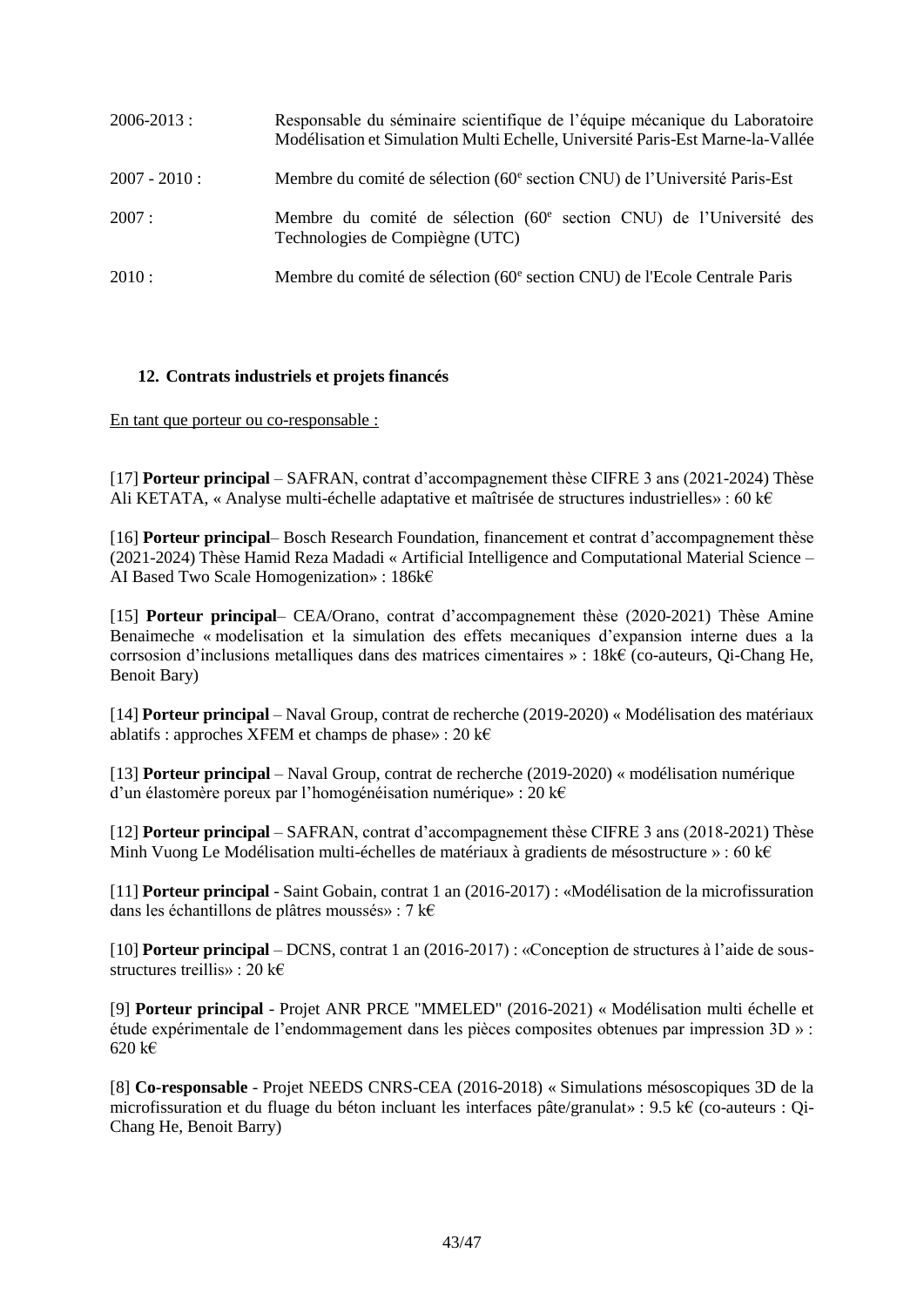[7] **Co-responsable** - EDF, contrat d'accompagnement thèse CIFRE 3 ans (2014-2017) Thèse Jean-Luc Adia « Modélisation multi échelle numérique des effets hydriques sur le fluage du béton » (coauteur : Qi-Chang He) : 60 k€

[6] **Co-responsable** - EDF, contrat 1 an (2012-2013), financement de post-doc : « Simulation numérique de la corrosion sous contraintes» (co-auteur : Qi-Chang He) : 55 k€

[5] **Co-responsable** - Projet Pluriannuel Structurant Université Paris-Est (2011-2013) "Chimie Théorique et Nanomécanique" (porteurs: C. Léonard et J. Yvonnet) : 190 k€

[4] **Porteur principal** - EUROBIOS, contrat de consultance, (2010) Expertise sur la simulation des écoulements en milieux poreux par des méthodes numériques sans maillage : 7 k€

[3] **Co-responsable** - EDF, contrat 1 an (2009-2010) : « Méthodes numériques pour le calcul de microstructures de béton à partir d'images issues de tomographies» (co-auteur : Guy Bonnet) : 20 k€

[2] **Co-responsable** - EDF, contrat d'accompagnement thèse CIFRE 3 ans (2008-2011) Thèse Anh Binh Tran « Modélisation par une approche de type XFEM/level-set des propriétés effectives des bétons avec la prise en compte de la microstructure granulaire et d'interfaces imparfaites » (co-auteur : Qi-Chang He) 60 k€

[1] **Co-responsable** - EDF, contrat 1 an (2007-2008) : "Méthodes XFEM/level-set pour la modélisation des interfaces imparfaites dans le béton" (co-auteur : Qi-Chang He) : 20 k€

#### En tant que participant

[2] Projet ANR blanc "TYCHE" (2011-2013) Méthodes avancées utilisant les modélisations stochastiques en grande dimension pour la modélisation, la quantification et la propagation des incertitudes en mécanique numérique des solides et des fluides" (Porteur: Christian Soize)

[1] Projet ANR JC-12-JS09-0001-01 «MOSAIC» (2012-2015), "Stochastic modelling in nonlinear micromechanics" (Porteur : J. Guilleminot)

#### **13. Participation à des jurys de thèse**

- [34] 8/02/2022: Aliaksandra Tsitova, Multiscale experimental and numerical study of creep and microcracking in cementitious materials, ENS Paris Saclay (**Rapporteur**)
- [33] 14/12/2021: Kossivi KPOTUFE, Modèles d'endommagement à gradient : cadre thermodynamique, formulation variationnelle et Applications, Sorbonne Université (**Rapporteur**)
- [32] 25/11/2021: Aya RIMA, Étude du comportement des ancrages chevillés dans les ouvrages de génie civil des installations nucléaires françaises, ENS Paris Saclay (Président du jury)
- [31] 7/06/2021: Florian CONEJOS, Homogénéisation multi-échelle pour un objectif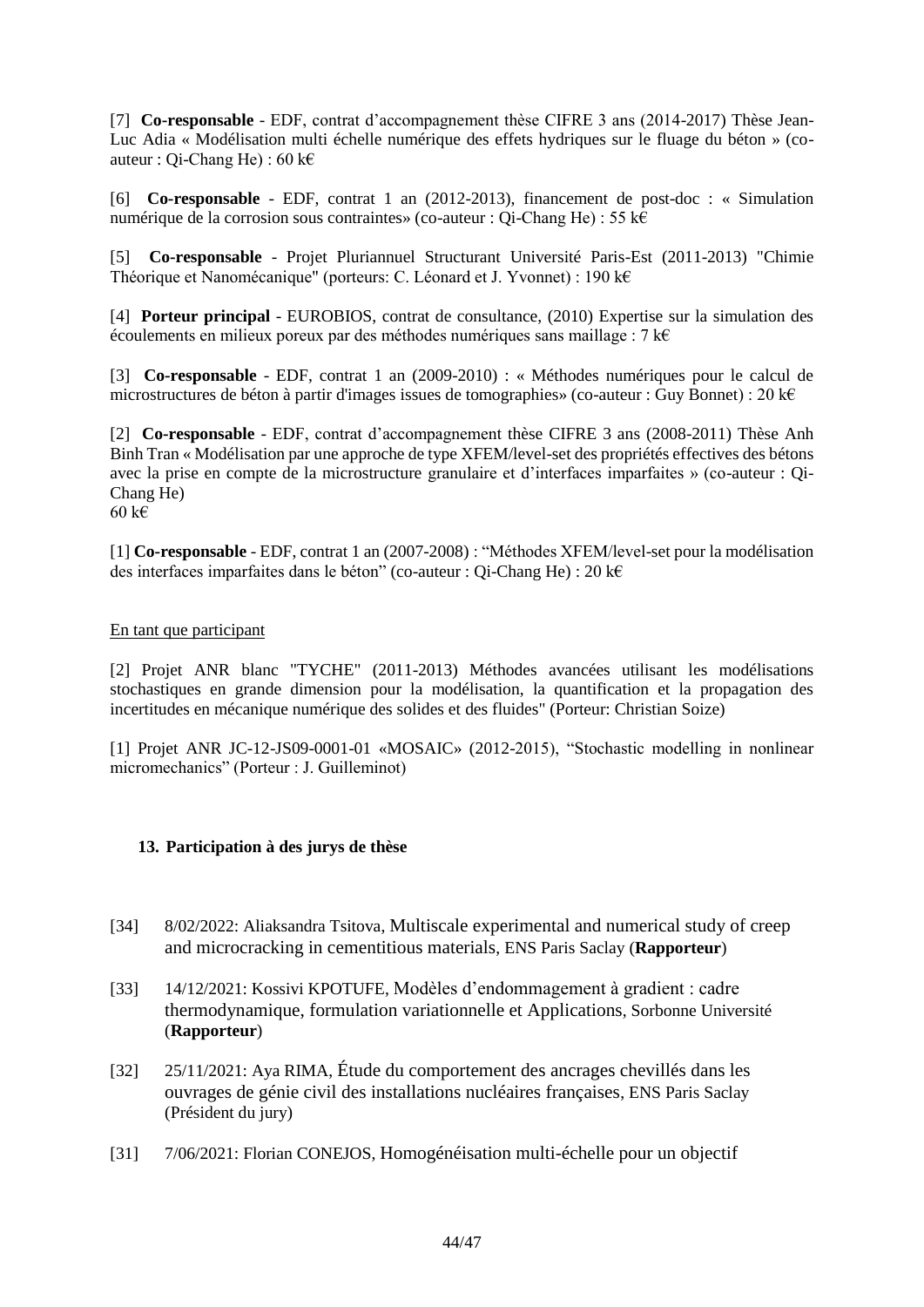d'amortissement modal dans la conception d'aubes composite tissé 3D, Ecole Centrale de Nantes (**Rapporteur**)

- [30] 15/12/2020 : Auriane Platzer, Model-free and data-driven approaches for nonlinear computational mechanics, Ecole Centrale de Nantes (**Rapporteur**)
- [29] 30/10/2020 : Thibault Dassonville, Approche expérimentale de l'homogénéisation numérique, INSA Lyon (Examinateur)
- [28] 28/09/2020 : Tristan Djouachkovitch, Conception de matériaux microarchitecturés innovants : Application à l'optimisation topologique multi-échelle, INSA Lyon (Président du jury)
- [27] 12/05/2020 : Olga Stamati, Effet des hétérogénéités sur le comportement mécanique du béton à l'échelle mésoscopique: apports de la micro-tomographie à rayons-x in-situ combinée à une modélisation E-FEM, Université Grenoble Alpes (**Rapporteur**)
- [26] 09/03/2020 : Dang Phong BACH, Development of a finite element strategy for the modeling of nano-reinforced materials, UTC Compiègne (**Rapporteur**)
- [25] 12/02/2020: Maxence Wangermez, Méthode de couplage surfacique pour modèles noncompatibles de matériaux hétérogènes : approche micro-macro et implémentation nonintrusive, Université Paris-Saclay (**Rapporteur**)
- [24] 17/12/2018 : Abderrahmane Rhardane, Élaboration d'une approche micromécanique pour modéliser l'endommagement des matériaux cimentaires sous fluage et cycles de gel-dégel, Ecole Centrale de Nantes (Président du jury)
- [23] 20/12/2018 : Victor Manuel Trejo Navas, A numerical study of the micromechanisms of ductile damage in heterogeneous microstructures, CEMEF (**Rapporteur**)
- [22] 6/12/2018 : Arthur Geromel Fischer, Variational Approach to Dynamic Fracture and Applications to the Fragmentation of Metals and Ceramics (Examinateur)
- [21] 28/06/2018 : A. Esmaeili, Interface and Surface Inelasticity Theory, Friedrich-Alexander-Universität Erlangen-Nürnberg, Germany **(Rapporteur)**
- [20] 06/06/2018 : Y. Gong, l'analyse multi-échelle du changement de morphologie du PET sous l'effet de la température ou des sollicitations mécaniques., Université Paris-Est Marne-la-Vallée (examinateur)
- [19] 05/02/2018 : G. Lecoutre, Etude de la flexoélectricité de nanosystèmes par le développement d'algorithmes mêlant approche atomistique et mécanique des milieux continus, Université Bourgogne France Compté (**Rapporteur**)
- [18] 08/03/2017 : S. Essongue, Strength properties of nanoporous materials: Méthode des éléments finis augmentés pour la rupture quasi-fragile : application aux composites tissés à matrice céramique, Université de Bordeaux (**Rapporteur**)
- [17] 29/11/2016 : S. Brach, Strength properties of nanoporous materials: Theoretical analyses and Molecular Dynamics computations, Université Pierre et Marie Curie (**Rapporteur**)
- [16] 29/08/2016 : V. Lucas, Stochastic multi-scale modellingof MEMS, Université de Liège (**Rapporteur**)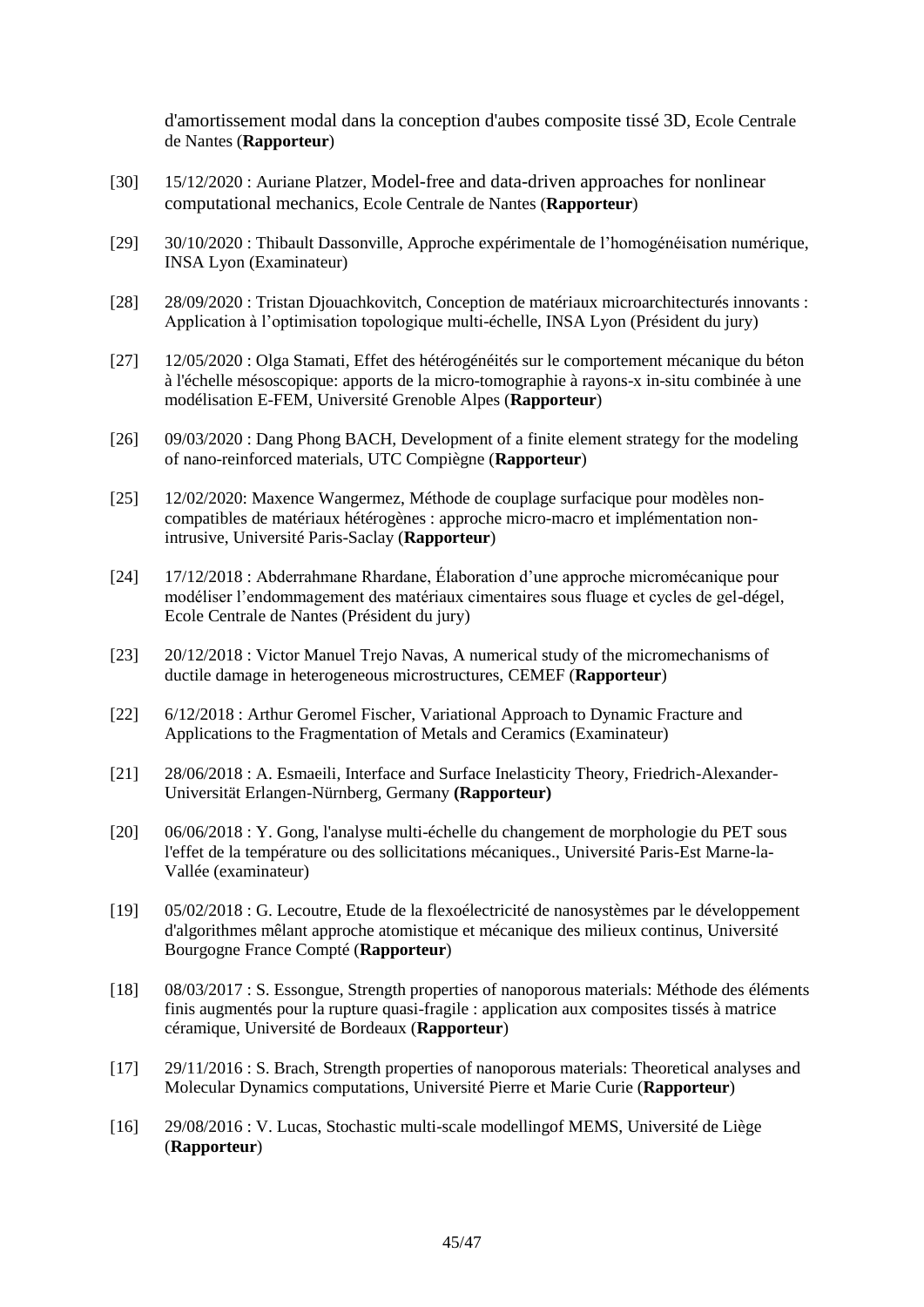- [15] 21/03/2016 : K. Soho, Simulation multi-échelle des procédés de fabrication basée sur la plasticité cristalline, Université de Lorraine (Président du jury).
- [14] 25/11/2015 : L. Xia, Towards optimal design of multiscale nonlinear structures, UTC (**Rapporteur**)
- [13] 05/02/2015 : J. Marty, Analyse expérimentale des cinématiques de changement d'échelles en mécanique non linéaire, INSA Lyon (Examinateur)
- [12] 30/06/2014 : H.T. Nguyen, Contribution à la modélisation du procédé de rotomoulage, Ecole des Mines de Douai (Président du jury)
- [11] 26/06/2014 : J. Marchais, Couplages de modèles multi-échelles pour la représentation de phénomènes localisés en dynamique transitoire explicite, ENS Cachan (Examinateur)
- [10] 09/04/2014 : A. Ifis, La nouvelle approche hybride MAX-FEM pour la modélisation thermomécanique des couches minces, Université de Lorraine (**Rapporteur**)
- [9] 20/02/2014 : Y. Ghozzi, Simulation numérique des problèmes mécaniques non linéaires par une approche mixte EF-meshless, Université des technologies de Troyes (**Rapporteur**)
- [8] 11/12/2012 : Y.M. Luo, Modélisation thermo-visco-hyperélastique du comportement du PET dans les conditions de vitesse et de température du procédé de soufflage, Université Paris-Est (Examinateur)
- [7] 16/11/2012 : Y. Tampango, Développement d'une méthode sans maillage utilisant les approximations de Taylor , Université de Lorraine (**Rapporteur**)
- [6] 07/06/2012 : E. Coenen, Multiscale modeling of damage and fracture, Technical University of Eindhoven (Examinateur)
- [5] 15/11/2011 : W. Lian, Contribution à l'Homogénéisation Numérique du Comportement Elastique de Matériaux à Microstructure Complexe Caractérisés par Imagerie, Ecole Centrale de Nantes (**Rapporteur**)
- [4] 02/02/2012 : Karin SAAVEDRA REDLICH, Stratégie multiéchelle pour l'analyse du couplage flambage-délaminage de composites stratifiés (**Rapporteur**)
- [3] 8/11/2010 : K. Dreau, Méthode XFEM à ordre élevé, influence de la représentation géométrique, Ecole Centrale de Nantes (Président du jury)
- [2] 25/11/2008 : B. Cosson, Modélisation et simulation numérique du procédé de soufflage par bi-orientation des bouteilles en PET : évolution de microstructure, évolution de comportement, Université Paris-Est (Examinateur)
- [1] 12/11/2008 : M.R. Moosavi, Méthode combinée volume finis et meshless local Petrov Galerkin appliquée au calcul de structures, Université Henri Poincaré Nancy 1 (Examinateur)

## **14. Participation à des jurys d'HDR**

- [6] 17/09/2019 : Julien Waeytens, Méthodes numériques adjointes et inverses couplant mesures et modèles physiques au service de la ville et des territoires (Examinateur)
- [5] 17/09/2019 : Pierre Kerfrieden, Towards the next generation of high-fidelity simulators for